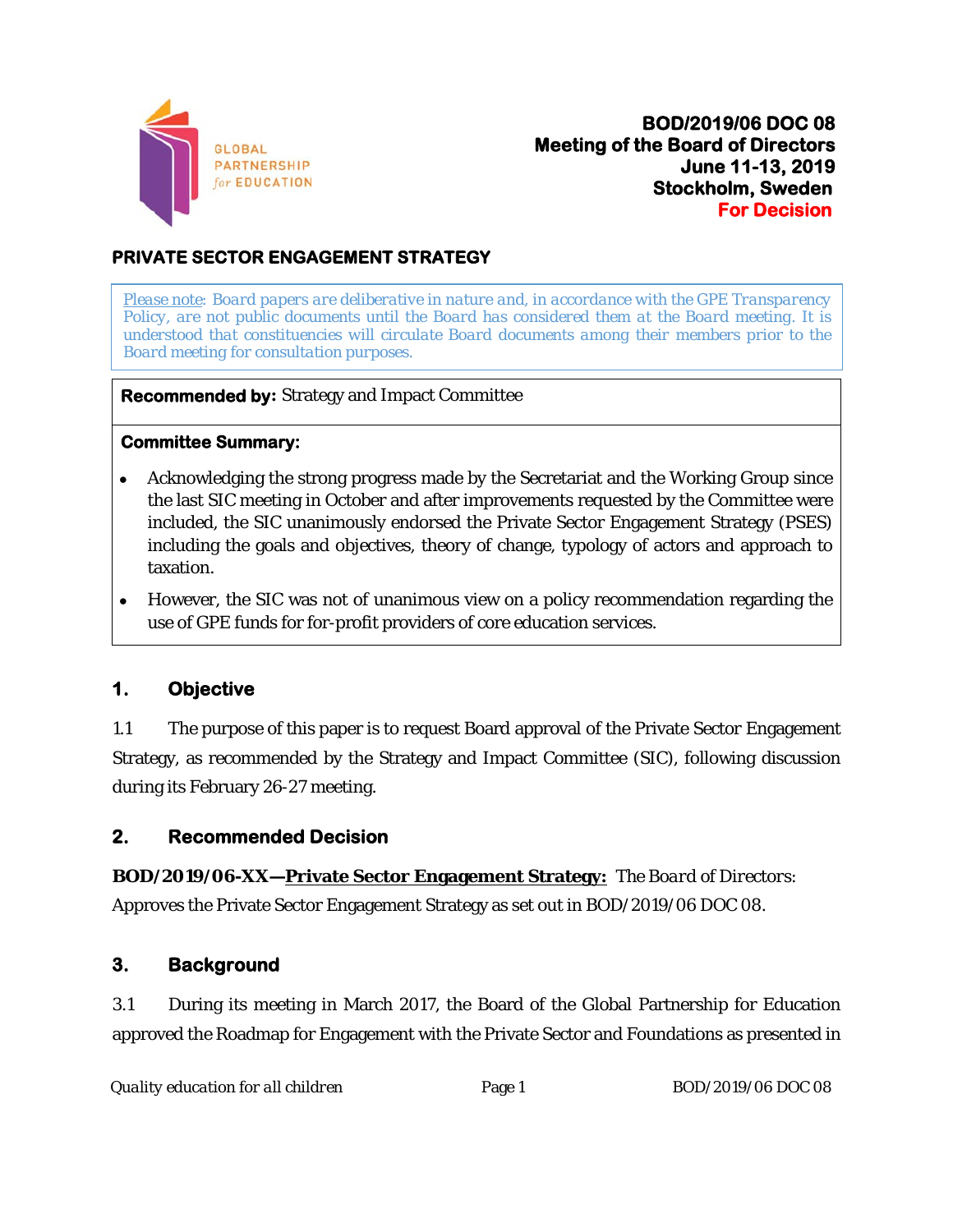BOD/2017/03 DOC 08 Annex 1. During their meeting in October 2017, the SIC acknowledged that, due to limited Secretariat resources in the context of replenishment, the first phase of the PSES would not be produced in accordance with the original Board timeline. As such, the SIC requested that the Secretariat come back to them with a revised roadmap, keeping with the original timeline of a full PSES completed by the end of 2018; and that the PSES address both global and country level engagement with the private sector per the original Board decision. Likewise, the Board request for extensive cross-partnership consultation was adressed. The PSES development process was supported by two consultants, Dr Peter Colenso and Dr Francine Menashy.

3.2 At its October 2018 meeting, the SIC reviewed the draft PSES and identified areas for further work and revision. The SIC established a PSES Working Group to drive structured consultations and related re-drafting of the PSES. The Working Group member were: David Coleman representing the Donors, Abdulhaq Rauf representing Developing Country Partners, Jordan Naidoo representing Multilateral Agencies, and Tony Baker representing Civil Society Organizations and Private Sector/Private Foundations. At the SIC's request, the Coordinating Committee approved consideration of the PSES at the June 2019 Board meeting.

3.3 The Working Group and Secretariat addressed the issues included in the October SIC decision and proposed resolutions for SIC decision on taxation, regulation, typology of private sector actors, the selection and prioritization of objectives, and an updated theory of change. On this basis the SIC unanimously endorsed the PSES.

3.4 In addition, the Working Group proposed the inclusion of two policy options on the use of GPE funds for for-profit providers of core education services (e.g. schools, early childhood education services) for SIC consideration, as set out in Annex 8 of the PSES document. After reviewing the recommendations and revisions provided by the working group, the SIC voted by a simple majority of its members in favor of a policy option to make all for-profit providers of core education services ineligible for GPE funding. In light of differing SIC member views, both options are included for information in Annex 8 of the Private Sector Strategy Document (Annex 1).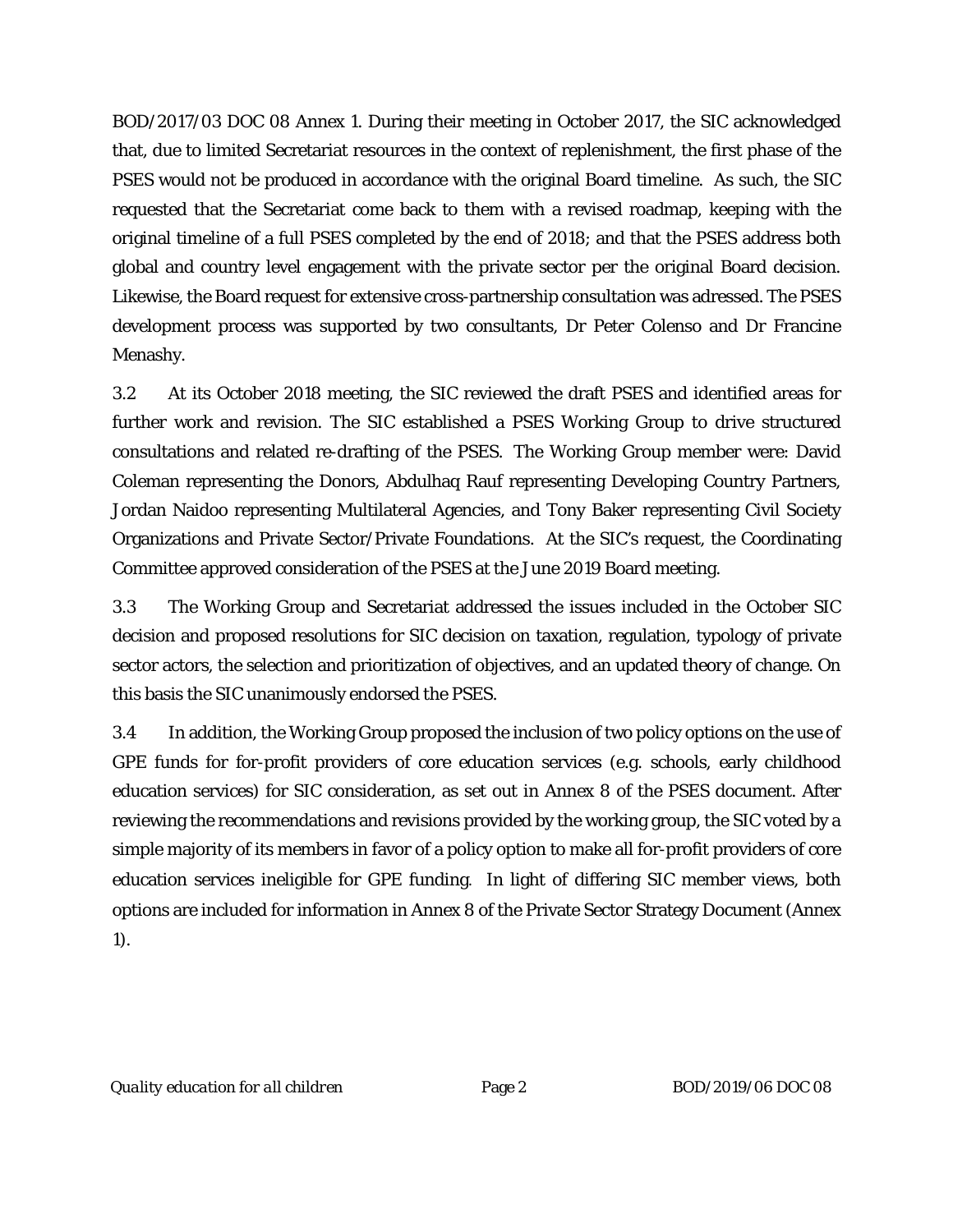# **4. Risks and Next Steps**

4.1 The risks and mitigation strategies associated with implementation of this strategy are included in the PSES.

4.2 Following approval of the PSES by the Board, the Secretariat, at the request of the SIC, will develop an implementation plan in consultation with all the partners and identify operational implications of the PSES, including what it means for aligned funding and co-financing. The PSES implementation will be monitored annually by the SIC.

# **ANNEXES**

- **Annex 1** Private Sector Engagement Strategy
- **Annex 2 -** [Minutes of the SIC meeting](https://eteam.worldbank.org/spaces/2012GPEFAC/Strategy%20and%20Impact%20Committee%20Meetings/2.%20February%2026-27,%202019,%20Washington/Meeting%20Summary/SIC-2019-02%20Meeting%20Summary%20February%2026-27.pdf)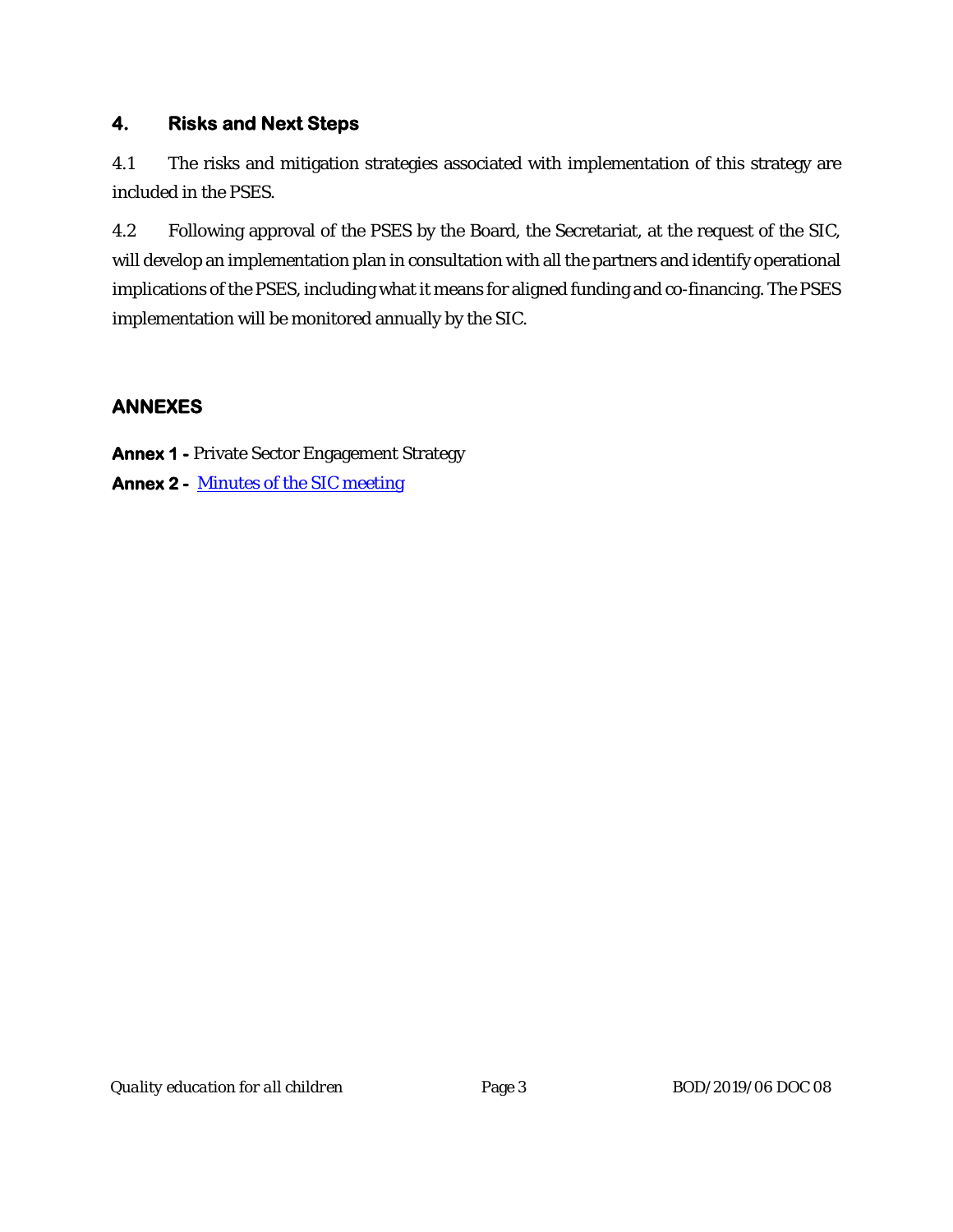# GPE PRIVATE SECTOR ENGAGEMENT STRATEGY PAPER (2019 – 2022)

# Engaging the private sector to support the delivery of GPE 2020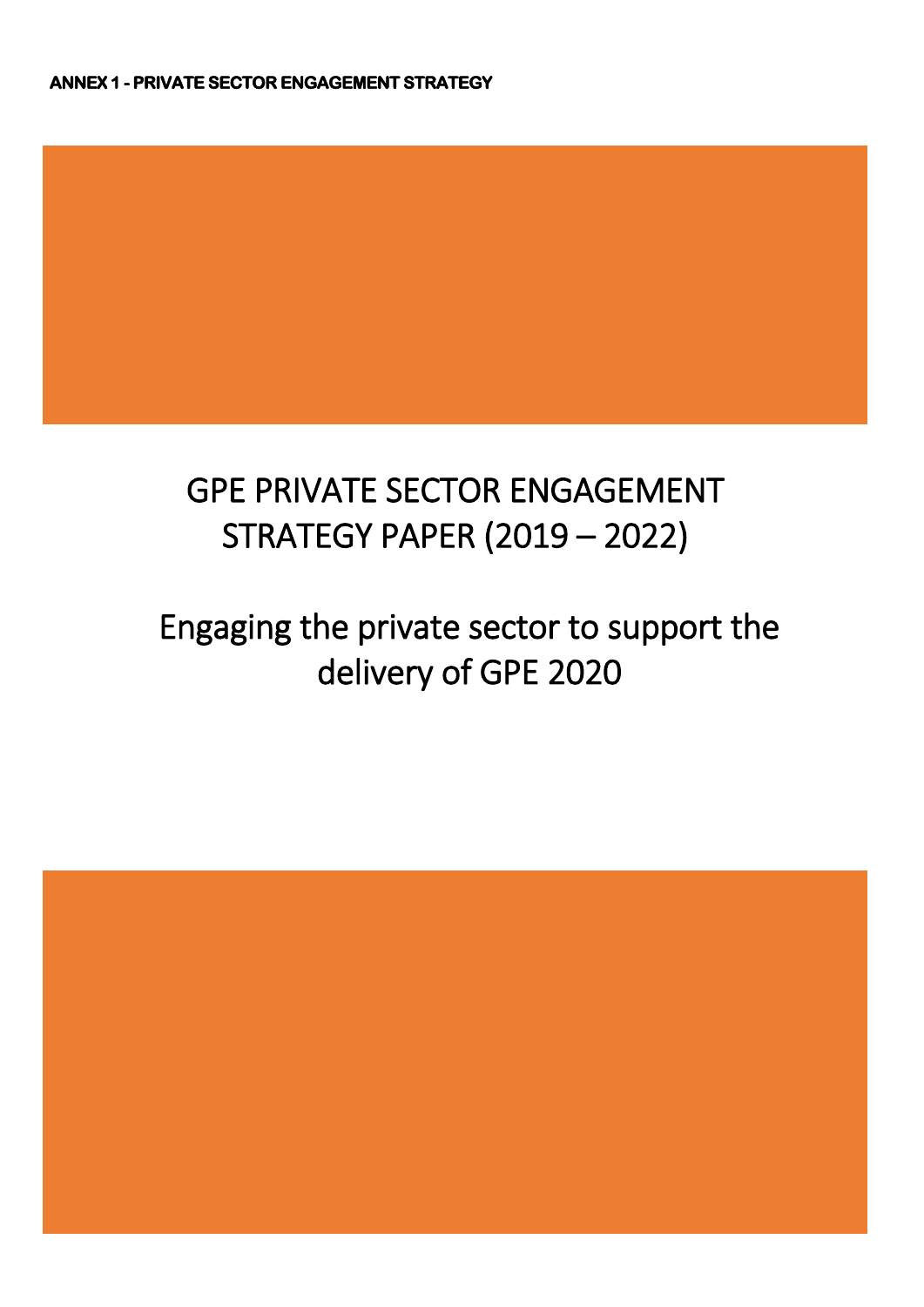#### **EXECUTIVE SUMMARY**

The **purpose** of the GPE Private Sector Strategy is:

- $\triangleright$  to set clear parameters and principles for GPE's private sector engagement;
- $\triangleright$  to establish a pathway for GPE to engage, co-create and leverage private sector expertise, finance, goods and services, advocacy and voice to advance GPE 2020 Strategy goals;
- $\triangleright$  to set forth GPE's policy position that its funds cannot be used to support for-profit provision of core education services (as it is outlined in Annex 8); and
- $\triangleright$  to outline an approach to implementation, the outcomes to be pursued and the staffing and resources required.

The 'private sector' comes in many forms. This strategy adopts the following broad **typology**. In some cases, there will be overlaps between categories:

- i. 'the business community': companies that operate within and across countries and whose core business is primarily outside education;
- ii. 'providers of ancillary education services': companies that produce / sell goods and services supporting education service provision (e.g. publishing, infrastructure, training, connectivity, IT, financial services);
- iii. 'providers of core education services': organizations running schools or other educational institutions (e.g. kindergartens; training facilities);
- iv. 'membership associations for private sector operators': operating mainly at the national level, but also at the international level (e.g. Global Schools Forum).

The strategy adopts the following **principles**:

- a. adhere to and respect the policies and approaches of sovereign national government partners, within the parameters agreed by the broader partnership;
- b. engage on the basis of a shared bottom line for GPE and the private sector, anchored in concrete activities undertaken by both parties;
- c. pursue a strategy primarily based on securing education systems-level impact while also exploring possible major donations;
- d. leverage GPE's convening power to further thought-leadership, best practices and collaboration with the private sector;
- e. anchor the strategy and activities in specific GPE mechanisms, e.g. Knowledge & Information Exchange (KIX), Education Sector Planning & Development Grants (ESPDGs), Education Sector Planning & Implementation Grants (ESPIGs), GPE Multiplier Fund and potentially the new Education Sector Investment Cases (ESICs) under development;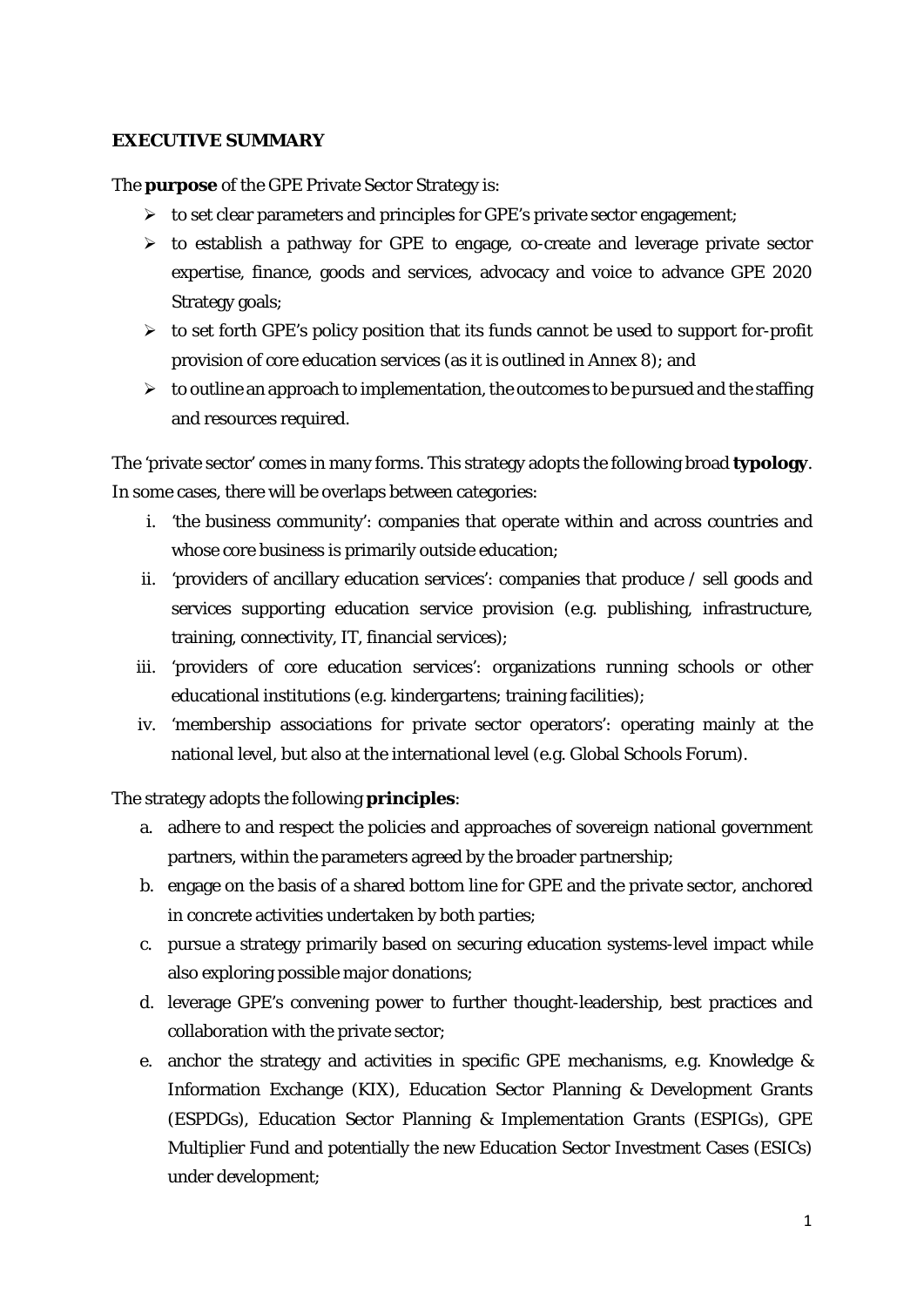- f. start by focusing on one or two key education system challenges /opportunities to address with the private sector;
- g. prioritize the challenges identified in the GPE Results Report when selecting areas for engagement with the private sector towards the achievement of GPE 2020 goals;

GPE adheres to **human rights law and international agreements** (e.g. the International Covenant on Economic, Social and Cultural Rights; the Incheon Declaration and Framework for Action) which set legal and other parameters for working with the private sector in education. Parameters for GPE engagement with the private sector have been described in a number of GPE **policies and guidelines**, including GPE 'Corporate Engagement Principles' (2016) and 'Avoiding Conflicts of Interest: Guidelines for Business Engagement' (April 2016).

The private sector forms part of GPE **governance**. In January 2018, the Global Business Coalition for Education (GBC-Education) assumed coordination of the Private Sector Constituency. The private sector played an active role in both the 2014 and 2018 GPE replenishments. A GPE review of private sector engagement at the **country level** – reviewing Education Sector Plans and GPE grants – found that: the private sector is discussed relatively often in terms of expertise (policy-making and advising); private actors are frequently cited in ESPs as potential financial contributors to the education sector, whereas in project documents, the private sector is rarely considered in a financier role; most ESPs support fee-based private schooling – often through PPPs including subsidies, stipends, scholarships, tax/fiscal incentives – and many seek an increased focus on regulation; there is limited mention in both ESPs and GPE grants of the potential role of the private sector as advocates.

The private sector has a critical role to play in domestic financing, with corporate **taxation** being a major source of sustainable revenue to governments.

**Fragile and conflict affected** settings pose significant challenges to both public and private sector operations and investments. However, the business community does engage in conflict settings and is a major partner in relief and reconstruction activities. Research shows that the non-state sector plays an important role in education provision where state capacity is weaker, and that this poses both opportunities and risks.

The **Vision** of the strategy aligns to the Vision of GPE 2020: improved educational outcomes, equity/greater inclusion and strengthened education systems in support of SDG 4. The **Goals** align to the four core functions of the private sector described in this strategy: expertise; financing; provision of goods & services; advocacy & voice. The strategy has seven **Objectives**: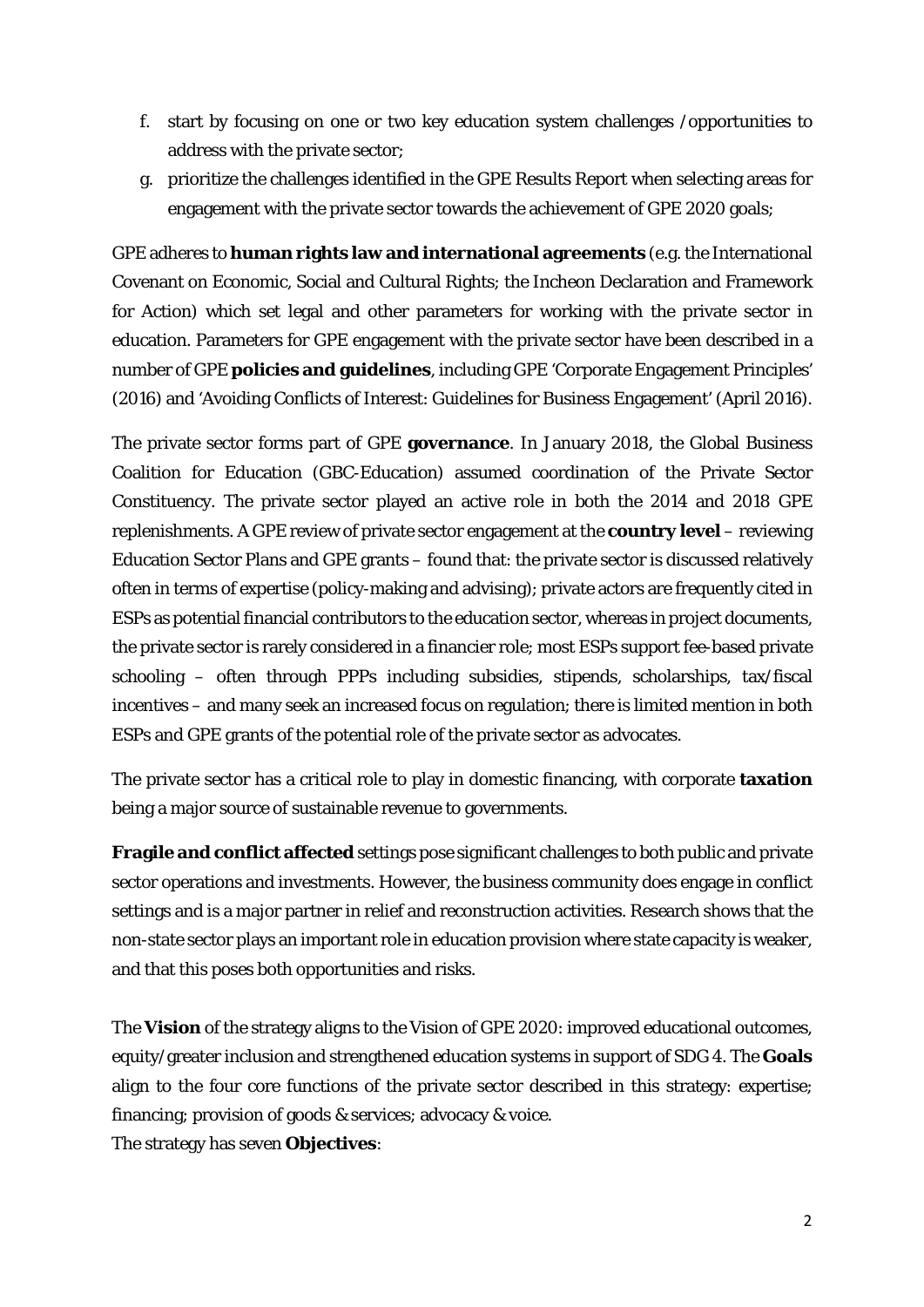- $\triangleright$  support and accelerate the co-creation by DCPs of private sector solutions to education systems bottleneck (2 areas by 2022) (KIX, ESPIGs);
- $\triangleright$  harness private sector expertise and voice in country policy & planning processes such as Local Education Groups (LEGs), Joint Sector Reviews (JSRs) and Education Sector Plan (ESP) development (5 countries by 2022) (ESPDGs, ESPIGs, ESICs);
- $\triangleright$  secure donations of private sector funding for GPE in cash and in kind (e.g. pricing concessions) (\$5m by 2022) (KIX, GPE Fund)
- $\triangleright$  increase the volume and effectiveness of private sector funding at country level (2) countries by 2022) (ESICs, ESPDGs)
- $\triangleright$  support DCPs to strengthen policy & regulatory environments for non-state provision of education (5 countries by 2022) (KIX, ESPDGs, ESPIGs);
- $\triangleright$  support DCPs to make private sector financing & provision of services more effective and in alignment with national priorities, with a focus on equity (ESPIGs);
- mobilize the Private Sector GPE Board Constituency and engage global business coalitions in education (3 coalitions increase engagement by 2022) (Secretariat).

The strategy details approach to **operations and management**, including: Core Processes and Oversight; Corporate Alliance Screening; Review of Ongoing Alliance(s), Risk Assessment and Mitigation; Knowledge Management; Private Sector and Foundations Constituency; Staffing and Resourcing.

Principal **risks** to the partnership and country partners are identified with corresponding risk mitigation mechanisms, as well as a high-level **implementation plan,** listing priority activities over the four years of the strategy.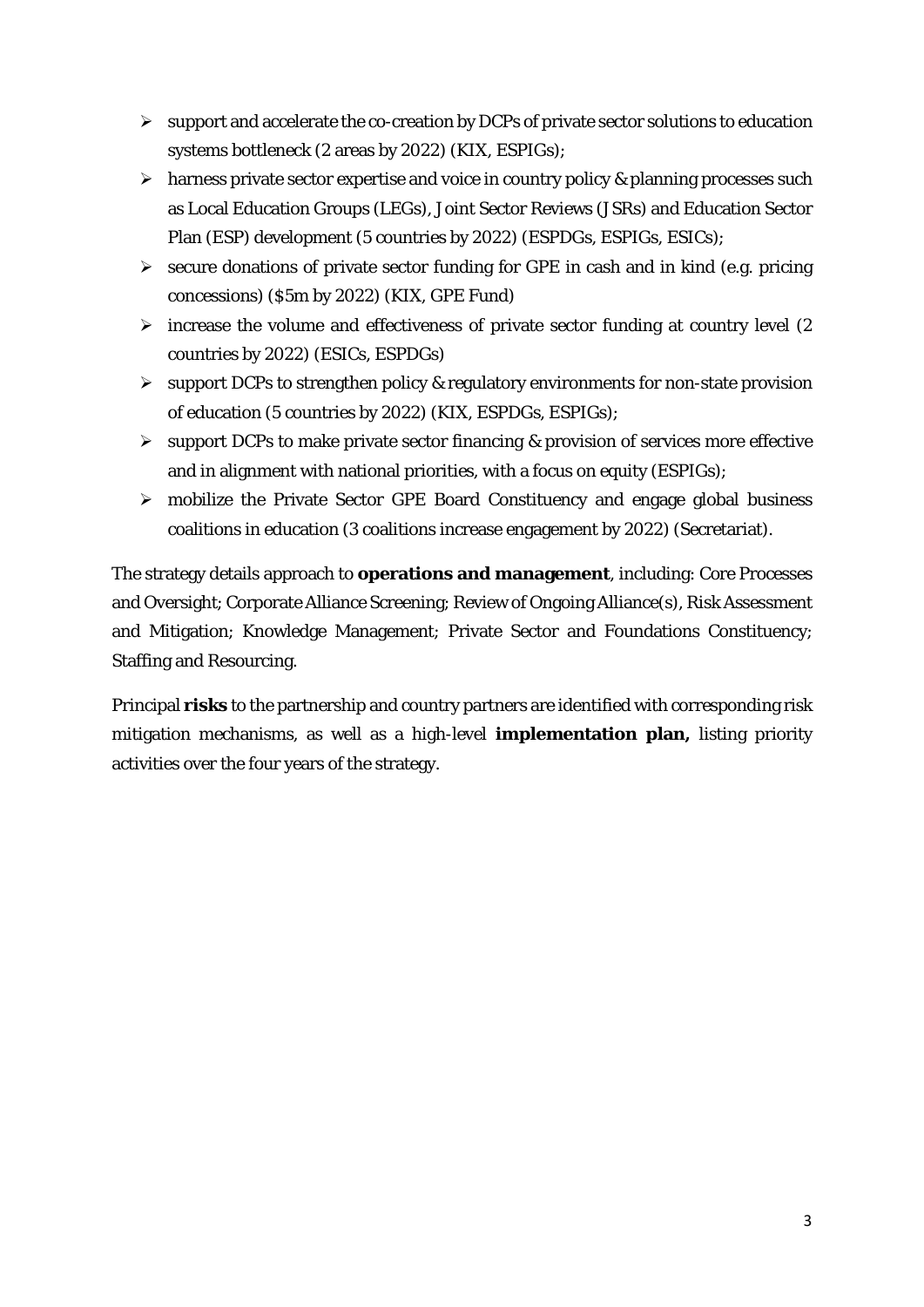#### **1. Introduction**

The global development community, particularly comparator constituency-based organizations such as the Global Fund, GAVI, the Global Environment Fund, and UN agencies, recognize the importance of engaging the private sector to achieve their mandates and development goals. They increasingly feature impact-based partnerships with business.

Additionally, globally approved development frameworks, such as the Sustainable Development Goals (SDGs) and the Addis Ababa Action Agenda, have placed increased priority on engagement with the private sector in pursuit of achieving their goals. The Action Agenda highlights the importance of "unlocking the transformative potential" of the private sector; it calls on "all businesses to apply their creativity and innovation toward solving sustainable development challenges"[1.](#page-7-0) The UNDP Private Sector Framework states: "with its on-the-ground networks and its ability to swiftly adapt and innovate, the private sector is well-positioned to bring new solutions to achieving the Sustainable Development Goals by their 2030 target". The GPE Charter recognizes that a role of the private sector is to "bring technical expertise, voice, innovation, networks and experience to address the complex challenges of delivering education" (p. 9). Furthermore, this strategy recognizes that in concert with others, the business community can contribute to and strengthen public education systems.

While, GPE has featured a Private Sector and Foundations constituency since 2011, it has not been guided and supported over these years by an approved strategy for its engagement with the business community. Nor has the partnership defined a clear shared bottom line, which is required to convince a potential business partner to invest its expertise, voice and funding, and develop products and services to advance GPE2020 goals. Hence, up to now, we have had limited engagement with private sector partners. It is with this context and history in mind that the Strategy has been developed.

We have heard directly from developing country partners and the business community, particularly members of the Global Business Coalition for Education (GBC-Education), that their priority interest in engaging with GPE is to co-create opportunities with and in alignment to country partners' priorities and needs. Feedback from DCPs indicate that they are already engaged with the business community over a broad range of partnerships from infrastructure and health, to technology and early childhood initiatives. DCP's have articulated that they would benefit from GPE's support in establishing clearer policy and regulatory framework for private sector provision of education services. Consultations have revealed that, while the

<span id="page-7-0"></span> $\overline{a}$ <sup>1</sup> The Addis Ababa Action Agenda of the Third International Conference on Financing for Development. http://snipbfp.org/1LuoKJt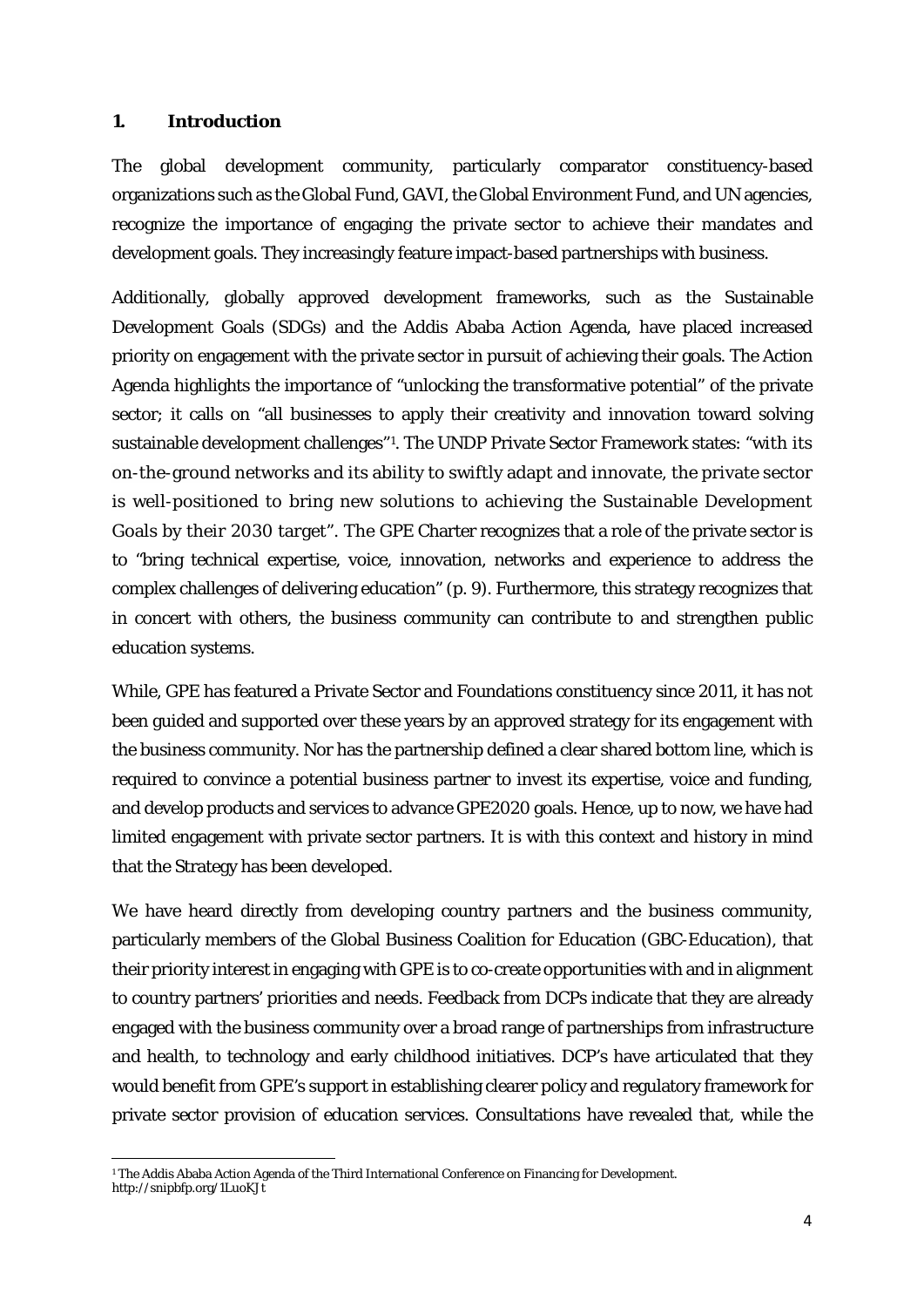business community does manage 'corporate social responsibility' funds, these are limited, tend to be one-off grants, do not generally address systemic challenges and are not predictable over time.

Our mapping of comparator organizations showed that there is substantial precedent within the global development community for GPE to take a higher-level impact/transformational approach, focused on strengthening education systems. Increasingly, major global alliances/partnerships recognize the benefits of business relationships based on utilization of the private sector's expertise and technical capacity, problem solving skills and the potential of such relationships to address challenges at systems level. This includes, for example, increased efficiency of reading materials procurement, use of data for planning, supply chain systems management and greater resiliency of education systems to the perils of natural disasters.

## **2. Purpose of the GPE Private Sector Strategy**

The GPE Board of Directors mandated the GPE to develop a GPE Private Sector Strategy. It has been developed through 2018 and 2019, under the guidance of the Strategy & Impact Committee, and following broad consultation across the partnership.

The purpose of the GPE Private Sector Strategy is:

- i. to set clear parameters and principles for GPE's private sector engagement;
- ii. to establish a pathway for GPE to engage, co-create and leverage private sector expertise, finance, goods and services, advocacy and voice to advance GPE 2020 Strategy goals; and
- iii. to outline an approach to implementation, the outcomes to be pursued and the staffing and resources required.

# **3. Defining the private sector**

The 'private sector' comes in many forms. This strategy adopts the following broad typology. In some cases, there will be overlaps between categories:

- i. **'the business community'**: companies that operate within and across countries and whose core business is primarily outside education;
- ii. **'providers of ancillary education services'**: companies that produce / sell goods and services supporting education service provision (e.g. publishing, infrastructure, training, connectivity, IT, financial services);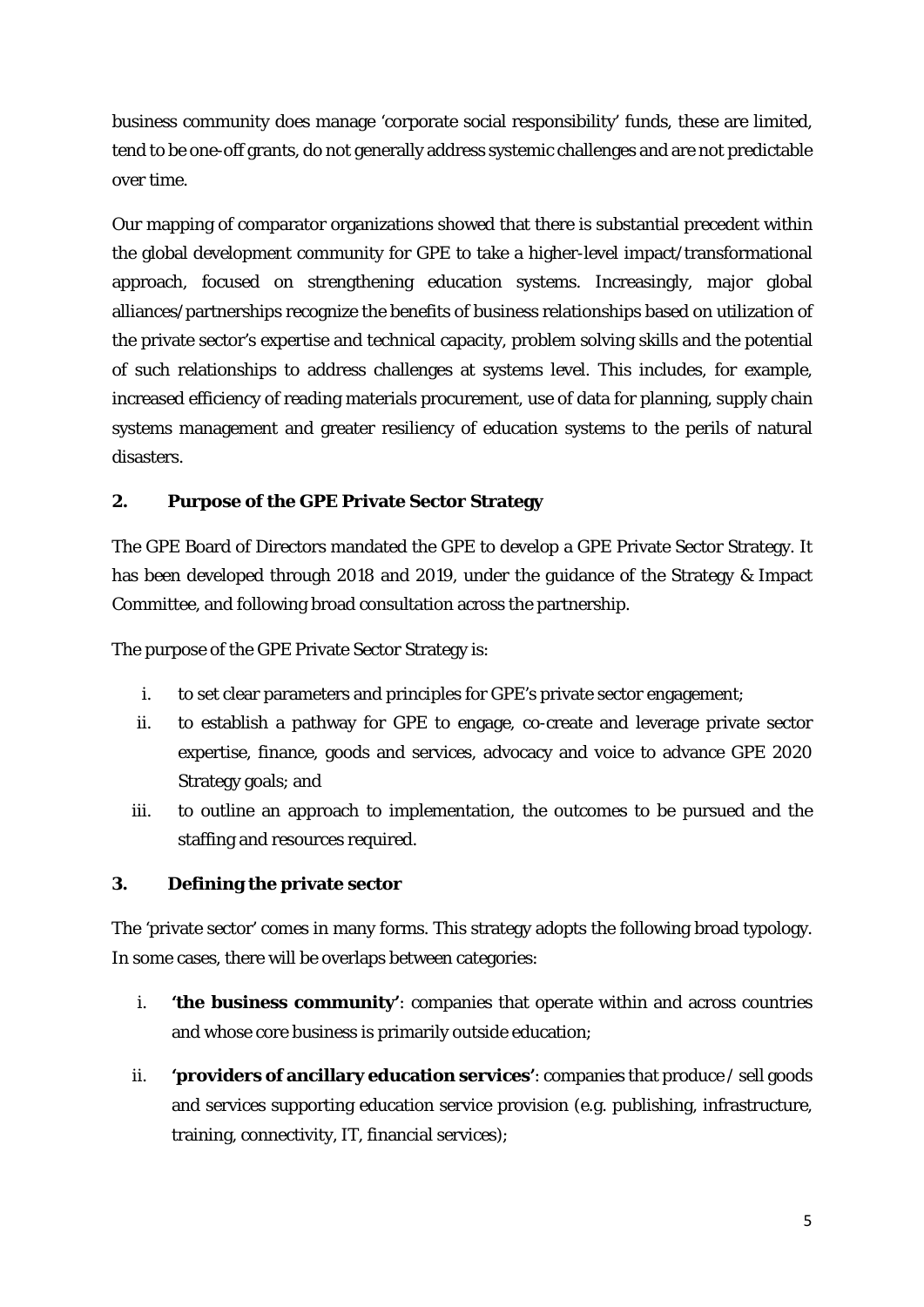- iii. **'providers of core education services'**: organizations running schools or other educational institutions (e.g. kindergartens; creches; out-of-school tutoring / catchup centers; training facilities); these can in turn be divided along two axes: the *legal identity* of the organization (i.e. for-profit; not for-profit) and the *practice* of the organization (i.e. fee-charging; not fee-charging)<sup>2</sup>:
- iv. **'membership associations for private sector operators'**: operating mainly at the national level, but also at the international level (e.g. Global Schools Forum).

Annex 1 provides a detailed typology of private sector actors, including summary data on how different private sectors actors feature in national ESPs and in GPE ESPIGs<sup>3</sup>, and also highlighting, in broad terms, implications for education quality and equity.

#### **4. Principles**

The following principles underpin the Strategy:

- a. **Adhere to and respect the policies and approaches of sovereign national government partners**, within the parameters agreed by the broader partnership. Build from countries' own priorities and choice of modalities for working with the private sector.
- b. **Engage on the basis of a shared bottom line between GPE and the private sector** aimed at systems level impact, anchored in concrete activities that are aligned with national priorities and shared goals, different functions and comparative advantage.
- c. **pursue a strategy primarily based on securing education systems-level impact while also exploring possible major donations**. We will continue to welcome financial contributions from the private sector to the GPE Fund. However, given the Secretariat's limited staffing capacity, lack of legal status, likely heavy transactional costs, and restrictions in our Contributions and Safeguards Policy, we have set a modest initial fundraising goal for the period covering this strategy[4](#page-9-2). We will therefore prioritize our efforts with the private sector toward education systems-level

**<sup>.</sup>** <sup>2</sup> N.B. Any given organisation may appear in multiple boxes, given different legal entities within a single organisation (for-

<span id="page-9-1"></span><span id="page-9-0"></span>profit; not for-profit), and also different practises adopted by a single organisation (fee-charging; not fee-charging).  $^3$  This draws from a review of ESPs and ESPIGs conducted for the GPE Private Sector Strategy and covered in more detailed in Section 7 below.

<span id="page-9-2"></span><sup>4</sup> Our global development partners advise, and our own Private Foundations Strategy implementation has confirmed, that fundraising and partnership building takes staff time, at minimum 18 to 24 months per grant, and that given the relatively modest resources generally raised (often measured in the hundreds of thousands, versus tens of millions of dollars hoped for) would require numerous staff reaching out to a large number of potential funders and as long as 5 years to reach a break-even point.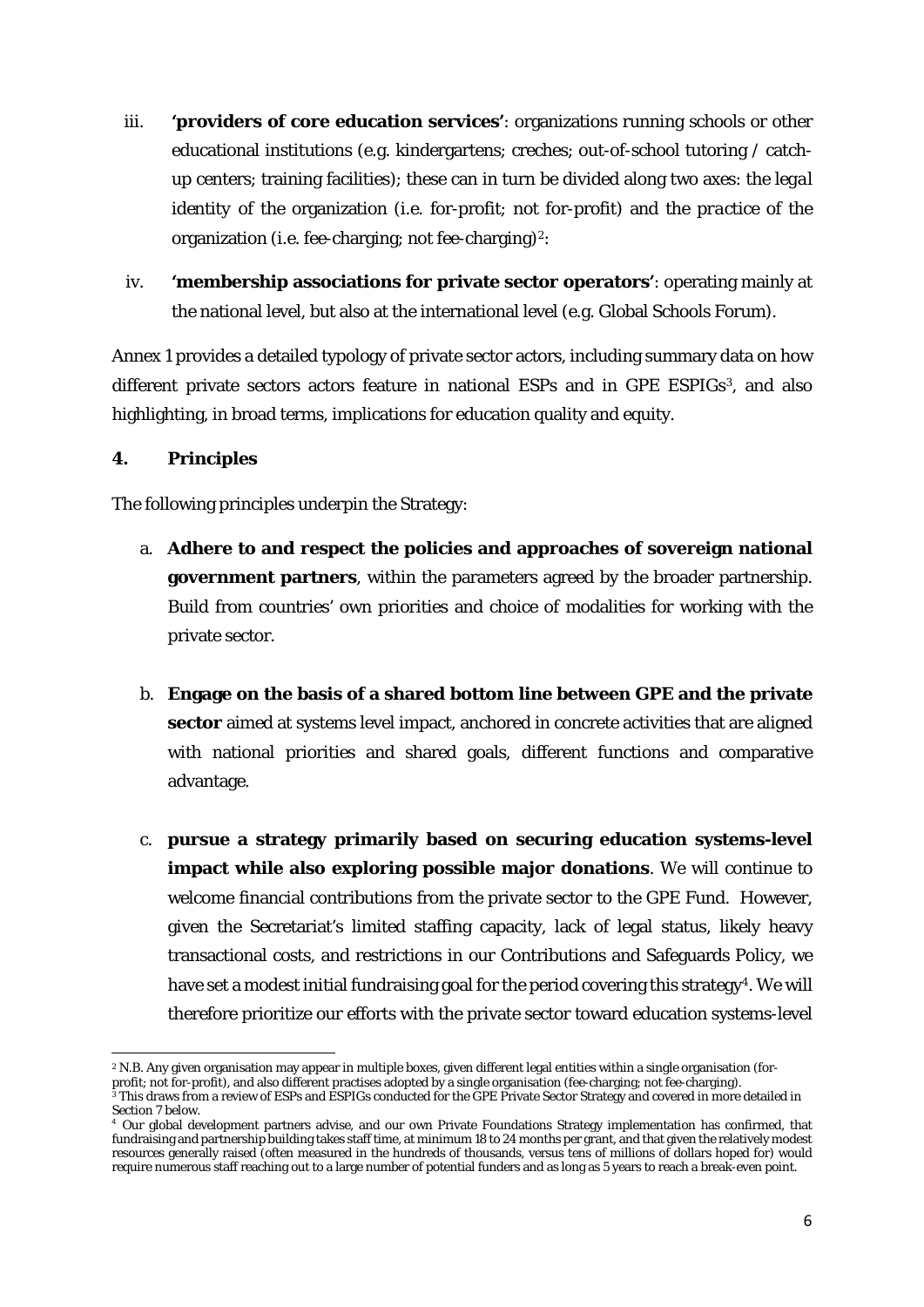impact, while also exploring and remaining open to responding to private sector donations [5](#page-10-0).

- d. **Anchor the strategy and activities in specific GPE mechanisms**, e.g. KIX, ESPDGs, ESPIGs, GPE Multiplier Fund and potentially the new Education Sector Investment Cases (ESICs) under development. This will play to GPE's comparative advantage, generate efficiencies in implementation and leverage the broader work of the partnership. It will also be more likely to generate system-level impact, when compared to projectized partnerships outside of GPE's core business model.
- e. **Leverage GPE's convening power to further thought-leadership, best practices and collaboration**. This includes using GPE operational levers – including maximizing the flexibility afforded by the new Funding & Financing Framework, particularly KIX – as well as expanding engagement with global business coalitions such as the UN Global Compact, Business Fights Poverty and the International Business Leaders Forum, whose members can be brought into the Private Sector and Foundations constituency to broaden and strengthen its engagement.
- f. **Focusing on one or two key education system challenges /opportunities** to build trust, learn and build examples of effective collaborations. Once proven successful, we can then scale and diversify forms of engagement. This will also help in prioritizing the limited capacity of the GPE Secretariat. The Education Data Solutions Roundtable, launched in Dakar in early 2018, presents one such example.
- g. **Prioritize the challenges identified in the GPE Results Report when selecting areas of focus for engagement.** This will likely be the most effective way to contribute to the achievement of GPE2020 goals.

<u>.</u>

<span id="page-10-0"></span><sup>5</sup> This recommendation draws in part from a review of how comparator global funds and partnerships in other sectors, such as health and agriculture, engage with the private sector. It is clear from this that comparable global funds/alliances are increasing their engagement with the private sector and often doing so in non-traditional ways where the focus in the past has been to secure cash donations.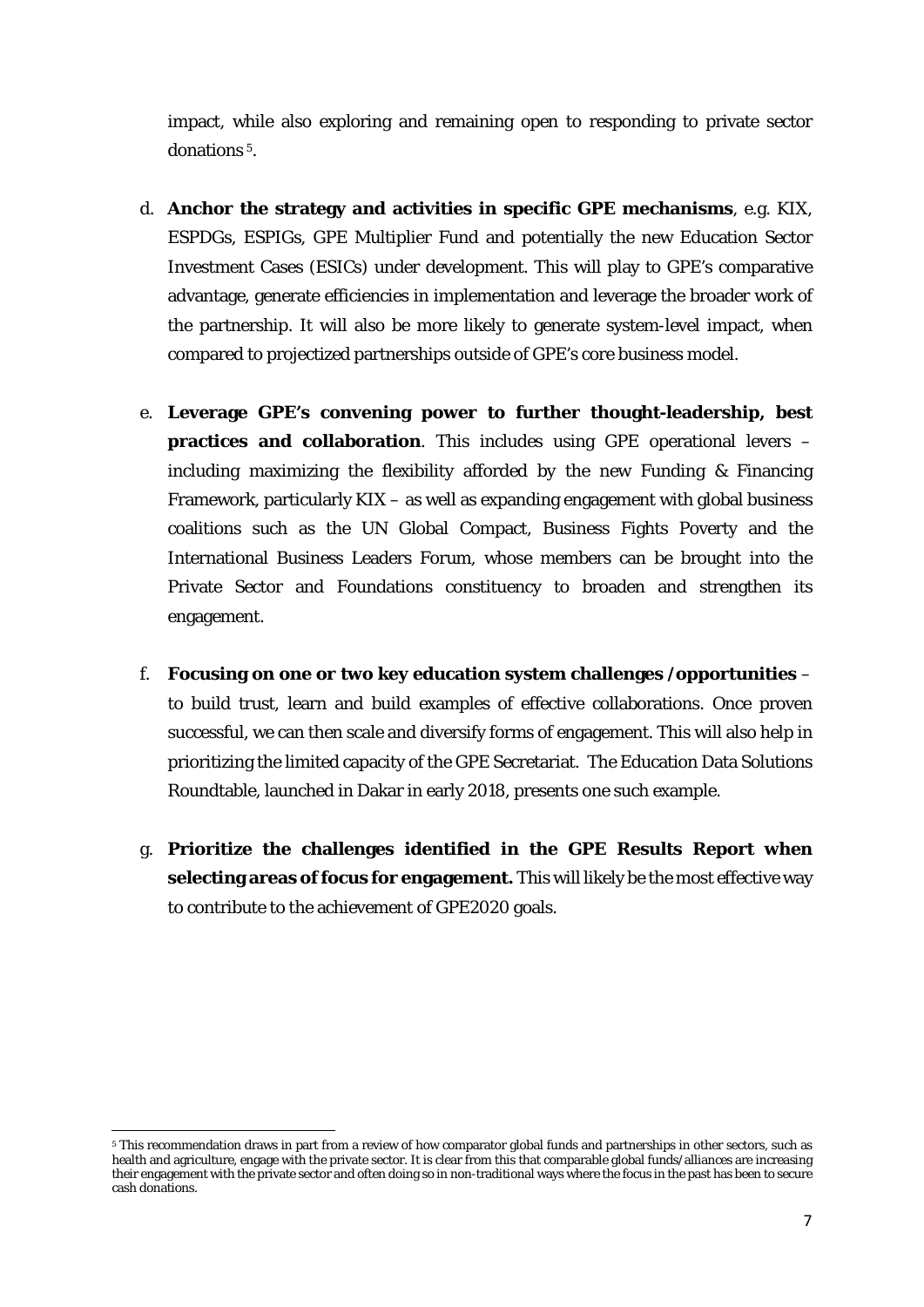# **'New Employment Opportunities': a partnership between business, NGOs and a multilateral development bank to create jobs for youth in Latin America**

In 2012, five of Latin America's leading employers — Walmart, Caterpillar, Microsoft, CEMEX, and McDonalds — joined with the Inter-American Development Bank (IDB) and the International Youth Foundation (IYF) as part of the New Employment Opportunities (NEO) Initiative to train one million youth in Latin America and the Caribbean by 2022 by launching large-scale training programs, internships, and job placement services. Each company contributed \$5 million, as well as technical expertise on workforce needs, internships, and entry-level jobs for program graduates. The IDB and IYF have also worked with companies to define common job competencies and engage more than 300 training partners. As of May 2018, 310,000 young people have received support, 239 service providers have been strengthened and 4,000 companies have offered jobs.<sup>[6](#page-11-0)</sup>

#### **5. Policies and Guidelines for Collaboration**

The potential role and expectations of the private sector as a member of the GPE, as well as parameters for that engagement, have been described in several GPE Board approved policies and guidelines. Most significantly: the GPE Charter (last revised 2016); GPE Corporate Engagement Principles (2016); GPE 2020 Strategic Plan (2016); GPE Policy on Conflicts of Interest (last revised 2017); Avoiding Conflicts of Interest: Guidelines for Business Engagement (April 2016); and the GPE Contributions & Safeguards Policy (2017). See Table 1 below for a summary of these documents, their functions and how they set direction for GPE engagement with the private sector. GPE's Corporate Engagement Principles are also set out in full in Table 2.

Furthermore, it is important to note that any engagement with the Private Sector at country level for the use of GPE funds will be subject to multiple levels of quality assurance through ESPIG processes. This includes: discussion within and engagement of the Local Education Groups (LEG), Secretariat Quality Assurance processes, scrutiny by GPE's Grants and Performance Committee (GPC) and the final approval by the GPE Board.

<span id="page-11-0"></span> $6$  The new role of business in global education: how companies can create shared value by improving education while driving shareholder returns', FSG Shared Value Initiative, undated; NEO website, accessed 15th September 2018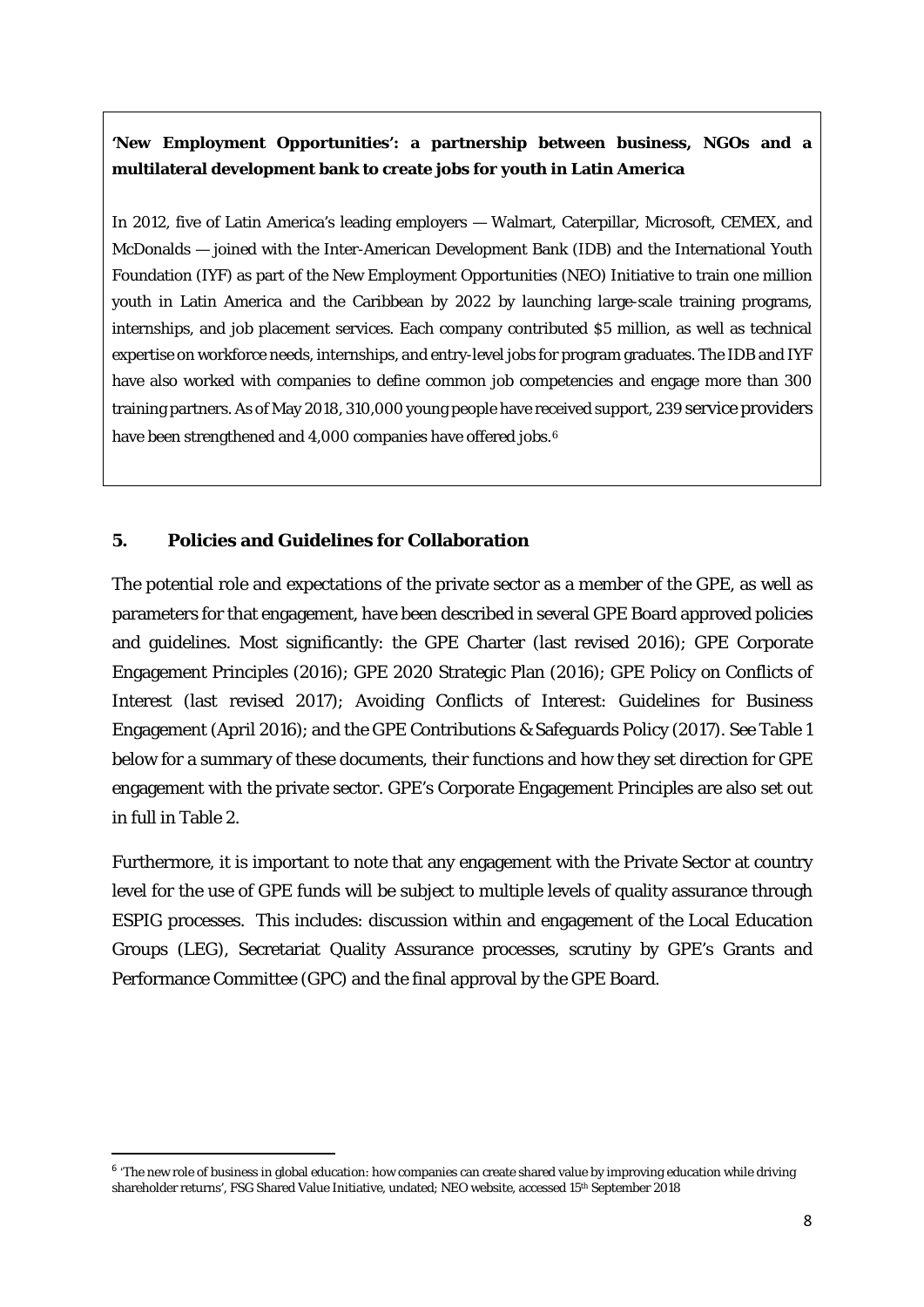## *Table 1: Existing GPE Policy and Guidance Documents*

| <b>GPE</b> document                                                                                                                  | <b>Function &amp; main implications for Private Sector (PS)</b>                                                                                                                                                                                                                                                                                                                                                                                                                                                                                                                                            |
|--------------------------------------------------------------------------------------------------------------------------------------|------------------------------------------------------------------------------------------------------------------------------------------------------------------------------------------------------------------------------------------------------------------------------------------------------------------------------------------------------------------------------------------------------------------------------------------------------------------------------------------------------------------------------------------------------------------------------------------------------------|
| <b>GPE Charter</b><br>(December 2016,<br>last revised)                                                                               | <b>Foundational governance document of the GPE:</b><br>$\triangleright$ PS a partner in GPE compact with mutual accountability<br>$\triangleright$ PS defined and role in partnership / governance described<br>$\triangleright$ roles & responsibilities proposed: adherence to GPE policies, principles,<br>procedures; work with governments on labour market needs; contribute<br>expertise, voice, innovation, networks; align CSR funds to ESP needs; promote<br>transparency & share lessons<br>$\triangleright$ PS a partner for resource mobilisation                                             |
| <b>GPE Policy on</b>                                                                                                                 | Governs the identification, disclosure & management of conflicts of                                                                                                                                                                                                                                                                                                                                                                                                                                                                                                                                        |
| <b>Conflicts of</b><br>Interest<br>(November 2011,<br>updated March<br>2017)                                                         | interest:<br>$\triangleright$ PS mentioned as partner; no specific provisions for PS                                                                                                                                                                                                                                                                                                                                                                                                                                                                                                                       |
| <b>Avoiding</b><br><b>Conflicts of</b><br>Interest:<br><b>Guidelines for</b><br><b>Business</b><br><b>Engagement</b><br>(April 2016) | Conflict of Interest guidelines with respect to business engagement:<br>$\triangleright$ a business should not seek to utilise its partnership with GPE to derive a direct<br>business benefit (e.g. influencing decision-making; using information; implying<br>an endorsement)<br>$\blacktriangleright$ businesses should disclose material conflicts of interest                                                                                                                                                                                                                                        |
| <b>GPE Corporate</b><br><b>Engagement</b><br><b>Principles</b><br>(May 2016)                                                         | Principles relating to engagement of business with GPE:<br>$\triangleright$ proposes 10 principles: accountability & equity; systems strengthening;<br>measurable outcomes; transparency; intellectual property; support to<br>government; investment benefit; beyond philanthropy; shared bottom line;<br>corporate responsibility                                                                                                                                                                                                                                                                        |
| <b>GPE</b><br><b>Contributions &amp;</b><br><b>Safeguards</b><br><b>Policy</b><br>(March 2017)                                       | Governs what financial contributions can be made to GPE and how:<br>> PS funding must be co-mingled in GPE Fund (i.e. notional earmarking only)<br>> earmarking in GPE fund allowed if aligned to GPE2020 strategy goals<br>$\triangleright$ earmarking for KIX by (Board approved <sup>7</sup> ) theme only; not individual initiative<br>within themes<br>$\triangleright$ no contribution can be both thematically and geographically targeted below<br>regional level<br>$\triangleright$ 'parallel' financing to grant agents not channelled through the GPE Fund is not<br>subject to the C&S Policy |
| <b>GPE 2020</b><br><b>Strategic Plan</b><br>(November 2016)                                                                          | GPE Strategic Plan 2016-2020:<br>> restates role of PS in partnership and governance of GPE<br>$\triangleright$ Indicator for funding in Results Framework: funding from non-traditional<br>donors (private sector & first-time funders) to rise from \$5m in 2016 to \$11.3m<br>in 2018                                                                                                                                                                                                                                                                                                                   |
| <b>GPE Private</b><br><b>Foundations</b><br><b>Engagement</b><br><b>Strategy 2017-</b><br>2020<br>(December 2017)                    | <b>Guides GPE collaboration with foundations through GPE 2020 period:</b><br>$\geq$ 3 goals: (i) strengthen global engagement of foundations in GPE 2020, (ii)<br>support enabling environment for philanthropy in education, (iii) strengthen<br>role of foundations in GP governance<br>$\triangleright$ similar structure to proposed PS strategy (principles, value proposition,<br>strategy); PS kept distinct from foundations                                                                                                                                                                       |

<span id="page-12-0"></span> <sup>7</sup> The Board approved 4 thematic areas for KIX: (i) strengthening learning assessment systems, (ii) early childhood education, (iii) better data for stronger systems, (iv) gender equality.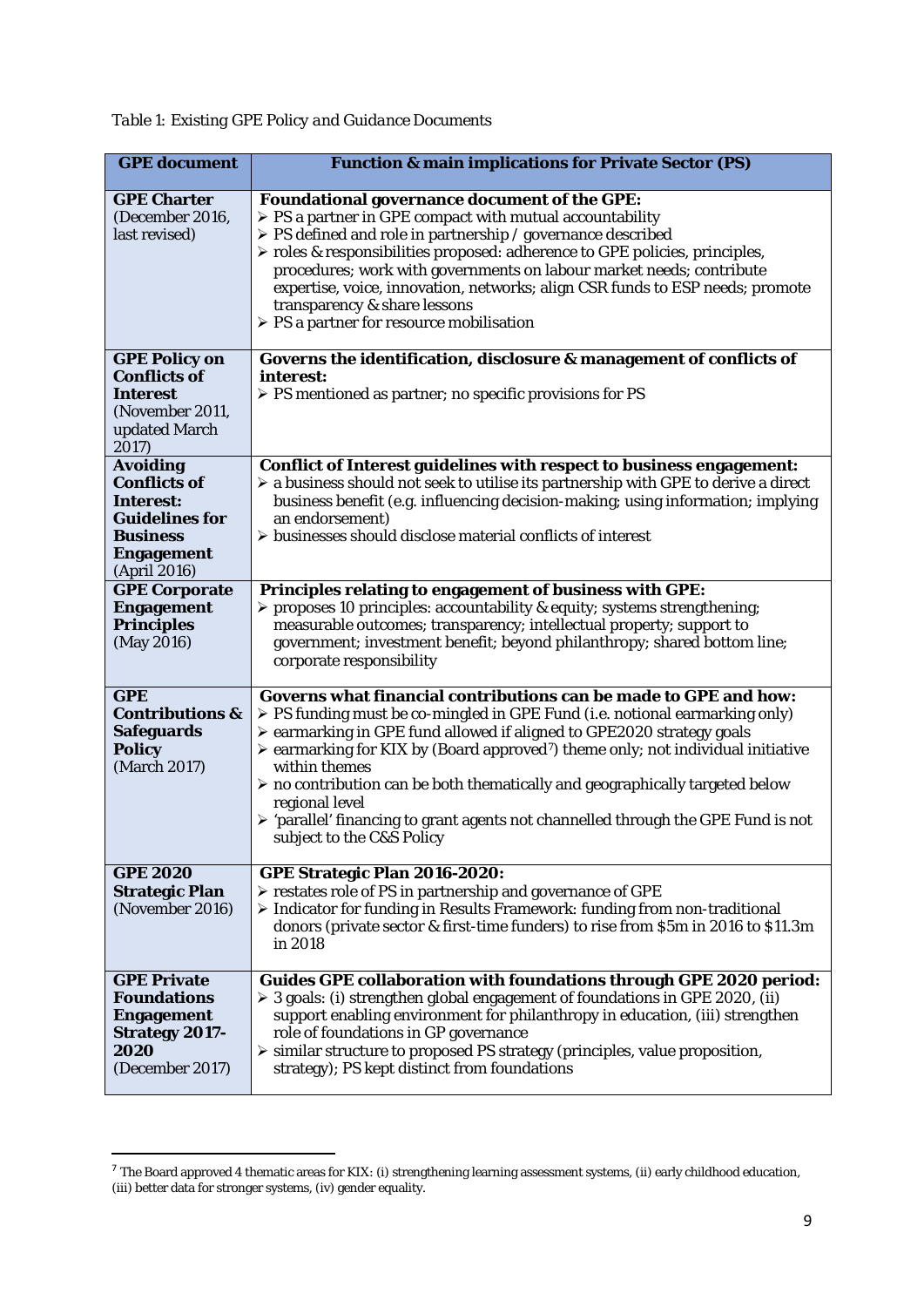## *Table 2. GPE's Corporate Engagement Principles (May 2016)*

| <b>Accountability</b><br>and Equity    | Children are the ultimate beneficiaries of all of the Global Partnership's efforts<br>and activities. This brings with it the highest expectations of accountability and<br>commitment to equity of all partners, including the business community. GPE<br>recognizes that cost drivers remain one of the largest drivers of inequity.                                                                                      |
|----------------------------------------|-----------------------------------------------------------------------------------------------------------------------------------------------------------------------------------------------------------------------------------------------------------------------------------------------------------------------------------------------------------------------------------------------------------------------------|
| <b>Systems</b><br><b>Strengthening</b> | GPE supports countries in strengthening their education systems. The<br>business community can contribute to overall sector planning dialogue and<br>help countries understand what capabilities and capacities are available to<br>address specific education system challenges.                                                                                                                                           |
| <b>Measurable</b><br><b>Outcomes</b>   | GPE collaborative activities with business will contribute to the achievement of<br>sustainable and measurable outcomes in one or more of the following areas:<br>equity, quality learning and stronger national education systems.                                                                                                                                                                                         |
| <b>Transparency</b>                    | GPE operates with transparency in its operations. Information relating to<br>collaborative activities with the business community will be made publicly<br>available on the GPE website. This will be in adherence of GPE's transparency<br>policy and the International Aid Transparency Initiative (IATI), of which GPE<br>is a member.                                                                                   |
| <b>Intellectual</b><br><b>Property</b> | Any knowledge, technical activity or research produced as the result of<br>collaboration between GPE and the private sector will be made freely available.                                                                                                                                                                                                                                                                  |
| <b>Support to</b><br>government        | Business can play an important part in strengthening the role of governments<br>as custodians of education systems and guarantor of services, and in GPE<br>context, especially for the poor. GPE's engagement with business will be<br>towards ensuring private sector activity in education strengthens government's<br>capacities to ensure quality education for all.                                                   |
| <b>Investment</b><br><b>Benefit</b>    | Education system financing is a central objective of GPE. Investments in<br>education systems, including business investments, can benefit all sectors of<br>society over the long term. Benefits include raised living standards, reduced<br>uncertainty, a stronger economy and more highly skilled citizens, producers,<br>consumers and employees.                                                                      |
| <b>Beyond</b><br><b>Philanthropy</b>   | Strategic corporate social investment in education presents an opportunity to<br>fundamentally strengthen businesses while contributing to society at the same<br>time. In addition to philanthropy, business can bring to bear, through GPE its<br>technical expertise, voice, innovation, networks, experience and<br>entrepreneurial flair to the complex challenges of delivering education in<br>developing countries. |
| <b>Shared Bottom</b><br>Line           | Partnerships with the private sector, that draw on the complementary<br>capabilities of business and the Global Partnership to address major education<br>challenges, will be based on the potential for quality educational outcomes for<br>all and not direct business opportunity or benefit.                                                                                                                            |
| Corporate<br><b>Responsibility</b>     | As increased and effective use of domestic revenue is essential to ensuring the<br>delivery of quality education to the poorest and most marginalized, the Global<br>Partnership utilizes its convening and advocacy power in part to mobilize<br>domestic resources for education. GPE will encourage corporate responsibility<br>throughout its engagement with the business community.                                   |

GPE also adheres to human rights law and international agreements (e.g. the Incheon Declaration) which set legal and other parameters for working with the private sector in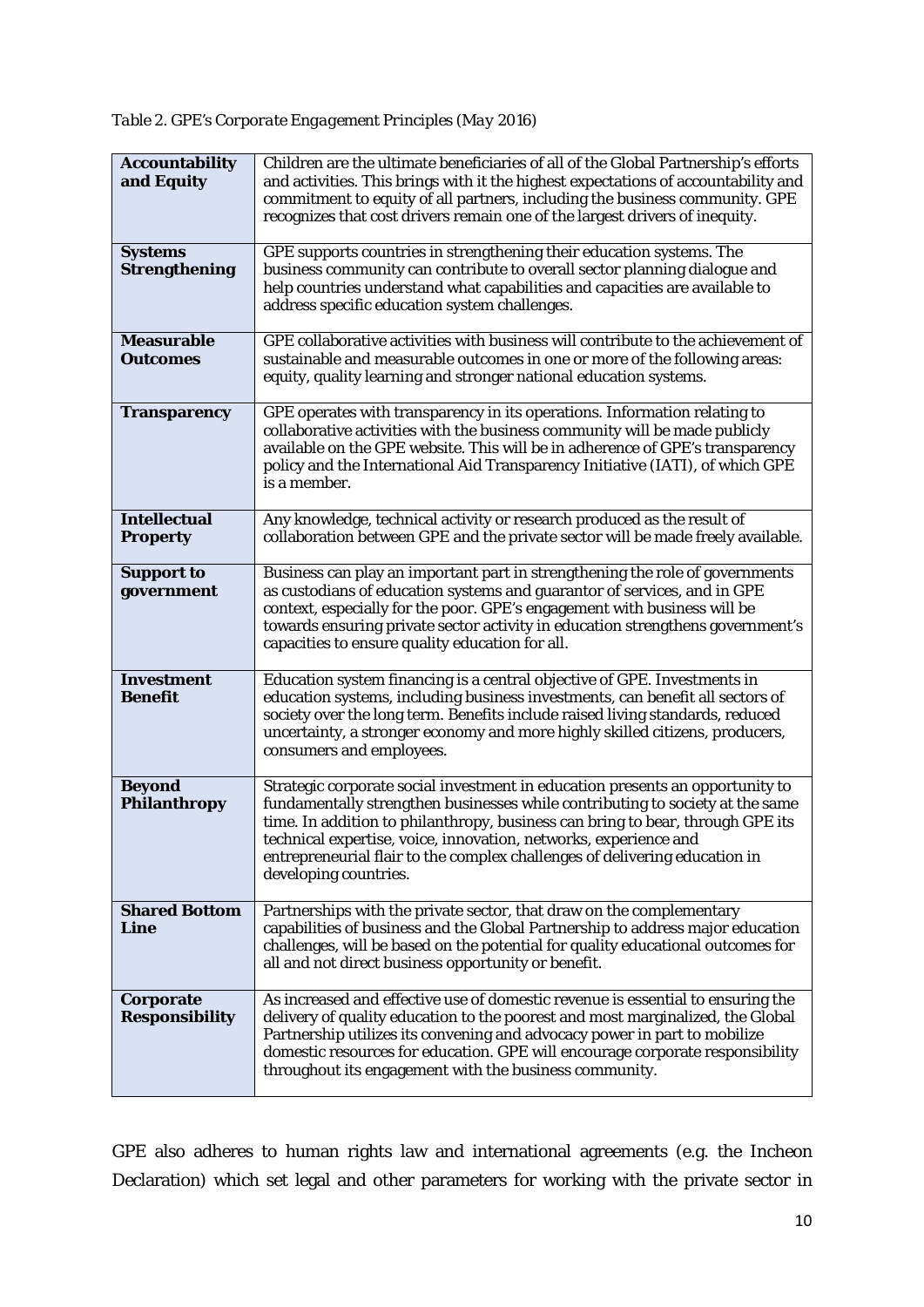education. Annex 2 reproduces Article 13 of the International Covenant on Economic, Social and Cultural Rights (ICESCR) – the most significant piece of international human rights law governing education. Annex 3 provides a fuller list of international and regional legislation and agreements, as they relate to the private provision of education.

#### **The Incheon Declaration and Framework for Action**

Incheon emphasises particularly the right to free and compulsory education: "Education is a fundamental human right and an enabling right. To fulfil this right, countries must ensure universal equal access to inclusive and equitable quality education and learning, which should be *free and compulsory,* leaving no one behind." (p.26, original emphasis); "Ensure access to and completion of quality education for all children and youth to at least 12 years of free, publicly funded, inclusive and equitable quality primary and secondary education, of which at least nine years are compulsory" (p.6).

GPE has adopted the right to education in its Charter and in the GPE 2020 Strategy and aligns itself to the Incheon Declaration and Framework for Action. While governments must make basic education available free at the point of use, this does not render fee-charging education illegal, nor does it preclude the use of public funds to subsidize for-profit education providers.

GPE also endorses the 10 Principles adopted by the UN Global Compact.[8](#page-14-0) GPE will continue to follow the work of the Open Society Foundations and others who adopted "Guiding Principles on the human rights obligations of States to provide public education and to regulate private involvement in education" in February 2019 in Abidjan[9](#page-14-1). Furthermore, GPE as a World Bank Trust Fund is also held to the same top fiduciary standards, responsible investment strategy, due diligence and robust operational procedures applied to all other World Bank Group activities<sup>10</sup>.

Finally, though the Strategy development process has exposed different views within the partnership on the use of GPE funds by DCPs for for-profit education operators, GPE's position is that *no GPE funds can be used to support for-profit provision of core education services.*

# **6. The Private Sector's role in GPE's governance, at global level and at country level**

The private sector forms part of GPE governance. In 2011, companies and private foundations were placed into a single constituency GPE Board seat. In January 2018, the Global Business Coalition for Education (GBC-Education) assumed the coordination of the Private Sector Constituency. The private sector played an active role in both the 2014 and 2018 GPE replenishments. In partnership with GBC-Education, the 2018 GPE financing conference saw

<span id="page-14-0"></span><sup>&</sup>lt;u>.</u> <sup>8</sup> 'The Smartest Investment: A Framework for Business Engagement in Education' (joint UN Initiative, 2013) <sup>9</sup> The Abidjan Principles: Guiding Principles on the human rights obligations of States to provide public education and to regulate private [involvement in education](https://www.abidjanprinciples.org/en/background/overview)

<span id="page-14-2"></span><span id="page-14-1"></span><sup>10</sup> https://policies.worldbank.org/sites/ppf3/PPFDocuments/090224b08231c123.pdf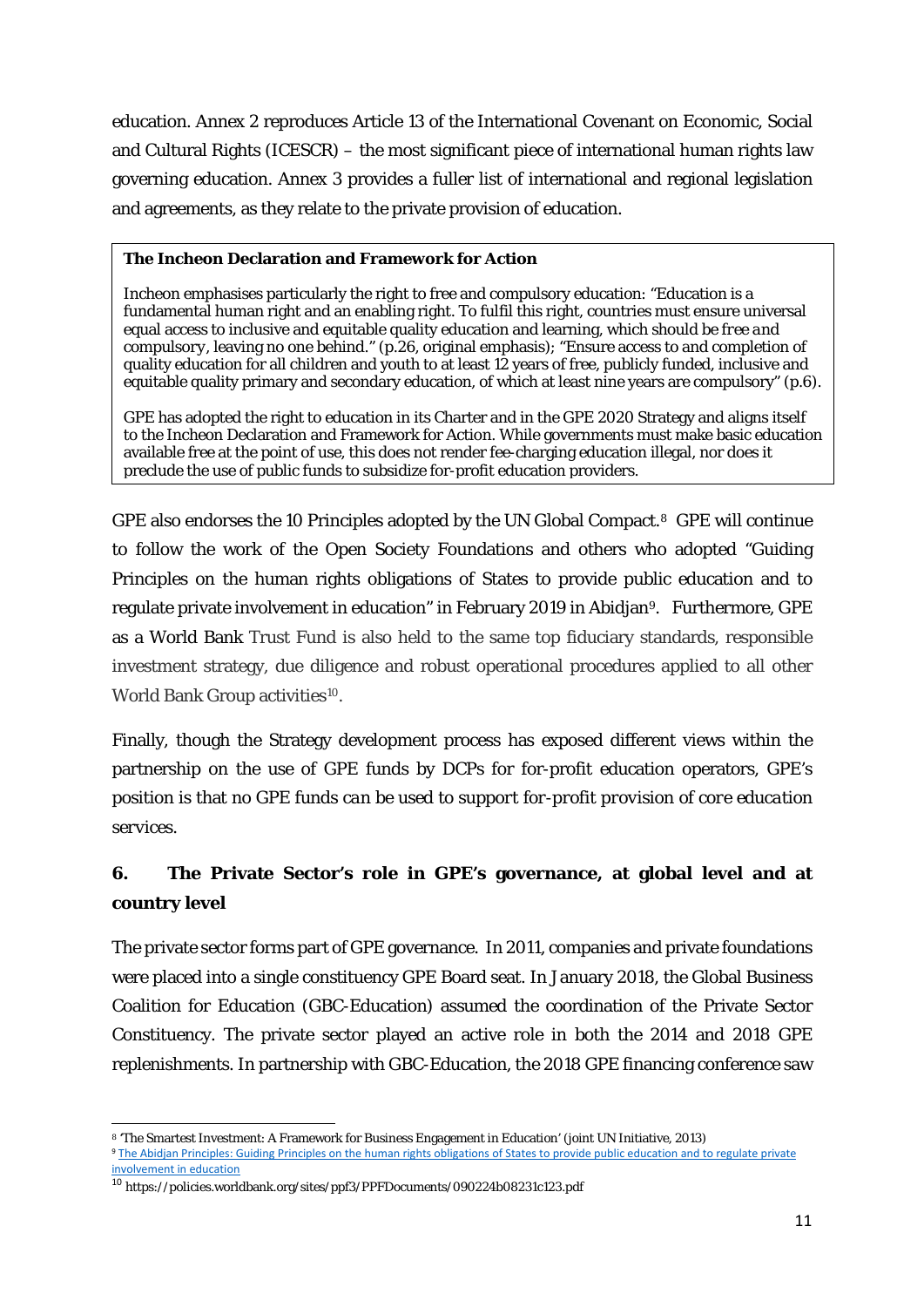several companies commit to pricing concessions in support of developing country partners. The financing conference also saw the launch of the Education Data Solutions Roundtable, which features the business community working alongside other development partners to identify solutions to the education sector's serious data challenges.

#### **Collaboration with private sector networks at the global level**

As part of Consultations for the GPE Private Sector Engagement Strategy, one private sector network outlined two functional benefits associated with establishing systematic levers through which GPE engages with the private sector at the *global-level*:

- $\triangleright$  a more direct avenue or forum for communication between the private sector and the DCPs to facilitate real-time dialogue and co-creation, and to prevent siloing of ideas and inputs between constituents and within countries;
- $\triangleright$  exchange of knowledge and lessons learned to facilitate scaling of best practices across countries and issues.

GPE private sector engagement at the *country level* is largely noted through support for ESP development and associated ESPIGs. An analysis of whether and how the private sector is included in ESPs and ESPIGs was undertaken as background for this Strategy. Summary findings sector are presented in Annex 4, organized by the four potential private sector functions referred to in this Strategy process: expertise; finance; advocacy & voice; provision of goods & services. These can be summarized as follows:

- **Expertise**: the private sector is discussed relatively often in terms of expertise (policymaking and advising), in both ESPs and ESPIG documents.
- **Finance**: private actors are frequently cited in ESPs as much-needed financial contributors to the education sector, whereas in project documents, the private sector is rarely considered in a financier role.
- **Provision of Goods and Services**: most ESPs and all ESPIGS include significant attention to the role played by the private sector in the provision of ancillary goods and services – particularly infrastructure, textbooks and ICTs. Twenty-eight out of 40 ESPs support fee-based private schooling, often through PPPs including subsidies, stipends, scholarships, tax/fiscal incentives; while 10 out of 39 ESPIGs provide finance to forprofit private schooling, including via PPPs (4 through subsidies to private schools).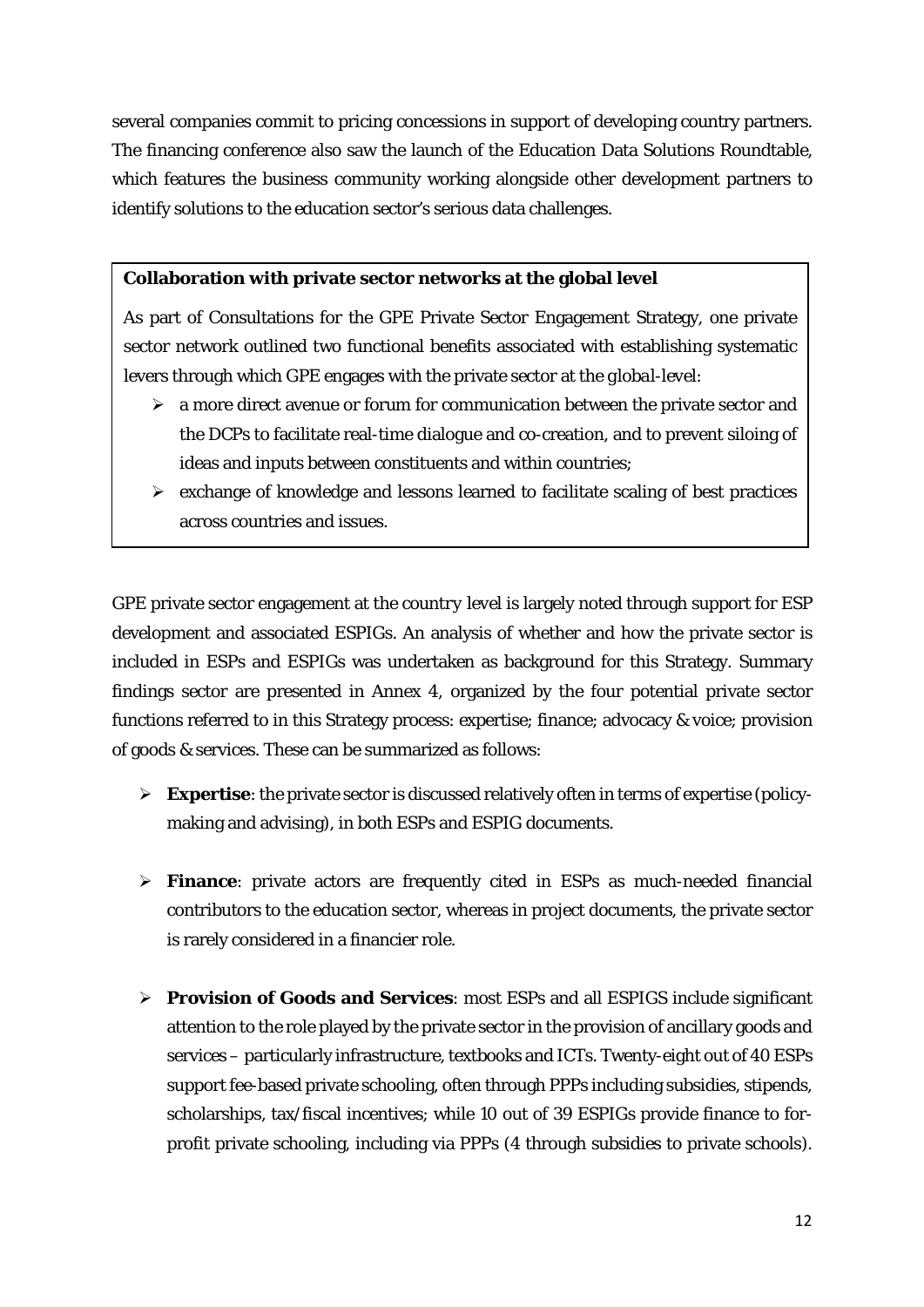Six ESPIGs provide financing to support better government regulation of private providers.

 **Advocacy and voice**: there is limited mention in both ESPs and ESPIGs of the potential role of the private sector as advocates.

#### **Harnessing CSR funding for local education needs in Mozambique and Senegal**

Mozambique has established a 'Friends of Education' initiative targeting businesses. Through this initiative, companies work with the Ministry of Education in Mozambique to identify how they can support local education needs through corporate social responsibility (CSR). The initiative has supported mining companies, for example, to help align CSR funding with the needs of schools in rural areas where they operate. CSR support has been provided for classroom construction, materials provision, training and the funding of local NGOs. Senegal also features a successful example of business partners coming together to form a 'Foundation for Education' that provides targeted financial and in-kind support to schools.

Though not examined in the analysis of ESPs conducted for this strategy, the private sector has a critical role to play in domestic financing, with corporate taxation being a major source of sustainable revenue to fund Education Sector Plans. This strategy also reflects alignment to the Addis Ababa action agenda, which states the important role of taxation in national resource mobilization. This Strategy adopts the following general approach to taxation:

- a. Given that taxation, including corporation tax, is recognized as a critical and sustainable source of education domestic financing, GPE can play a role, within the boundaries of its mandate and national sovereignty, to encourage all relevant authorities in relation to tax compliance of national and multinational companies by: (i) encouraging the fair payment of taxation through its engagement with DCPs; for instance by helping DCPs to include robust domestic finance measures and policies in their ESPs and ESPIGs, and (ii) encouraging the private sector to pay its fair share of tax, for instance by participating in fora that make the case for the relationship between taxes and sustainable domestic financing, or promoting positive practices from the private sector.
- b. For multinationals, major corporations/companies with whom GPE has a **direct**  relationship (e.g. financing contributions; Private Sector Board Seat): GPE should utilize the work of other globally recognized entities whose mandate it is to assess corporate standards (including the payment of fair and reasonable taxes) and/or to leverage off of the assessments done by GPE members (e.g. UN Global Compact,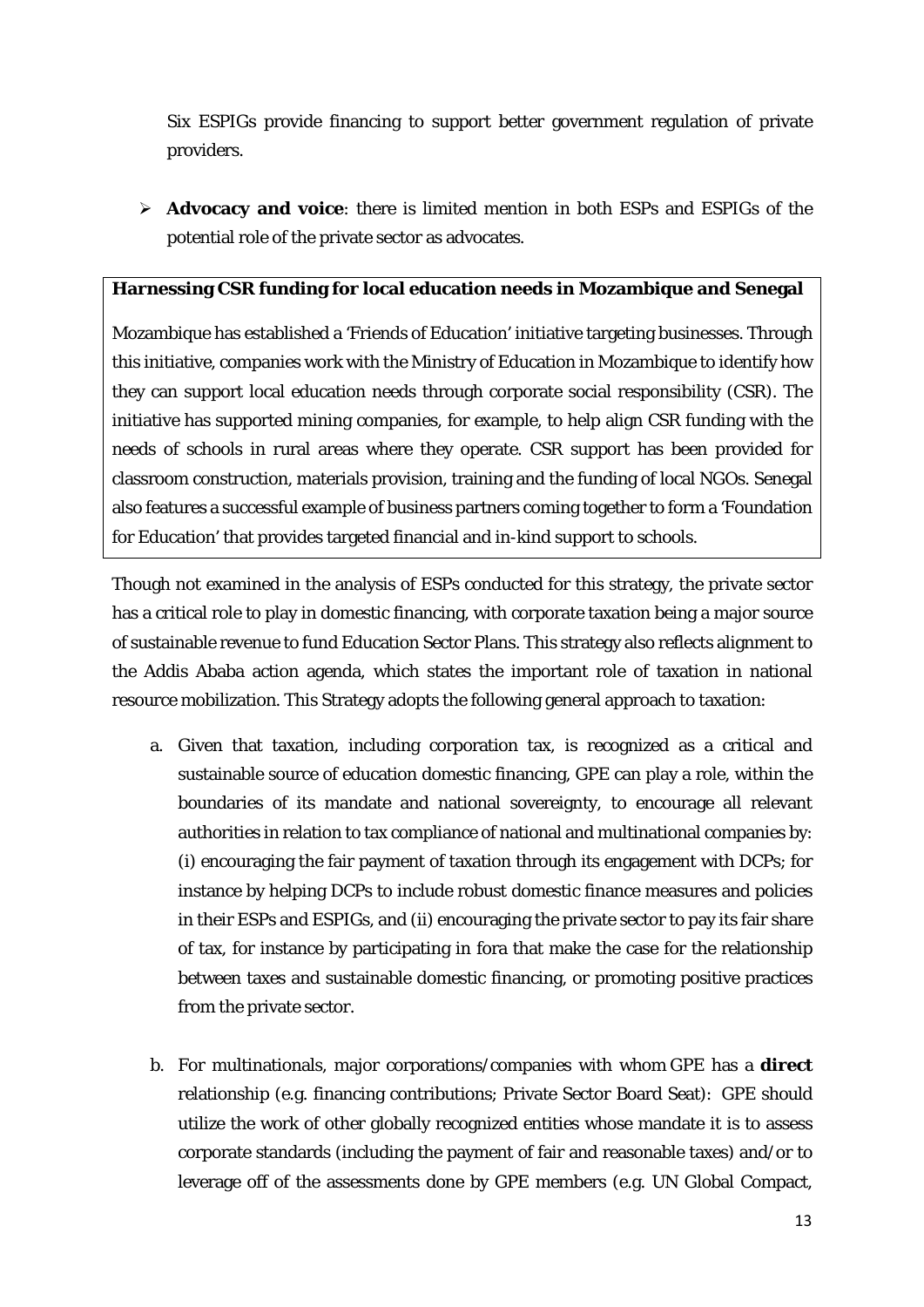UNICEF's due diligence mechanisms). The GPE Secretariat additionally will employ the services of a specialist corporate alliance screening firm as needed.

c. For small scale, single jurisdiction, private entities with whom the GPE has an **indirect** relationship (e.g. as part of national level activities): national systems of regulation and oversight should prevail, including taxation policies. GPE financing, support and oversight would be via GPE operational and quality assurance processes.

#### **7. Fragile and Conflict Affected Countries**

Fragile and conflict affected settings pose significant challenges to both public and private sector operations and investments. Some combination of weak governance, a breakdown of national institutions, intense conflict and violence, economic uncertainty and limited economic and social growth will likely present a major brake on business activity. GPE commissioned research funded by the Rockefeller Foundation to study the extent of risks affecting education systems, concluded that education systems face significant natural disaster and political risk<sup>11</sup>. Further, the Board-approved approach to risk reduction and risk finance for education notes the potential role of the business community in mitigating risk to education systems through innovations in risk modelling and analysis, data, information and forecasting.

Despite the harsh realities of conflict settings, the business community does engage in relief and reconstruction efforts (e.g. procurement, IT, infrastructure including building schools, logistics and supply of food, shelter and health supplies), building key skills needed throughout the relief to development continuum and facilitating access to finance (e.g. microfinance, remittances). Business contributions are through a combination of in-kind, expertise, skills, advocacy, innovative tools, cash contributions to appeals and communication services. Increasingly, the humanitarian community has partnered with the business community in delivering innovation and technology solutions to refugees, complementing host government responses, particularly in critical sectors such as health, education, shelter, access to information and logistics [12](#page-17-1).

Implementation of the private sector strategy should pay particular attention to conflictaffected and fragile states given that more than 60 percent of GPE's funding goes to developing

 $\overline{a}$ 

<span id="page-17-0"></span><sup>11</sup> https://www.globalpartnership.org/content/feasibility-risk-financing-education-final-summary-report-june-2017

<span id="page-17-1"></span><sup>12</sup> https://www.google.org/our-work/crisis-response/irc-refugee-crisis/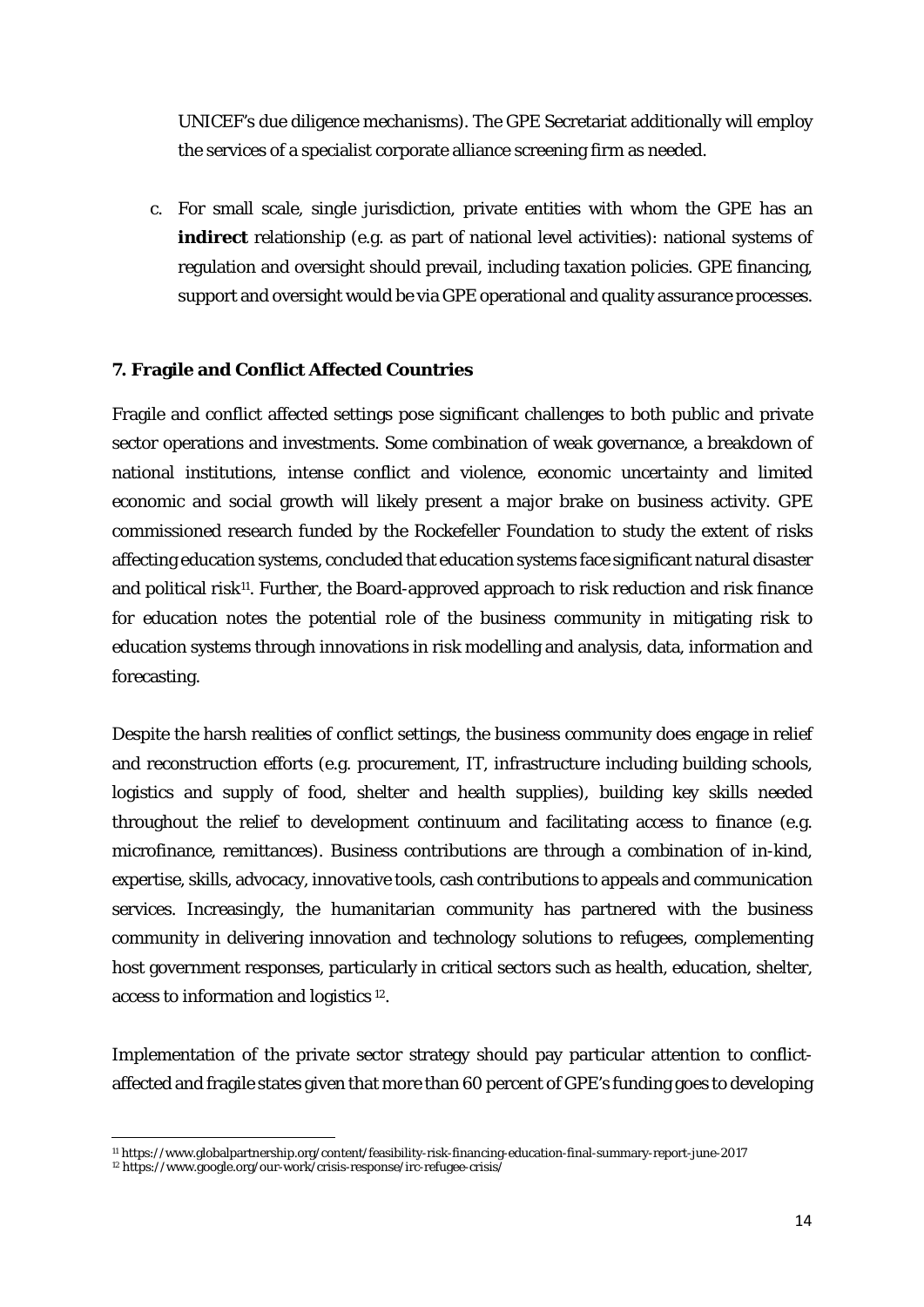country partners that are affected by conflict or fragility. Low and middle-income countries together host more than 85 percent of the world's refugees <sup>13</sup>. USAID-funded research<sup>[14](#page-18-1)</sup> shows that the non-state sector – both for-profit and not for-profit – plays an important role in education provision where state capacity is weaker, and that this poses both opportunities and risks. The research recommends that governments: map non-state education provision; integrate the private sector into sector documents and plans; focus on effective regulation; and assess the feasibility of targeted subsidies.

This Strategy proposes that any business community engagement in fragile and conflict settings should be taken via existing GPE mechanisms and flexible financing approaches. We recognize that there are also risks associated with business engagement in fragile and conflict settings. GPE can leverage its convening power to further thought-leadership, best practices and collaboration to ensure that businesses seeking to support education in such settings understand these complex educational environments and that business community interventions are designed and implemented appropriately in alignment with needs that countries face in times of conflict and emergencies. In addition, this Strategy should be implemented in a manner that acknowledges the primacy of local actors and sensitivity to context, and also helps build trust and confidence, engaging with a long-term view given that conflict and fragility can persist for decades.

#### **8. Shared Bottom Line**

As put forward in the GPE Corporate Engagement Principles, partnerships with the private sector, that draw on the complementary capabilities of business and the Global Partnership to address major education challenges, will be based on the potential for quality educational outcomes for all and not direct business opportunity or benefit. Successful collaboration does not mean the promotion by GPE of particular companies, nor products and services. It requires a level playing field, full transparency and a clear investment benefit for GPE and for DCP partners with a focus on strengthening national education systems.

Figure 2 below gives some examples of areas where GPE and the private sector may collaborate to drive GPE 2020 goals.

<span id="page-18-1"></span><span id="page-18-0"></span> <sup>13</sup> UNHCR, "Global Trends: Forced Displacement in 2016," UNHCR, June 2017, http://www.unhcr.org/5943e8a34 14 'Affordable non-state schools in contexts of crisis and conflict', prepared for the USAID in Crisis and Conflict Network by Results for Development, May 2018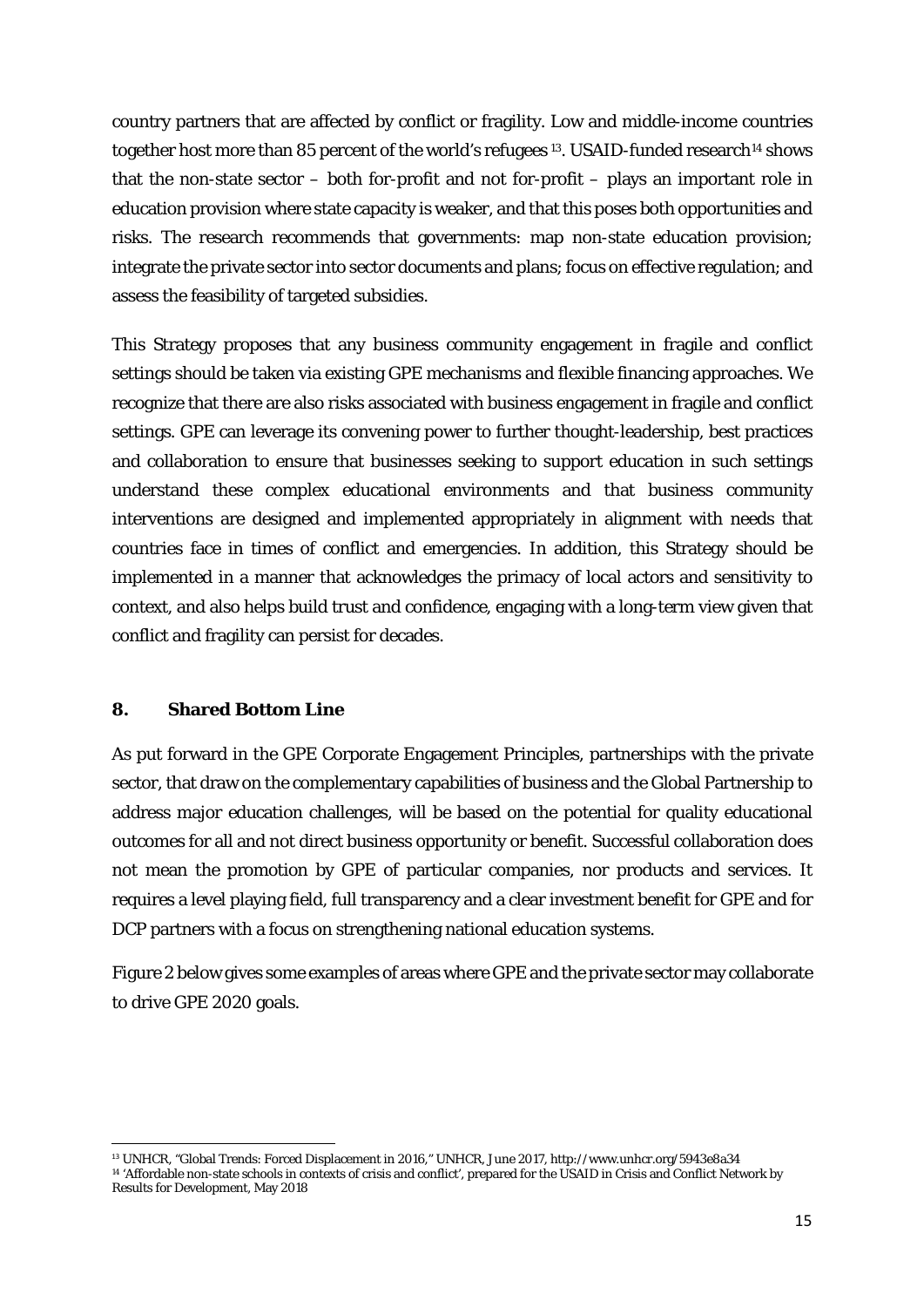



## **9. Theory of Change**

Figure 3 below shows a Theory of Change for the GPE Private Sector Engagement Strategy, as the basis for establishing corresponding Goals, Objectives and 2022 targets in the section that follows.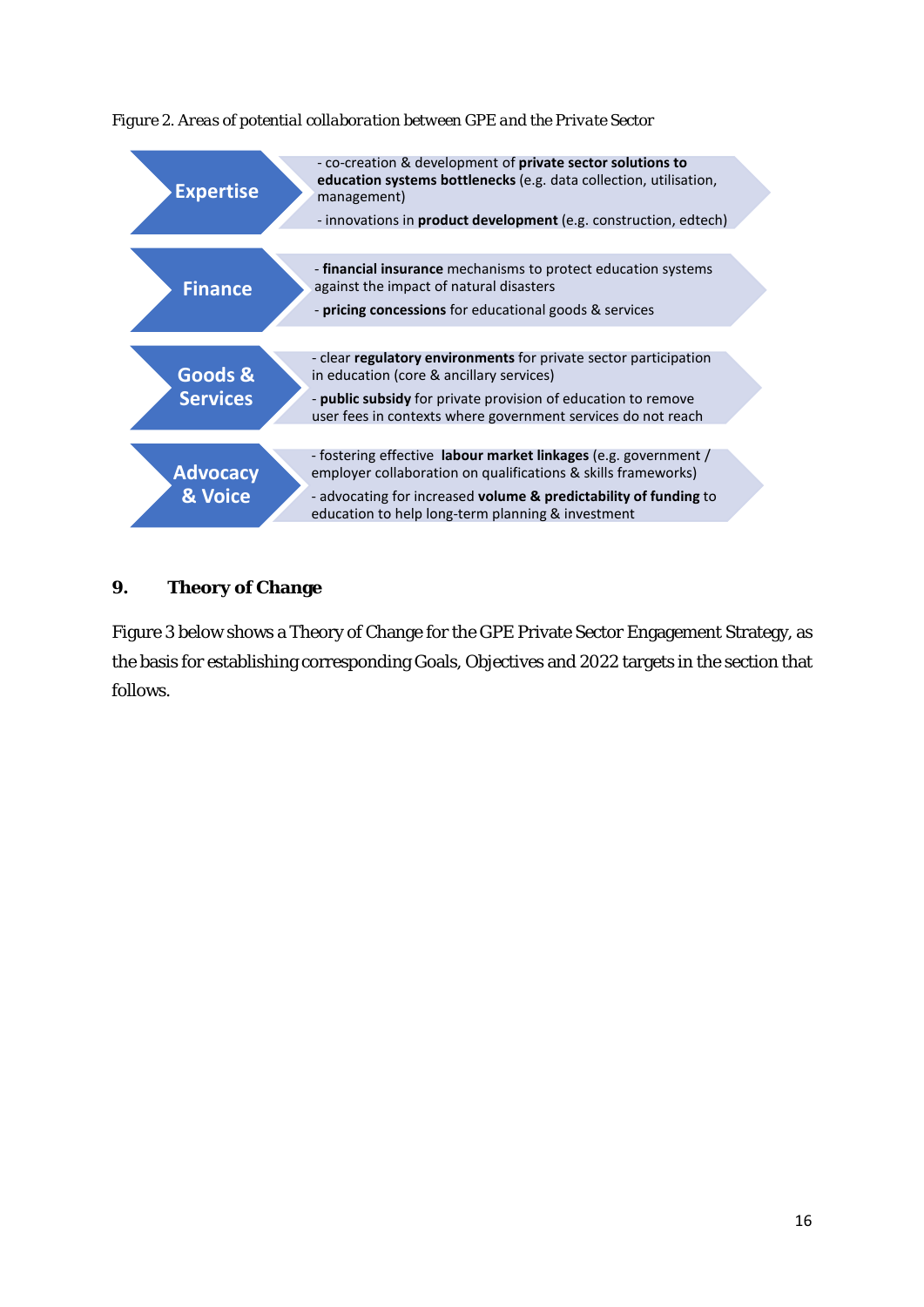*Figure 3. GPE Private Sector Strategy: Theory of Change (best read from the bottom up)*

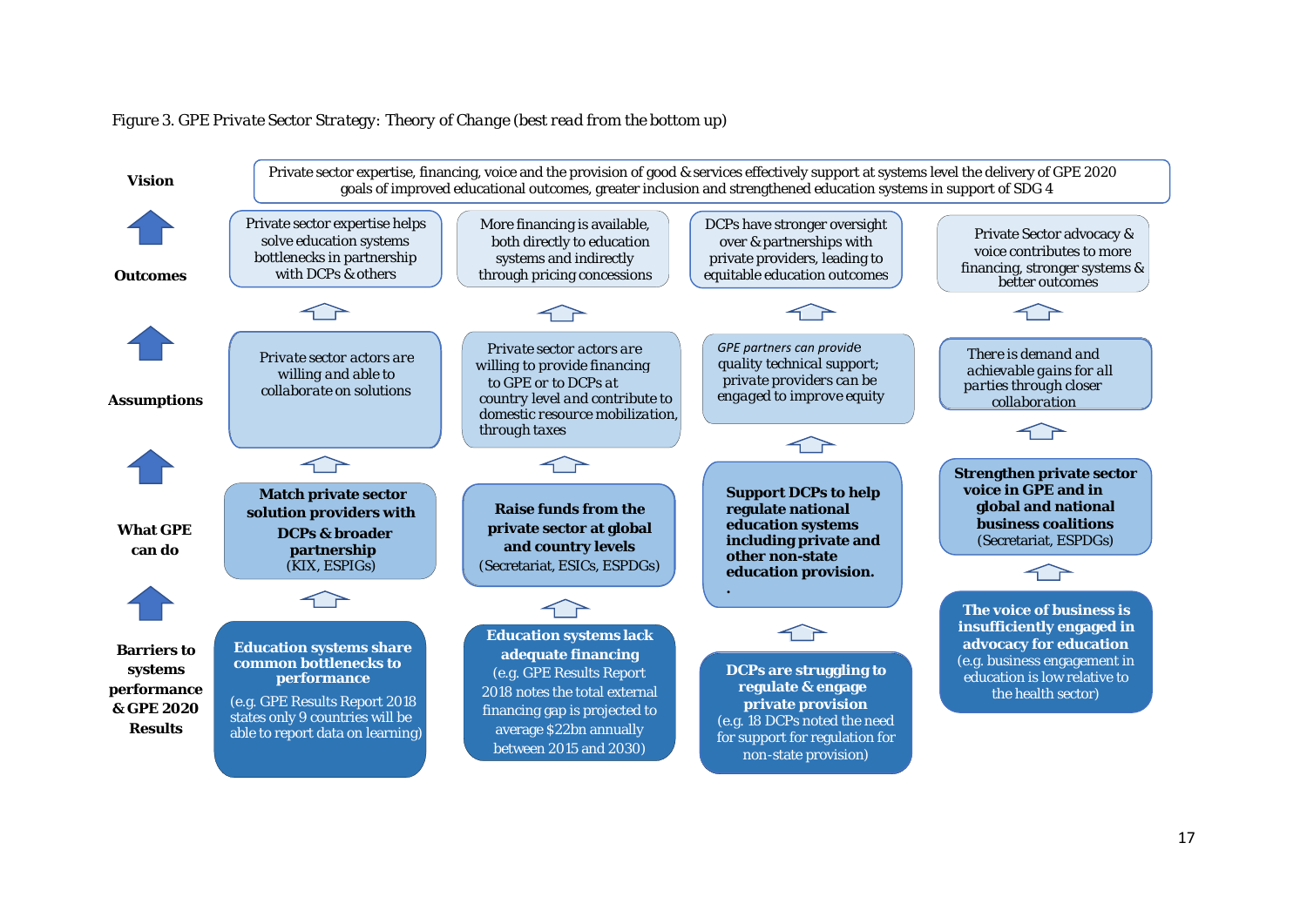#### **10. Vision, Goals, and Objectives**

Figure 4 below summarizes the Vision, Goals and Objectives of the Strategy.

The **Vision** aligns to the Vision of GPE2020: improved educational outcomes, greater inclusion and equity, and strengthened education systems in support of SDG 4.

The **Goals** align to the four core functions of the private sector described in this Strategy: expertise; financing; provision of goods & services; advocacy & voice.

The **Objectives** have been prioritized on the following basis:

- (i) potential for systems-level impact;
- (ii) alignment to GPE comparative advantage and operational mechanisms;
- (iii) alignment to challenges identified in the GPE Results Report<sup>15</sup>;
- (iv) feasibility of execution;
- (v) taking advantage of ongoing work and momentum, given limited time to 2022;
- (vi) alignment to GPE partners' policies.

Each Objective includes a quantitative target. These targets together constitute the **Results Framework** for the GPE Private Sector Strategy. It should be noted that these targets, and indeed the duration of the Strategy, cover the period to 2022, i.e. two years beyond GPE's current Strategy cycle (GPE 2020). This has been decided to allow adequate time to implement the Strategy and reflect on lessons learnt, successes, risks and challenges.

<span id="page-21-0"></span><sup>&</sup>lt;sup>15</sup> See Annex 5 for a broad overview of the GPE Private Sector Strategy's alignment with the GPE Results Report 2018.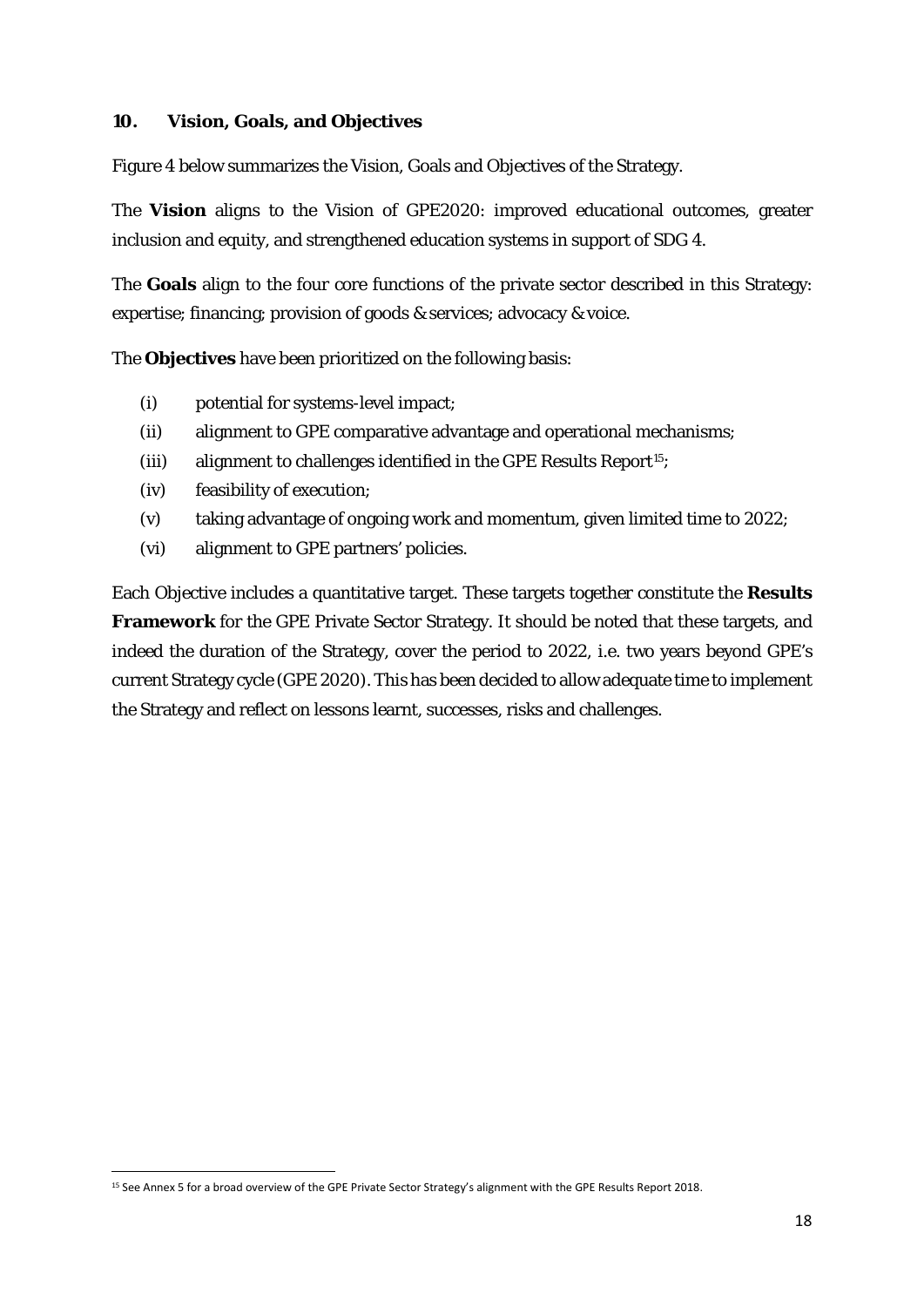*Figure 4. GPE Private Sector Strategy: Vision, Goals & Objectives*

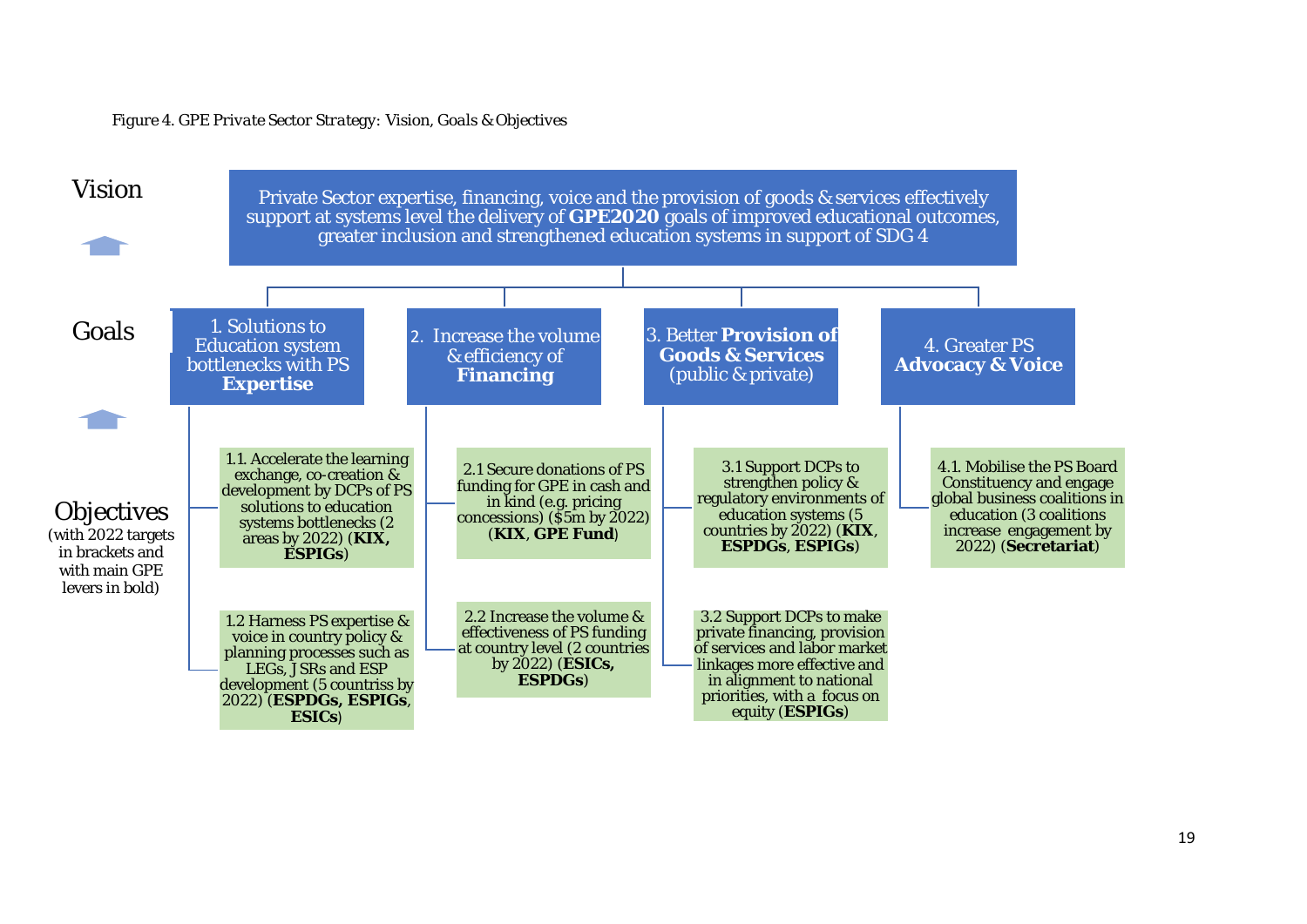The **Objectives** can be further described as follows:

 **1. Accelerate the co-creation by DCPs of private sector solutions to education systems bottleneck (2 areas by 2022) (KIX, ESPIGs).** This Objective focuses on *ancillary services* – e.g. data, infrastructure, connectivity, publishing and supply chain/use – where the private sector partners with governments. It would be operationalized initially through the KIX (focus on knowledge & innovation) and would link over time to ESPDGs, ESICs & ESPIGs. It is loosely modelled on GAVI's INFUSE<sup>[16](#page-23-0)</sup> approach. It could involve KIX co-funding private sector innovations and evaluations of those innovations.

It is proposed that an initial focus be on data – a critical need for DCPs and for global partners. Data challenges are highlighted in the 2018 Results Report, which concluded that only nine countries are expected to have sufficient data to assess learning improvement for the 2018 milestone. GPE has already launched the Education Data Solutions Roundtable, which seeks to harness private sector solutions and public private partnerships to address challenges in the collection, management and utilization of education data.

#### **Education Data Solutions Roundtable**

**.** 

In February 2018, GPE launched, with the private sector and other partners, the Education Data Solutions Roundtable, to leverage partners' expertise and improve the availability and use of accurate and timely education data. In response to bottlenecks identified by developing country partners, partners identified three critical areas impacting data systems: (i) better tools for education information management, (ii) better data communication and visualization tools, (iii) integration of data across different systems to produce holistic schoollevel information. Representatives from the business community, including HP Inc., Econet, Tableau, MasterCard, Intel and Microsoft, pledged: "to provide expertise and dedicated inkind support to develop specifications for sustainable education data systems, design of tools for communication, data visualization and integration of data systems, depending on each company's particular interests, by April 2019. Together with country partners, government

<span id="page-23-0"></span><sup>&</sup>lt;sup>16</sup> Launched at Davos in 2016[, Innovation for Uptake, Scale and Equity in Immunisation](https://www.gavi.org/infuse/) (INFUSE) incubates innovations that have potential to improve systems-level bottlenecks. It then 'infuses' them with capital and expertise to help take them to scale. GAVI subsidises private sector innovations (not > 50% of costs) plus evaluation; then supports governments to procure services through open tender; intention is to develop 'clusters of private sector partners & proven solutions' in three priority areas: (i) supply chain (e.g. UPS, DHL, FIT), (ii) data management (e.g. Orange, Google, Vodafone), (iii) demand generation (e.g. Unilever).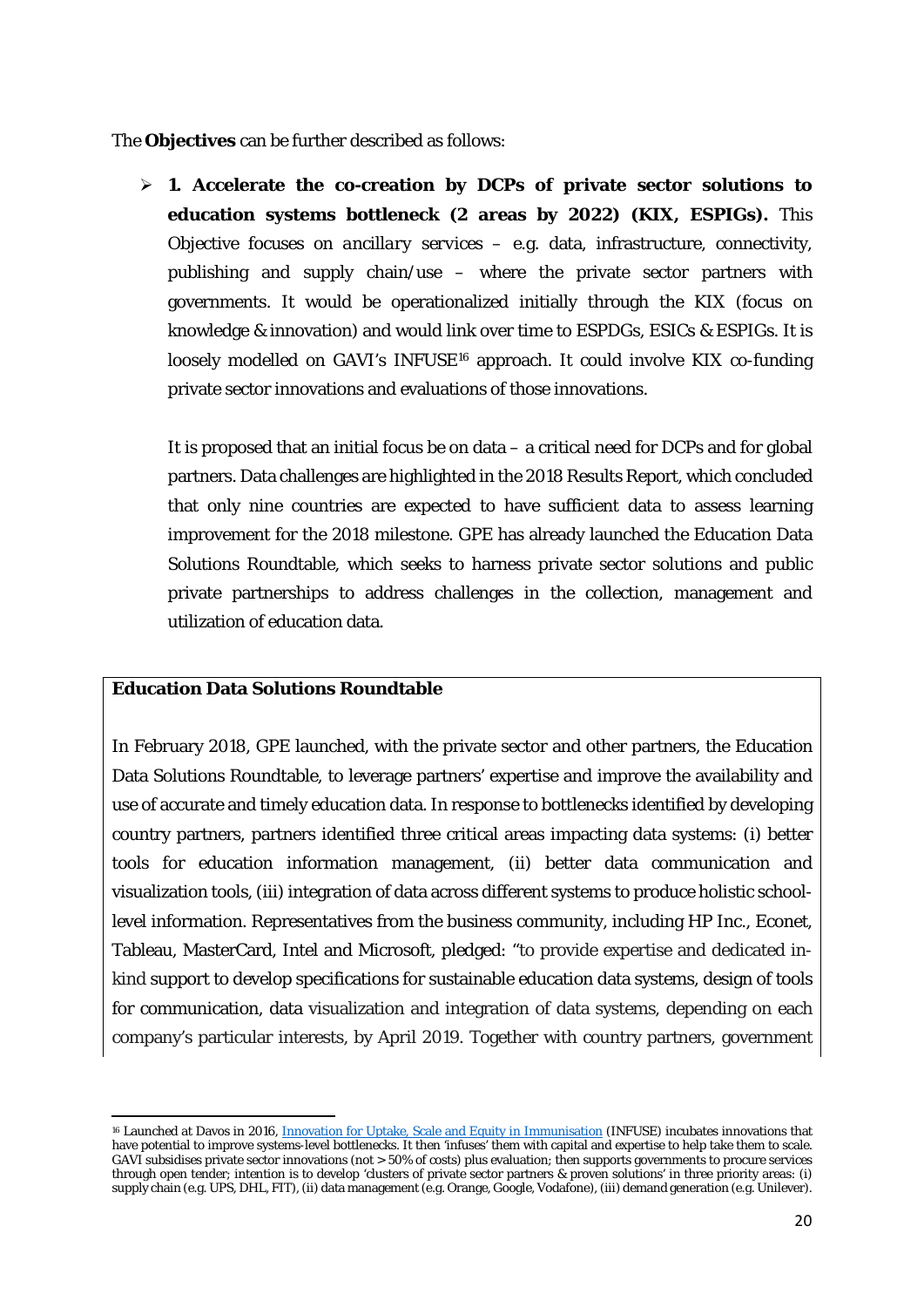donors and multilateral agencies, corporate partners will lend their effort and know-how to help develop solutions to global and national level education data challenges.".

There is also considerable scope to collaborate with the private sector on cross-sectoral issues such as water and sanitation, health (particularly women and children's health) and nutrition.

 **2. Harness private sector expertise and voice in country policy & planning processes such as LEGs, JSRs and ESP development (5 countries by 2022) (ESPDGs, ESPIGs, ESICs).** At the country level, business associations play a role in education policy and share their expertise. Chambers of Commerce and similar organizations (such as Rotary) share business expertise and often represent the interests of the business community in setting education policy. Local Networks also exist for the UN Global Compact (e.g. Nigeria, Kenya) and the SDG Philanthropy Forum. In addition to these industry partnerships, individual businesses invest daily in sharing expertise in education and in spreading innovation, both at the global and country levels, through their core business and through corporate social responsibility and philanthropy. The private sector has a stake in helping support education systems with strong education / labor market linkages, including the development of  $21^{st}$ Century skills.

The GPE is well positioned to help utilize private sector expertise and voice in country policy & planning processes, given GPE emphasis on supporting the development, appraisal, implementation and review of national plans. GPE can work particularly through: country-level financing & planning mechanisms (ESICs, ESPDGs, ESP appraisal), and through Coordinating Agencies, Grant Agents, LEGs and JSRs.

 **3. Secure donations of private sector funding for GPE in cash and in kind (e.g. pricing concessions) (\$5m by 2022) (KIX, GPE Fund)**. We see potential to raise finance from the private sector for GPE, though this Strategy advises that we set modest expectations, particularly in the early years, given GPE's lack of independent legal status and its predominantly public sector model relative to health sector partnerships such as GAVI. We will also continue to encourage pricing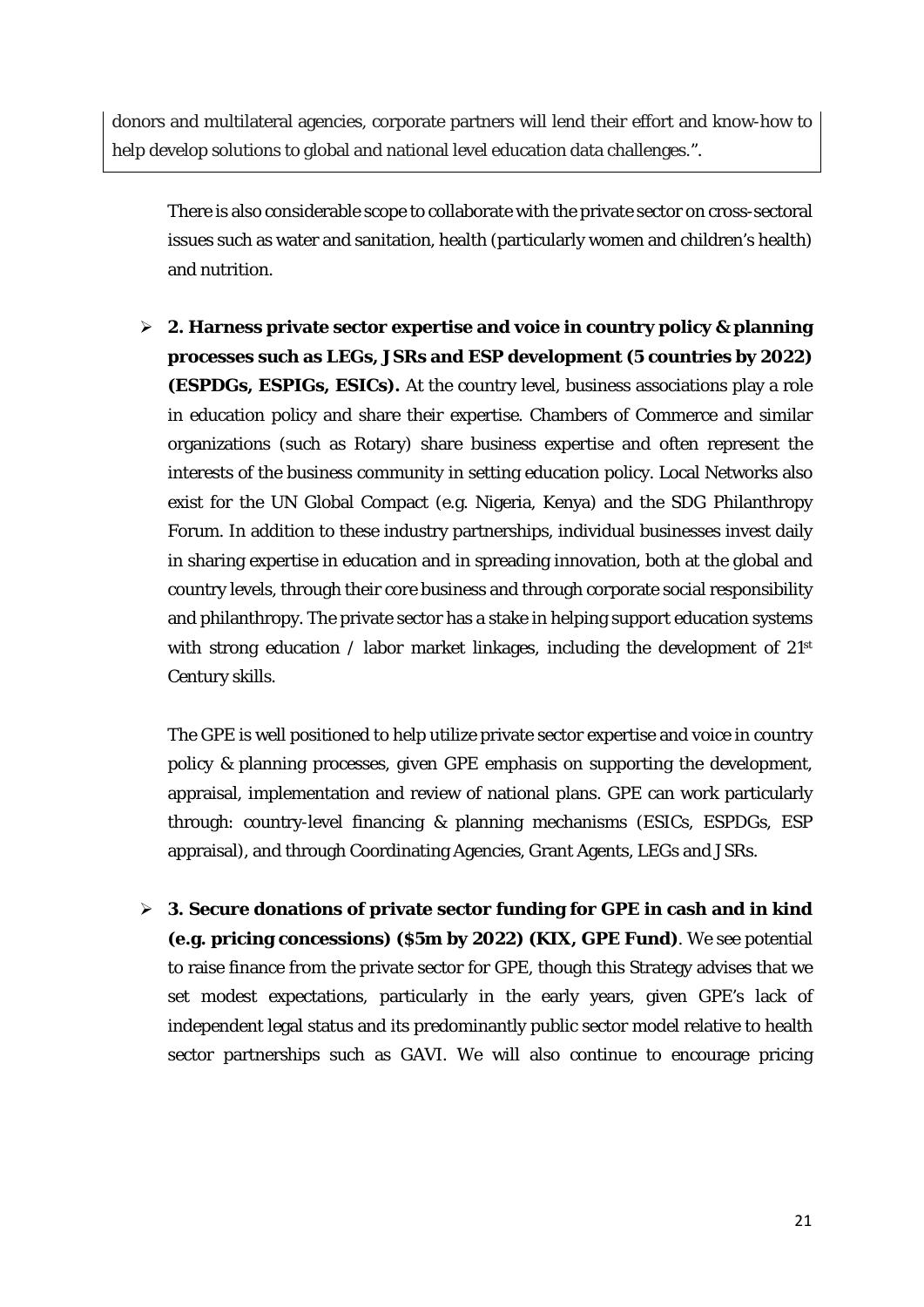concessions, of the type committed by GBC-Education partners at the January 2018 GPE Replenishment.[17](#page-25-0)

To achieve this, the GPE Secretariat will work with GBC-Education and with other international partners. Implications for Secretariat resourcing  $-$  as in other areas  $-$  is set out in Section 11 below.

 **4. Increase the volume and effectiveness of private sector funding at country level (2 countries by 2022) (ESICs, ESPDGs)**. There is potential to support DCPs in raising funding from the business community and other private sector sources at the country level. We will support selected DCPs to do so through GPE levers to support education policy and planning processes, including ESPDGs and potentially the ESICs under development. The GPE will work with a few prioritized countries to mainstream disaster risk finance and planning, including using available financial instruments to proactively mitigate the devastating effects<sup>[18](#page-25-1)</sup> of natural disasters on education systems.

This Objective overlaps with Objective 1.2 – to harness private sector expertise and voice in country policy & planning processes. We will consider producing guidance for DCPs in this area, based on best practice cross GPE countries (for example, the cases of Mozambique and Senegal highlighted in Section 6 above).

 **5. Support DCPs to strengthen policy & regulatory environments for nonstate provision of education (5 countries by 2022) (KIX, ESPDGs, ESPIGs).**  This Objective focuses on *core services* – e.g. pre-schools, schools – and reflects the demand articulated by DCPs to establish clearer policy and regulatory framework for private sector provision of education services. The mapping study of ESPs showed that 18 countries noted the need for better regulatory frameworks for non-state education provision. Six ESPIGs currently support activities related to the regulation of private schooling.

GPE's approach to DCP Regulatory Frameworks for non-state providers of core education services will be consistent with the first recommendation of the draft Private

 $\overline{a}$ 

<span id="page-25-0"></span> $17$  GBC Ed partners announced pricing concessions valued at over \$15 million over three years, including:  $50\%$  discount from Avanti for broadband connectivity to remote schools in Africa; 40% discount with 2-Track Solutions to provide GPS tracking units to track the location, transit history and shipment of materials to schools; significant price reductions from SafeBus Inc. on technology to track students' journeys to schools. See GBC Educatio[n website,](http://gbc-education.org/gpe-commitment/) accessed 26<sup>th</sup> March 2018.

<span id="page-25-1"></span><sup>&</sup>lt;sup>18</sup> The low priority that education receives in disaster planning exposes education systems and children. Analysis commissioned by GPE indicates that natural disasters & conflict affected an estimated 84.6 million children on average annually 2000-2016 https://www.globalpartnership.org/content/feasibility-risk-financing-education-task-3-report-annex-june-2017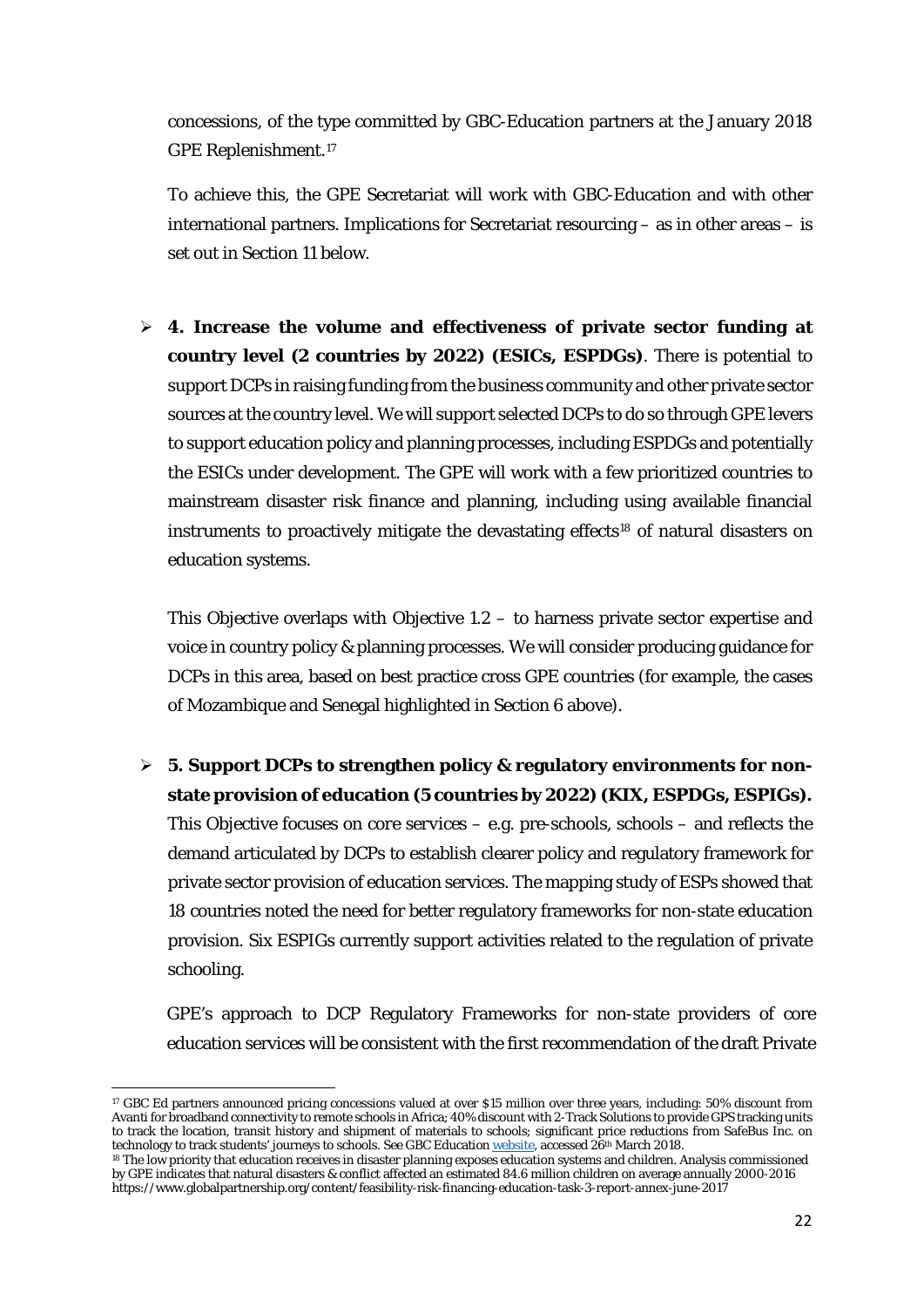Sector Strategy, i.e. to adhere to and respect the policies and approaches of sovereign national government partners, within the boundaries of international law and agreements.

Where GPE funding is used to support not for profit non-state providers of core education services, DCPs should either have regulatory frameworks in place and actionable, or they should be under development. GPE's country level grants and processes may be used to support the development of regulatory frameworks where governments and development partners decide to do so. Where a regulatory framework does not exist, and where there is no existing financing to develop it, some GPE funds should be used to help establish the regulatory framework.

Support for DCPs could be operationalized through ESPDGs and through ESPIGs, drawing on technical expertise in the international community, including though GPE grant agents. KIX could be used for knowledge generation activities, should this area align with thematic priorities for KIX.

 **6. Support DCPs to make private sector financing & provision of services more effective and in alignment with national priorities, with a focus on equity (ESPIGs).** This Objective also focuses on *core services* – e.g. pre-schools, schools – and reflects the reality that private schools account for a large and growing share of education provision in GPE countries<sup>[19](#page-26-0)</sup>, that ESPs often include a role for private provision of education<sup>[20](#page-26-1)</sup>, and that there exist models of DCP engagement with private schools that focus on quality and on equity<sup>21</sup>.

It will be implemented within the parameters of the policy position outlined in Section 5 above. As also noted in Section 5, GPE will work with country partners to secure inclusion of equity related targets related to government school availability and access in regions where they are currently absent as part of its results-based funding model and grant agreements. This is particularly important given the significant risks to equity presented by private schools (see Annex 1, e.g. 1.1, 1.2, 3.1).

# **7. Mobilize the Private Sector GPE Board Constituency and engage global business coalitions in education (3 coalitions increase engagement by**

<span id="page-26-0"></span><sup>&</sup>lt;u>.</u> <sup>19</sup> According to the World Bank, between 1990 and 2010, the percentage of students enrolled in private primary schools doubled from 11% to 22% in low-income countries globally.

<span id="page-26-2"></span><span id="page-26-1"></span><sup>&</sup>lt;sup>20</sup> The mapping report conducted for this strategy process showed that in two-thirds of ESPs reviewed, there is support for feebased private schooling, often through PPPs including subsidies, stipends, scholarships, tax/fiscal incentives; and that ten ESPIGs already provide finance to for-profit private schooling, including via PPP mechanisms such as subsidies and stipends. <sup>21</sup> See, for example: 'The Role and Impact of Public-Private Partnerships in Education', Patrinos et al., World Bank, 2009; 'The role and impact of private schools in developing countries', DFID, 2014; 'Public Private Partnerships in Education in Developing Countries: a rigorous review of the evidence' Aslam et al., 2017.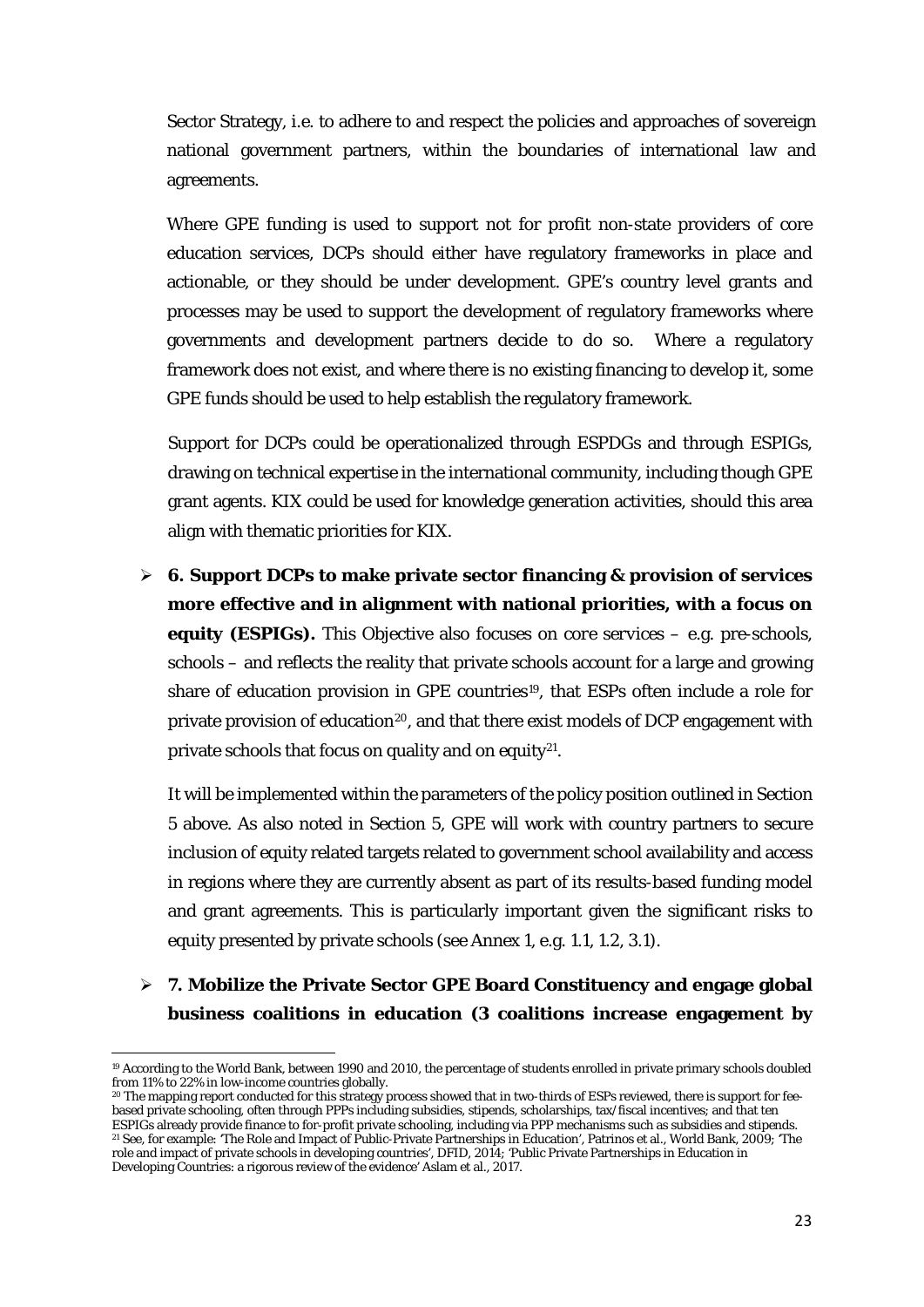**2022) (Secretariat).** The UN Global Compact, founded in 2000, has facilitated the flow of expertise and resources in support of international development and now engages close to 10,000 companies operating in 161 countries<sup>[22](#page-27-0)</sup>. It has also prompted the growth of other business coalitions including the International Business Leaders' Forum, Business Fights Poverty and the SDG Philanthropy Forum which engages both the private sector and philanthropic foundations. Within the education sector, GBC-Education – now part of the GPE Board of Directors – works with over 140 companies to drive progress in international education. GBC-Education has launched initiatives for awareness raising, financing and support in six areas: Youth, Skills and Innovation; Education in Emergencies; Education Financing; Early Childhood Development; Girls' Education; Emerging Technologies in Education.

Through this Objective, GPE will work both to strengthen business engagement in the governance and operations of GPE and will work with and through other business coalitions to help strengthen their engagement in global education. This could consist of joint campaign activities and documenting good practice; not only at the global level but also making use of GPE's engagement at the country level with and through DCPs and through LEGs, Coordinating Agencies and Grant Agents.

#### **12. Risks & Mitigation Measures**

| <b>Risks</b>                                     | <b>Mitigation Measures</b>                                 |
|--------------------------------------------------|------------------------------------------------------------|
| 1. Business community partner(s) is/are found to | GPE will make use of screening processes used by other     |
| have poor legal compliance record, such as in    | partners such as UNICEF, and may additionally use an       |
| child labor, resulting in negative media or      | external firm; additionally, internal review of proposed   |
| issue with DCP government, other GPE             | partners and partnerships will include consideration of    |
| partners.                                        | possible risks.                                            |
|                                                  |                                                            |
| 2. Objectives of proposed corporate alliance     | All proposed corporate alliances will be reviewed by the   |
| cannot be met resulting in visible failure of    | Secretariat's Management Team for feasibility, linkage to  |
| initiative.                                      | GPE's core agenda and GPE 2020. MT will also regularly     |
|                                                  | monitor the progress of all corporate alliances and direct |
|                                                  | course corrections, where necessary.                       |
|                                                  |                                                            |

*Table 4. Risks & Mitigating Measures*

<span id="page-27-0"></span> $\overline{a}$ <sup>22</sup> [UN Global Compact](https://www.unglobalcompact.org/) website, accessed 26<sup>th</sup> March 2018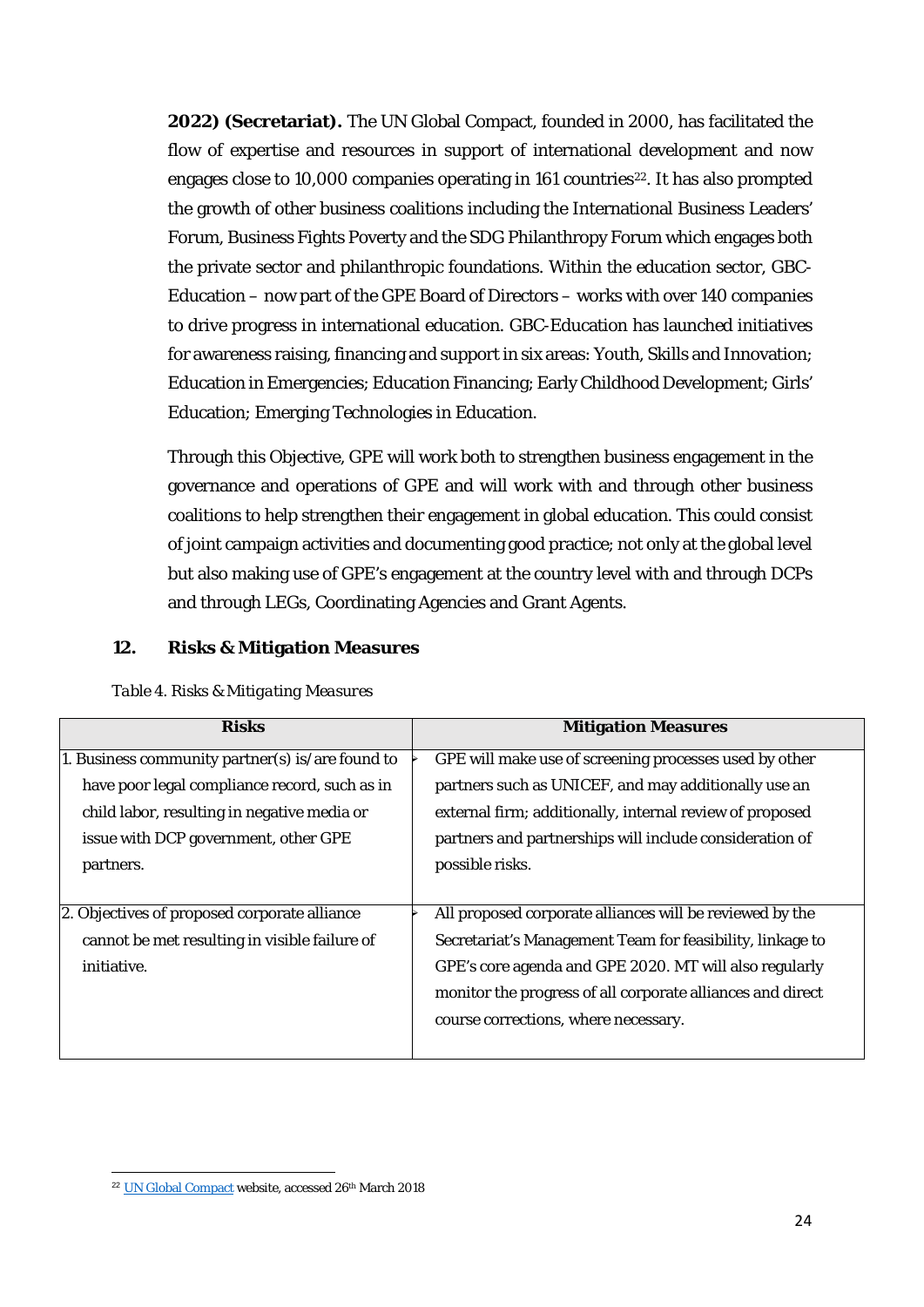| <b>Risks</b>                                                                                                                                                                                                                                                                 | <b>Mitigation Measures</b>                                                                                                                                                                                                                                                                                                                                                                               |
|------------------------------------------------------------------------------------------------------------------------------------------------------------------------------------------------------------------------------------------------------------------------------|----------------------------------------------------------------------------------------------------------------------------------------------------------------------------------------------------------------------------------------------------------------------------------------------------------------------------------------------------------------------------------------------------------|
| Risk that a corporate partner will seek to gain<br>direct short-term profit - sole source<br>arrangement based on engagement with GPE<br>or benefit from proprietary information.                                                                                            | All engagements with corporate partners will be on an open<br>source basis and transparent to ensure no one company is<br>gaining unique information or positioning. Additionally, GPE<br>Secretariat will not be directly procuring products or services<br>from such partners.                                                                                                                         |
| 4. Risk that a proposed corporate alliance will<br>violate GPE financing policy, such as the<br><b>Contributions and Safeguards Policy.</b>                                                                                                                                  | The MT's review of proposed corporate alliances will include<br>consideration of the CSP and other related GPE and WB<br>financing policies.                                                                                                                                                                                                                                                             |
| 5. Risk at country level, equity principles<br>notwithstanding, that use of GPE resources by<br>DCPs for private provision will result in the<br>unintended disinvestment or flat investment<br>by national governments in public education<br>systems serving the excluded. | The strategy proposes to address this risk through the<br>variable portion of the funding model by increasing the<br>priority for national governments to progressively increase<br>domestic financing, particularly to serve populations being<br>reached in the immediate period through private providers.<br>Needs to be understood as a temporary solution.                                         |
| 6. Risk of support for private sector leading to<br>inequities, e.g. exclusion of the poorest; long-<br>term stratification of education systems by<br>ability to pay; undermining public sector<br>provision                                                                | DCPs can manage risks to equity, with GPE support, through<br>$\blacktriangleright$<br>effective regulation & supervision of the private sector,<br>through targeted subsidies for disadvantaged groups, and<br>through removing fees through subsidy and voucher<br>mechanisms. GPE can additionally support through focus on<br>equity goals and use of performance-based funding for equity<br>goals. |

# **13. High Level Implementation Plan**

*Table 5. High Level Implementation Plan*

| Year |    | Objective #                        |   | <b>Activity</b>                                          |
|------|----|------------------------------------|---|----------------------------------------------------------|
| 2019 | 1. | Effective engagement of the        | ➤ | Regularly scheduled briefings and consultations with the |
|      |    | <b>Private Sector Constituency</b> |   | GBC Ed and private sector Board member.                  |
|      | 2. | Private Sector support for the     | ➤ | Secure sponsors for the Financing Conference; facilitate |
|      |    | <b>GPE Financing Conference</b>    |   | participation by business reps.                          |
|      | 3. | Identify one or two specific       | ➤ | Co-lead launch of Data Roundtable                        |
|      |    | challenges around which to         | ≻ | Road Map developed; Senior consultant hired; Inception   |
|      |    | engage the PS.                     |   | Report, Mapping Report, Goals, Principles and Objectives |
|      | 4. | Develop PS strategy for            |   | paper produced; Strategy under development following     |
|      |    | <b>Board consideration</b>         |   | numerous consultations with partners and SIC.            |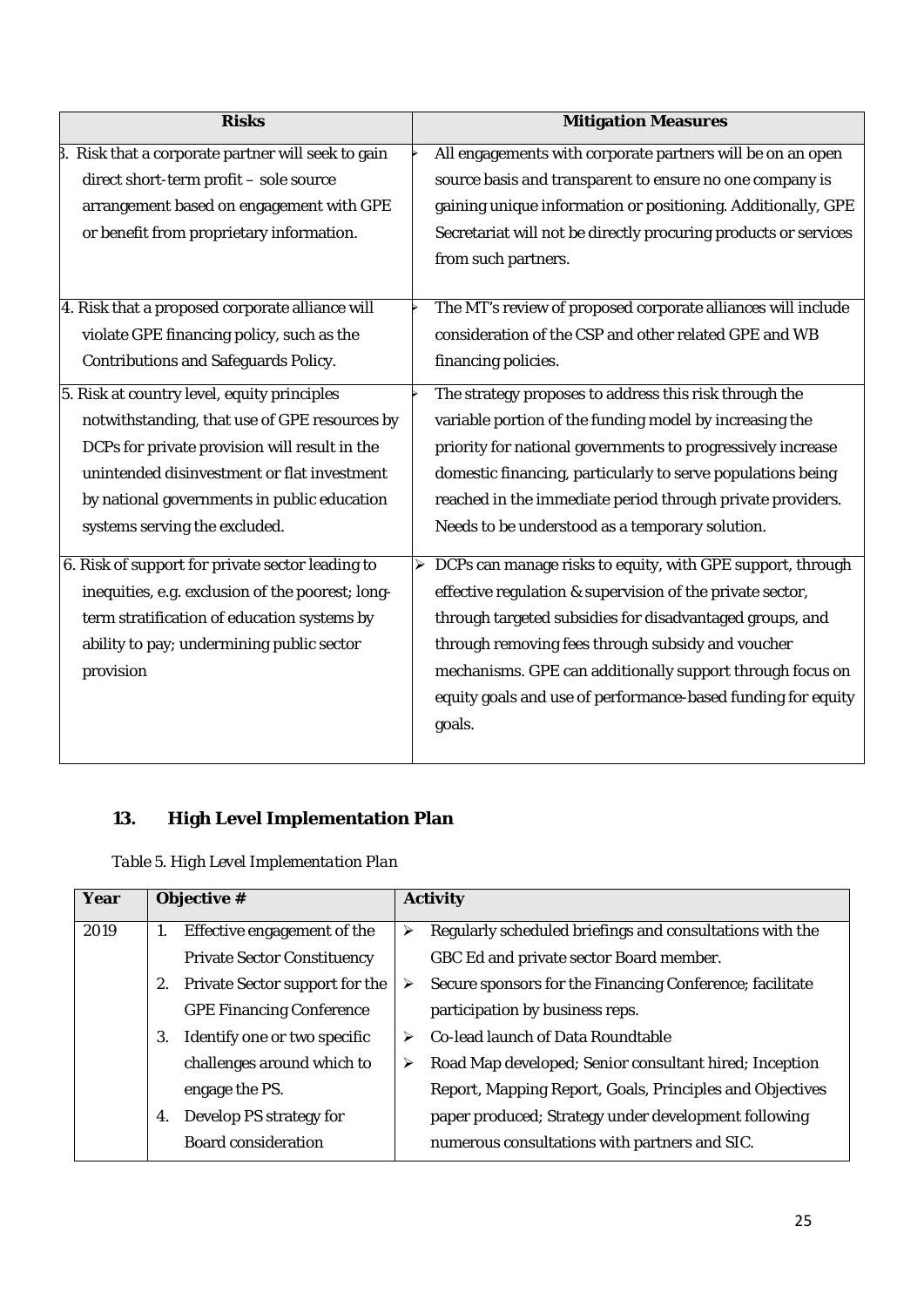| Year   | Objective #                     | <b>Activity</b>                                                |  |
|--------|---------------------------------|----------------------------------------------------------------|--|
| 2019 / | Assemble PS/F team<br>1.        | Recruitment and on-boarding of team members<br>➤               |  |
| 2020   | 2. Develop 2-year               | Consult with MT, PS/F constituency; confirm financial and<br>➤ |  |
|        | implementation plan             | technical resources for implementation.                        |  |
|        | 3. Address DCP request for      | Organize/participate in DCP consultations to<br>➤              |  |
|        | guidance/tools for effective    | increase/share knowledge re their PS engagement and            |  |
|        | PS engagement at country        | challenges.                                                    |  |
|        | level                           | Internal and external consultations<br>➤                       |  |
|        | 4. Selection of 1 systems level | Prepare for final meeting of the Roundtable and report.<br>⋗   |  |
|        | challenge to address with PS    |                                                                |  |
|        | 5. Data Roundtable concludes    |                                                                |  |
|        | and KIX data thematic work      |                                                                |  |
|        | unfolds.                        |                                                                |  |
| 2021/  | 1. Stock-taking                 | Consultation with SIC, Constituency, MT<br>➤                   |  |
| 2022   | 2. Advance systems level        | Continue working with internal/external partners to<br>⋗       |  |
|        | alliance(s)                     | develop/implement alliance(s)                                  |  |
|        | 3. Continued gathering of       | Organization of/participation in DCP consultations/field<br>⋗  |  |
|        | knowledge re DCP                | visits.                                                        |  |
|        | engagements; assess impact      | Contribute to development of GPE 2025 with consideration<br>➤  |  |
|        | of guidance.                    | of potential PS role/contributions.                            |  |
|        | 4. Look ahead to GPE 2025       |                                                                |  |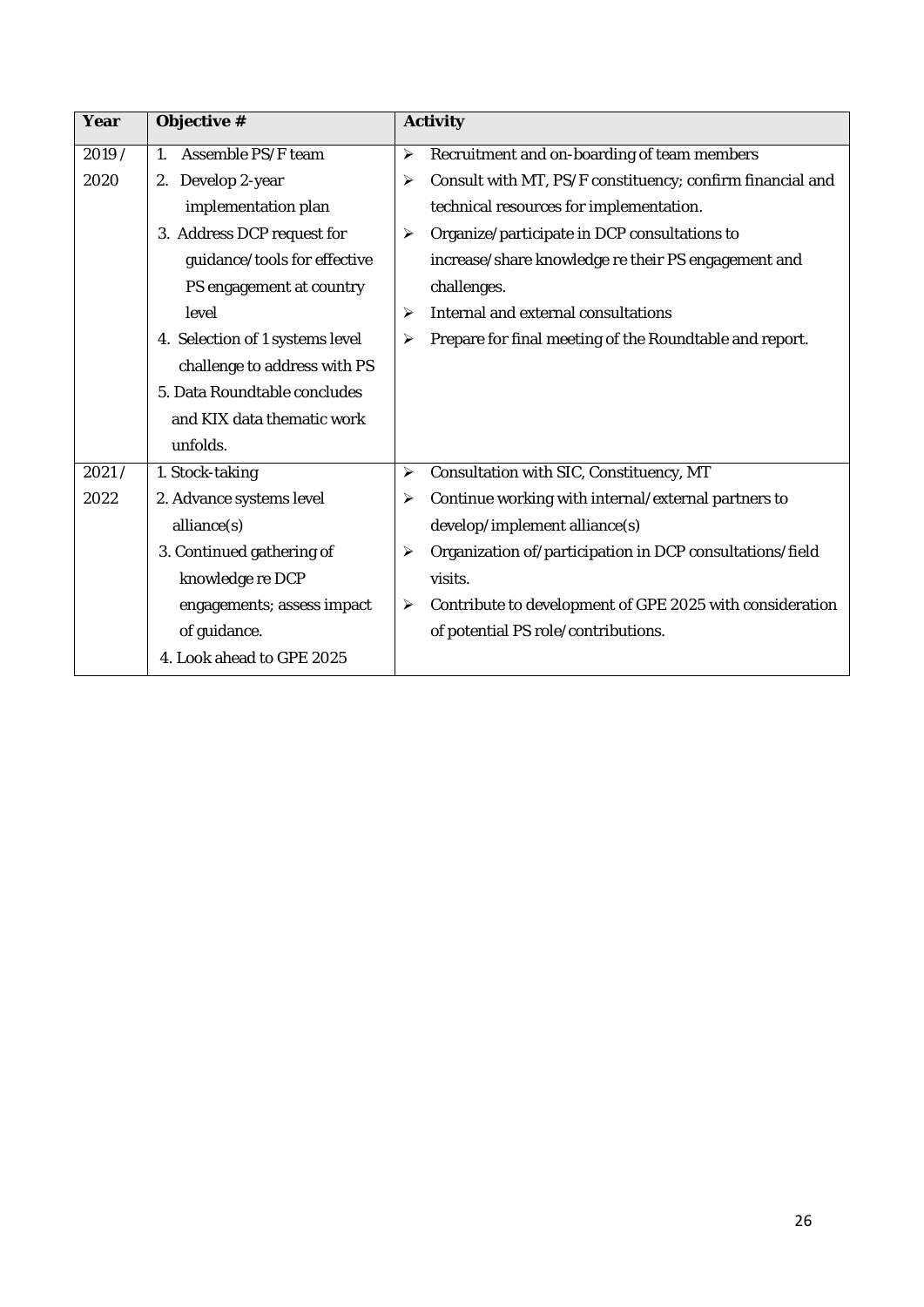# **ANNEX 1. Typology of Private Sector actors [N.B. revisions from 20 Dec. WG draft are highlighted in yellow]**

| Type of private sector                                                                                                                         | Description of what they<br>do                                                                                                                                                                                             | <b>Examples</b>                                                                                              | Type of                                                                                                            | In ESPs                                                                                                                                                                                                                           | In ESPIGs                                                                                                                                                                                                                                                                   | <b>Implications for quality</b>                                                                                                                                                                         | <b>Implications for</b>                                                                                                                                                                                                     |
|------------------------------------------------------------------------------------------------------------------------------------------------|----------------------------------------------------------------------------------------------------------------------------------------------------------------------------------------------------------------------------|--------------------------------------------------------------------------------------------------------------|--------------------------------------------------------------------------------------------------------------------|-----------------------------------------------------------------------------------------------------------------------------------------------------------------------------------------------------------------------------------|-----------------------------------------------------------------------------------------------------------------------------------------------------------------------------------------------------------------------------------------------------------------------------|---------------------------------------------------------------------------------------------------------------------------------------------------------------------------------------------------------|-----------------------------------------------------------------------------------------------------------------------------------------------------------------------------------------------------------------------------|
| actor                                                                                                                                          | 1. PRIVATE SECTOR / BUSINESS COMMUNITY (whose business is not primarily education-related)                                                                                                                                 |                                                                                                              | engagement                                                                                                         |                                                                                                                                                                                                                                   |                                                                                                                                                                                                                                                                             |                                                                                                                                                                                                         | equity                                                                                                                                                                                                                      |
| <b>1.1 Individual Businesses</b>                                                                                                               |                                                                                                                                                                                                                            |                                                                                                              |                                                                                                                    |                                                                                                                                                                                                                                   |                                                                                                                                                                                                                                                                             |                                                                                                                                                                                                         |                                                                                                                                                                                                                             |
| 1.1.1 Individual<br>international businesses<br>1.1.2 Individual national<br>businesses                                                        | International & national<br>business community, not<br>as provider of core nor<br>ancillary services but as<br>engaged stakeholder<br>(particularly around<br>advocacy and expertise)                                      | Mastercard, Econet<br>National businesses<br>(non-education)                                                 | Expertise,<br>Finance.<br>Advocacy, Goods<br>& Services                                                            | 22/46 ESPs encourage<br>increased private<br>(mainly business)<br>funding to education;<br>only 1 ESP mentions<br>private sector in<br>relation to advocacy                                                                       | None of the ESPIGs<br>describe private sector<br>participation in the<br>forms of corporate<br>social responsibility,<br>charitable giving, bonds<br>or tax incentives                                                                                                      | Potential to improve<br>quality if expertise and<br>voice is well used;<br>particularly in<br>articulating labor<br>market needs and 21st<br>Century skills<br>development.                             | Risk that profit is<br>prioritized over social<br>impact; need rules-<br>based systems (e.g.<br><b>GPE Corporate</b><br>Engagement<br>Principles) to ensure<br>fair and transparent<br>engagement                           |
| <b>1.2 Business Coalitions</b>                                                                                                                 |                                                                                                                                                                                                                            |                                                                                                              |                                                                                                                    |                                                                                                                                                                                                                                   |                                                                                                                                                                                                                                                                             |                                                                                                                                                                                                         |                                                                                                                                                                                                                             |
| 1.2.1 International<br>business coalitions<br>1.2.2 National business<br>coalitions                                                            | Organize business<br>community to provide<br>voice & expertise on the<br>importance of education,<br>particularly as it relates to<br>economic and human<br>capital development<br>(national & global<br>education issues) | GBC-Education, UN<br>Global Compact,<br><b>Business Fights</b><br>Poverty<br>Chambers of<br>Commerce, Rotary | Expertise,<br>Finance.<br>Advocacy, Goods<br>& Services<br>Expertise,<br>Finance,<br>Advocacy, Goods<br>& Services | Several ESPs encourage<br>private sector<br>participation &<br>expertise in policy-<br>making and some in<br>regulation. Private<br>sector (unspecified)<br>seen as contributing to<br>education systems in<br>capacity-building. | 11 ESPIGs support<br>private sector<br>participation in policy-<br>making, including<br>private actors serving on<br>strategy committees,<br>LEGs & JSRs. 14 ESPIGs<br>describe private sector<br>advising / capacity-<br>building in areas such as<br>teacher & leadership | Potential to improve<br>quality if expertise and<br>voice is well used;<br>particularly in<br>articulating labor<br>market needs                                                                        | Risk that profit is<br>prioritized over social<br>impact; need rules-<br>based systems (e.g.<br><b>GPE Corporate</b><br>Engagement<br>Principles) to ensure<br>fair and transparent<br>engagement                           |
| 2. PRIVATE SECTOR / ANCILLARY SERVICES                                                                                                         |                                                                                                                                                                                                                            |                                                                                                              |                                                                                                                    |                                                                                                                                                                                                                                   | training.                                                                                                                                                                                                                                                                   |                                                                                                                                                                                                         |                                                                                                                                                                                                                             |
|                                                                                                                                                |                                                                                                                                                                                                                            |                                                                                                              |                                                                                                                    |                                                                                                                                                                                                                                   |                                                                                                                                                                                                                                                                             |                                                                                                                                                                                                         |                                                                                                                                                                                                                             |
| 2.1 Consulting services<br>2.1.1 International<br>consulting firms<br>2.1.2 National consulting<br>firms<br>2.2 Financial services / Investors | Provide advisory services,<br>research, etc.                                                                                                                                                                               | PWC, Cambridge<br>Education<br>Universities.<br>LIC/LMIC think-<br>tanks                                     | Expertise, Goods<br>& Services<br>Expertise, Goods<br>& Services                                                   | No apparent mention<br>in Dr. Menashy's<br>analysis                                                                                                                                                                               | No apparent mention in<br>Dr. Menashy's analysis                                                                                                                                                                                                                            | Potential to improve<br>education systems if<br>expertise is high quality<br>& well applied; risk of<br>supply-led international<br>technical assistance not<br>being aligned to<br>national priorities | Potential to improve<br>education systems if<br>expertise is high<br>quality & well<br>applied; risk of<br>supply-led<br>international<br>technical assistance<br>not being aligned to<br>national priorities and<br>needs. |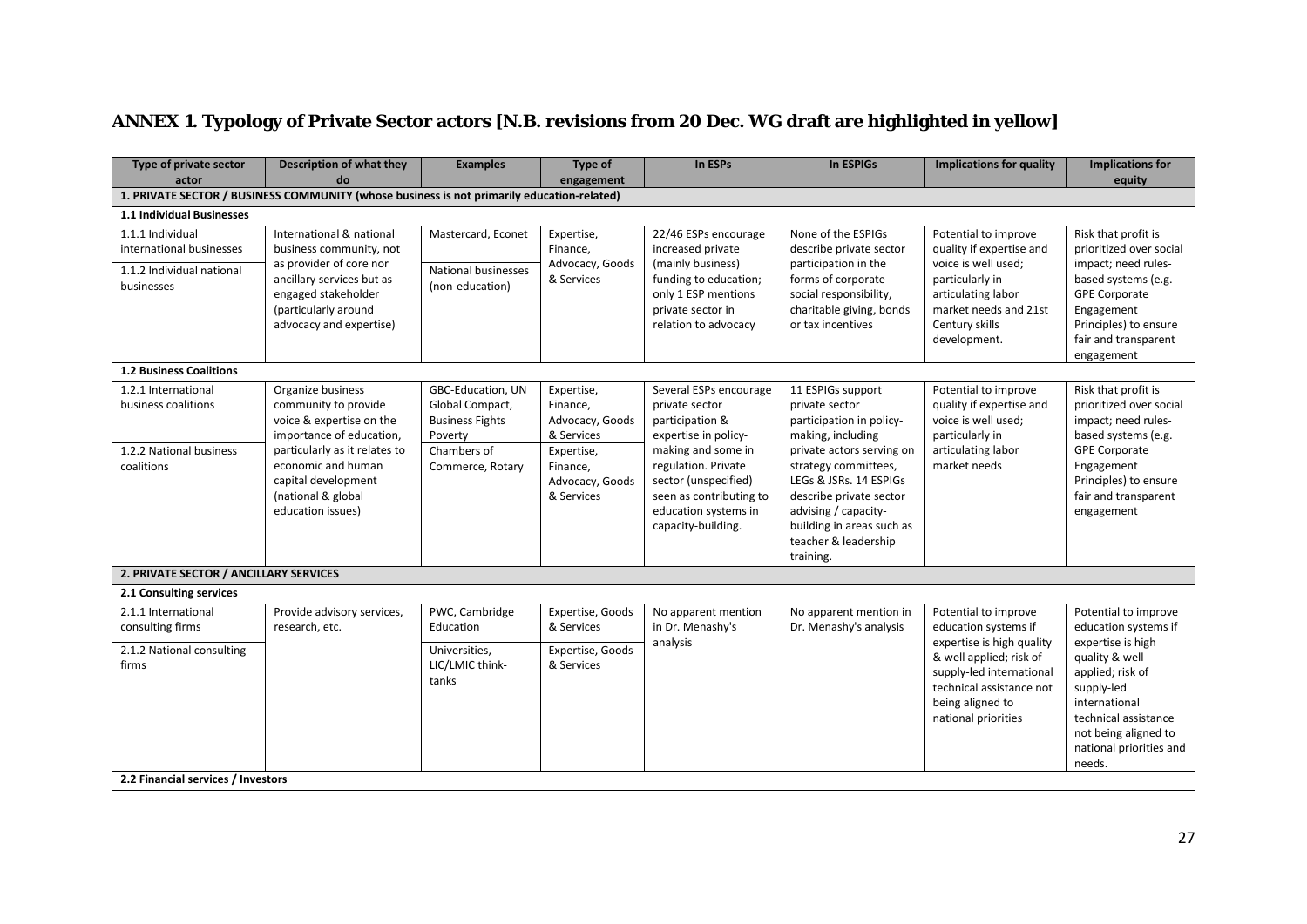<span id="page-31-0"></span>

| <b>Type of private sector</b>                                                 | Description of what they                                                                                                                                                                     | <b>Examples</b>                                                                  | Type of                                    | In ESPs                                                                                                                                                       | In ESPIGs                                                                                                                                                                                             | Implications for quality                                                                                                                                    | <b>Implications for</b>                                                                                                                                        |
|-------------------------------------------------------------------------------|----------------------------------------------------------------------------------------------------------------------------------------------------------------------------------------------|----------------------------------------------------------------------------------|--------------------------------------------|---------------------------------------------------------------------------------------------------------------------------------------------------------------|-------------------------------------------------------------------------------------------------------------------------------------------------------------------------------------------------------|-------------------------------------------------------------------------------------------------------------------------------------------------------------|----------------------------------------------------------------------------------------------------------------------------------------------------------------|
| actor                                                                         | do                                                                                                                                                                                           |                                                                                  | engagement                                 |                                                                                                                                                               |                                                                                                                                                                                                       |                                                                                                                                                             | equity                                                                                                                                                         |
| 2.2.1 For-profit investors<br>(international, national)                       | Invest for profit (equity or<br>debt) in education<br>companies (both core &<br>ancillary service providers)                                                                                 | <b>Emerging Capital</b><br>Partners, Spark<br>Capital                            | Expertise,<br>Finance                      | No apparent mention<br>in Dr. Menashy's<br>analysis                                                                                                           | No apparent mention in<br>Dr. Menashy's analysis                                                                                                                                                      | Private investment<br>increases education<br>financing (and may be<br>particularly helpful at                                                               | Private investment<br>increases education<br>financing (and may be<br>particularly helpful at                                                                  |
| 2.2.2 Impact investors<br>(international, national)                           | Mixed-motive investors<br>(investing for profit and<br>social returns)                                                                                                                       | Omidyar, Eleos<br>Social Venture Fund                                            | Expertise,<br>Finance                      |                                                                                                                                                               |                                                                                                                                                                                                       | below-market terms)<br>and therefore,<br>potentially, education                                                                                             | below-market terms)<br>and therefore,<br>potentially, education                                                                                                |
| 2.2.3 Commercial Banks<br>(international, national)                           | Commercial banks that<br>lend through commercial<br>products (e.g. to education<br>businesses) & consumer<br>products (e.g. student<br>loans, school fee loans)                              | Ecobank, Sinapi Aba<br>(Ghana)                                                   | Expertise,<br>Finance                      |                                                                                                                                                               |                                                                                                                                                                                                       | outcomes; but risk that<br>profit is extracted at<br>expense of quality                                                                                     | outcomes; but risk<br>that profit is<br>extracted at expense<br>of equity                                                                                      |
| 2.2.4 National<br><b>Development Banks</b>                                    | Equity investors in private<br>sector schools, training,<br>intermediaries; can use<br>other financial products                                                                              | Commonwealth<br>Development<br>Corporation (UK),<br>KfW (Germany)                | Expertise,<br>Finance                      |                                                                                                                                                               |                                                                                                                                                                                                       |                                                                                                                                                             |                                                                                                                                                                |
| 2.2.5 Multilateral<br><b>Development Banks</b>                                | Equity investors in private<br>sector schools, training,<br>intermediaries; can use<br>other financial products                                                                              | International<br>Finance<br>Corporation (WB<br>Group), Asian<br>Development Bank | Expertise,<br>Finance                      |                                                                                                                                                               |                                                                                                                                                                                                       |                                                                                                                                                             |                                                                                                                                                                |
| 2.2.6 Corporate<br>Foundations <sup>23</sup>                                  | International & national<br>corporate foundations that<br>fund education, through<br>investment (e.g. debt,<br>equity) or grant financing;<br>may be structured as<br>companies or charities | Coca-Cola<br>Foundation,<br>Hindustan Unilever<br>Foundation                     | Expertise,<br>Finance                      |                                                                                                                                                               |                                                                                                                                                                                                       |                                                                                                                                                             |                                                                                                                                                                |
|                                                                               | 2.3 Other general support services (e.g. ICT, infrastructure)                                                                                                                                |                                                                                  |                                            |                                                                                                                                                               |                                                                                                                                                                                                       |                                                                                                                                                             |                                                                                                                                                                |
| 2.3.1 Providers of<br>education support services<br>(international, national) | Companies that sell<br>education support<br>services, including<br>Information &<br>Communication<br>Technology (ICT),<br>infrastructure, data,<br>publishing, quality inputs                | Microsoft, Fountain<br>Publishers Uganda                                         | Expertise,<br>Finance, Goods<br>& Services | 2 ESPs mention role of<br>private sector in data<br>management; 8 in<br>teacher training; 9 in<br>textbook production;<br>10 in infrastructure; 7<br>in ICTs. | 5 ESPIGs include private<br>involvement in teacher<br>training; 1 in<br>accreditation services;<br>14 in textbook<br>production &<br>distribution; 13 in<br>infrastructure; 3 in ICTs<br>for schools. | Requires effective<br>procurement &<br>management to get<br>value for money for the<br>public purse and also for<br>GPE funds where ESPIGs<br>are financing | Requires effective<br>procurement &<br>management to get<br>value for money for<br>the public purse and<br>also for GPE funds<br>where ESPIGs are<br>financing |

 $^{23}$  N.B. 'Corporate Foundations' will be covered by the GPE Private Foundations Strategy if the Foundation is primarily serving social goals, or the GPE Private Sector Engagement Strategy is the  $^{23}$  N.B. 'Corporate Foundation is a charitable arm of a company primarily serving corporate goals such as brand equity and marketing.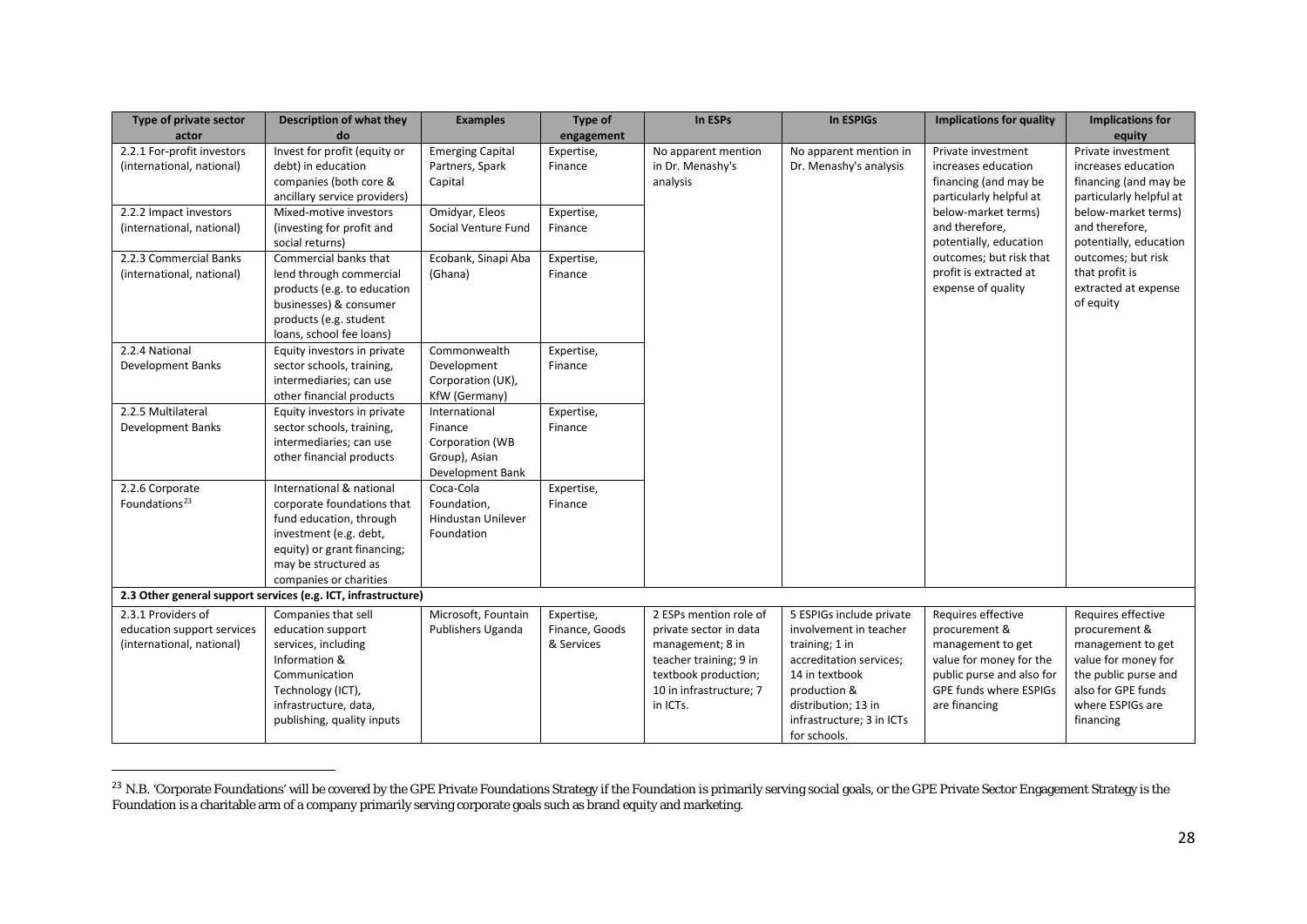| Type of private sector<br>actor                                                                                                                                                                                 | Description of what they<br>do                                                                                                                           | <b>Examples</b>                                                                                                      | Type of<br>engagement                                                                                                                                                         | In ESPs                                                                                                                                                                                                                                                                                                            | <b>In ESPIGs</b>                                                                                                                                                                                                                                                                                                                     | <b>Implications for quality</b>                                                                                                                                                                       | <b>Implications for</b><br>equity                                                                                                                                                                                                                                                                                                                          |
|-----------------------------------------------------------------------------------------------------------------------------------------------------------------------------------------------------------------|----------------------------------------------------------------------------------------------------------------------------------------------------------|----------------------------------------------------------------------------------------------------------------------|-------------------------------------------------------------------------------------------------------------------------------------------------------------------------------|--------------------------------------------------------------------------------------------------------------------------------------------------------------------------------------------------------------------------------------------------------------------------------------------------------------------|--------------------------------------------------------------------------------------------------------------------------------------------------------------------------------------------------------------------------------------------------------------------------------------------------------------------------------------|-------------------------------------------------------------------------------------------------------------------------------------------------------------------------------------------------------|------------------------------------------------------------------------------------------------------------------------------------------------------------------------------------------------------------------------------------------------------------------------------------------------------------------------------------------------------------|
| 3. PRIVATE SECTOR / CORE SERVICES                                                                                                                                                                               |                                                                                                                                                          |                                                                                                                      |                                                                                                                                                                               |                                                                                                                                                                                                                                                                                                                    |                                                                                                                                                                                                                                                                                                                                      |                                                                                                                                                                                                       |                                                                                                                                                                                                                                                                                                                                                            |
| 3.1 For profit                                                                                                                                                                                                  |                                                                                                                                                          |                                                                                                                      |                                                                                                                                                                               |                                                                                                                                                                                                                                                                                                                    |                                                                                                                                                                                                                                                                                                                                      |                                                                                                                                                                                                       |                                                                                                                                                                                                                                                                                                                                                            |
| 3.1.1 For profit fee-charging                                                                                                                                                                                   |                                                                                                                                                          |                                                                                                                      |                                                                                                                                                                               |                                                                                                                                                                                                                                                                                                                    |                                                                                                                                                                                                                                                                                                                                      |                                                                                                                                                                                                       |                                                                                                                                                                                                                                                                                                                                                            |
| 3.1.1.1 Majority<br>internationally owned<br>network operators                                                                                                                                                  | Operate networks of fee-<br>charging schools in<br>developing countries                                                                                  | Omega, Rising<br>Academies                                                                                           | Expertise,<br>Finance, Goods<br>& Services,<br>Advocacy                                                                                                                       | 31/46 ESPs support<br>fee-based private<br>schooling (type not<br>specified); 22/46                                                                                                                                                                                                                                | ESPIGs support fee-<br>based private schooling<br>in 8/46 countries; 5<br><b>ESPIGs include</b>                                                                                                                                                                                                                                      | <b>Evidence Review shows</b><br>that evidence is mixed<br>on impact on learning<br>outcomes (and broader                                                                                              | Significant risks to<br>equity (e.g. fee-<br>charging; the risk of<br>long-term                                                                                                                                                                                                                                                                            |
| 3.1.1.2 Majority nationally<br>owned network operators                                                                                                                                                          |                                                                                                                                                          | <b>Frontier Schools</b><br>(Zambia)                                                                                  | Expertise,<br>Finance, Goods<br>& Services,<br>Advocacy                                                                                                                       | discuss the need for<br>increased regulation of<br>private schooling;<br>18/46 express a general                                                                                                                                                                                                                   | regulation of private<br>schooling                                                                                                                                                                                                                                                                                                   | quality outcomes) of<br>low fee private schools                                                                                                                                                       | stratification of<br>education<br>opportunities by<br>ability to pay; risks of                                                                                                                                                                                                                                                                             |
| 3.1.1.3 Nationally owned<br>single proprietor schools /<br>KGs                                                                                                                                                  | Local entrepreneurs (often<br>former teachers) operating<br>generally single schools or<br>KGs, sometimes 2-3<br>schools                                 | Mom & Pop schools                                                                                                    | Expertise,<br>Finance, Goods<br>& Services,<br>Advocacy                                                                                                                       | encouragement of<br>private school<br>expansion                                                                                                                                                                                                                                                                    |                                                                                                                                                                                                                                                                                                                                      |                                                                                                                                                                                                       | gender inequality;<br>risk of undermining<br>public sector<br>provision)                                                                                                                                                                                                                                                                                   |
| 3.1.2 For profit non fee-charging (PPP subsidy)                                                                                                                                                                 |                                                                                                                                                          |                                                                                                                      |                                                                                                                                                                               |                                                                                                                                                                                                                                                                                                                    |                                                                                                                                                                                                                                                                                                                                      |                                                                                                                                                                                                       |                                                                                                                                                                                                                                                                                                                                                            |
| 3.1.2.1 Majority<br>internationally owned<br>network operators (PPP)<br>3.1.2.2 Majority nationally<br>owned network operators<br>(PPP)<br>3.1.2.3 Nationally owned<br>single proprietor schools /<br>KGs (PPP) | As above, but not charging<br>fees, either because<br>schools receive subsidies<br>from the state or parents<br>receive vouchers to pay for<br>schooling | Omega & Rising<br>Academies in<br>Liberia with PPP<br>subsidy<br>Mom & Pop schools<br>with PPP or voucher<br>subsidy | Expertise,<br>Finance, Goods<br>& Services.<br>Advocacy<br>Expertise,<br>Finance, Goods<br>& Services,<br>Advocacy<br>Expertise,<br>Finance, Goods<br>& Services,<br>Advocacy | 13 ESPs describe state<br>subsidies to private<br>providers; 6 stipends<br>for disadvantaged<br>students; 5<br>scholarships; 8<br>tax/fiscal incentives. No<br>mention of vouchers.<br>29/46 detail support to,<br>or encouragement of,<br>PPPs in Early Childhood<br>Education (ECE); 2 in<br>health & nutrition. | 4 ESPIGs support private<br>school subsidies and<br>targeted stipends<br>supported in 1 ESPIG.<br>None of the ESPIGs<br>describe GPE support to<br>vouchers, scholarships<br>or tax incentives. 2 ESPs<br>support teacher training<br>and textbook &<br>materials provision for<br>private schools. 8 ESPIGs<br>support PPPs in ECE. | <b>Evidence Review shows</b><br>mixed results of impact<br>on learning outcomes<br>(and broader quality<br>outcomes) of different<br>PPP models (e.g.<br>contract management;<br>subsidies; vouchers) | Reduces risks to<br>equity relative to fee-<br>charging schools but<br>equity risks still<br>apparent in PPPs (e.g.<br>performance-based<br>contracting can<br>provide incentives to<br>exclude<br>disadvantaged /<br>weaker students).<br>Targeting (e.g.<br>through scholarships,<br>stipends, vouchers)<br>can help reach<br>disadvantaged<br>students. |
| 3.2 Not for profit                                                                                                                                                                                              |                                                                                                                                                          |                                                                                                                      |                                                                                                                                                                               |                                                                                                                                                                                                                                                                                                                    |                                                                                                                                                                                                                                                                                                                                      |                                                                                                                                                                                                       |                                                                                                                                                                                                                                                                                                                                                            |
| 3.2.1 Not for profit fee-charging                                                                                                                                                                               |                                                                                                                                                          |                                                                                                                      |                                                                                                                                                                               |                                                                                                                                                                                                                                                                                                                    |                                                                                                                                                                                                                                                                                                                                      |                                                                                                                                                                                                       |                                                                                                                                                                                                                                                                                                                                                            |
| 3.2.1.1 NGO schools not<br>for profit fee-charging                                                                                                                                                              | Non-profit operators who<br>charge fees for cost<br>recovery / financial<br>sustainability                                                               | Some NGO & faith-<br>based schools (e.g.<br><b>BRAC, The Citizen's</b><br>Foundation)                                | Expertise,<br>Finance, Goods<br>& Services,<br>Advocacy                                                                                                                       | 14 ESPs describe NGO<br>schools (not specified if<br>fee-charging or free)                                                                                                                                                                                                                                         | 9 ESPIGs support NGO<br>schools (not specified if<br>fee-charging or free)                                                                                                                                                                                                                                                           | Evidence shows mixed<br>results on impact on<br>learning outcomes (and<br>broader quality                                                                                                             | Fee-charging will<br>carry risks outlined in<br>3.1.1. above (i.e. fee-<br>charging; the risk of                                                                                                                                                                                                                                                           |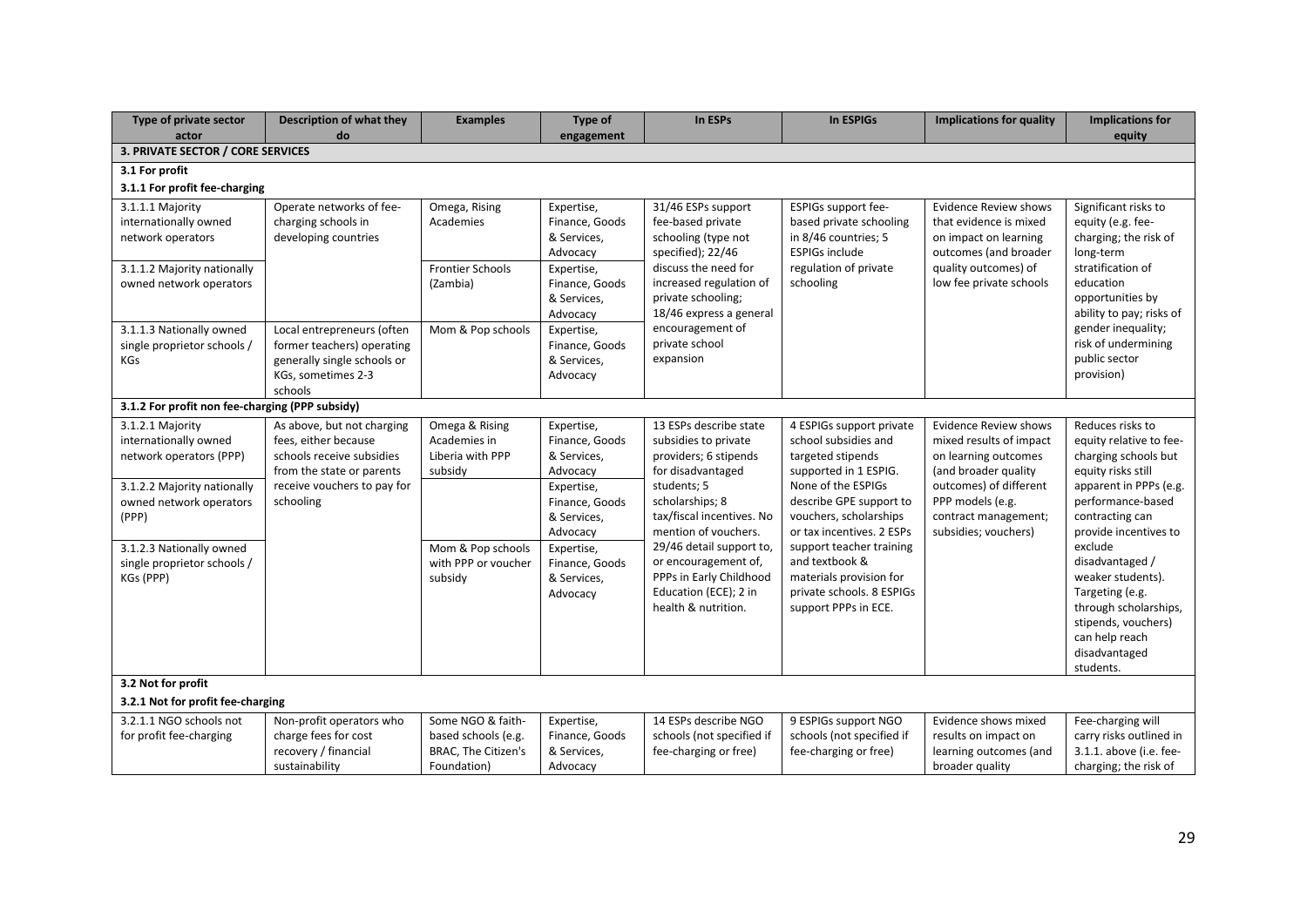| Type of private sector                                                                                                       | Description of what they                                                                                                 | <b>Examples</b>                                                                                                                        | Type of                                                                                                            | In ESPs                                                                                                                                                             | In ESPIGs                                                                                                                                                            | Implications for quality                                                                                                                                                                                  | <b>Implications for</b>                                                                                                                                                                    |
|------------------------------------------------------------------------------------------------------------------------------|--------------------------------------------------------------------------------------------------------------------------|----------------------------------------------------------------------------------------------------------------------------------------|--------------------------------------------------------------------------------------------------------------------|---------------------------------------------------------------------------------------------------------------------------------------------------------------------|----------------------------------------------------------------------------------------------------------------------------------------------------------------------|-----------------------------------------------------------------------------------------------------------------------------------------------------------------------------------------------------------|--------------------------------------------------------------------------------------------------------------------------------------------------------------------------------------------|
| actor                                                                                                                        | do                                                                                                                       |                                                                                                                                        | engagement                                                                                                         |                                                                                                                                                                     |                                                                                                                                                                      |                                                                                                                                                                                                           | equity                                                                                                                                                                                     |
| 3.2.1.2 Faith-based<br>schools not for profit fee-<br>charging                                                               |                                                                                                                          | Some NGO & faith-<br>based schools (e.g.<br>BRAC, some mission<br>schools)                                                             | Expertise,<br>Finance, Goods<br>& Services,<br>Advocacy                                                            | 11 ESPs describe faith-<br>based schools (not<br>specified if fee-charging<br>or free)                                                                              | 3 ESPIGs support faith-<br>based schools (not<br>specified if fee-charging<br>or free)                                                                               | outcomes) of NGO &<br>faith schools; often, but<br>not necessarily, effects<br>can dissipate with                                                                                                         | long-term<br>stratification of<br>education<br>opportunities by                                                                                                                            |
|                                                                                                                              |                                                                                                                          |                                                                                                                                        |                                                                                                                    |                                                                                                                                                                     |                                                                                                                                                                      | provision at scale                                                                                                                                                                                        | ability to pay; risks of<br>gender inequality)                                                                                                                                             |
| 3.2.2 Not for profit non fee-charging                                                                                        |                                                                                                                          |                                                                                                                                        |                                                                                                                    |                                                                                                                                                                     |                                                                                                                                                                      |                                                                                                                                                                                                           |                                                                                                                                                                                            |
| 3.2.2.1 NGO schools not<br>for profit non-fee charging<br>3.2.2.2 Faith-based<br>schools not for profit non-<br>fee charging | Non-profit operators who<br>do not charge fees (N.B.<br>some operators, such as<br>BRAC, fit in both 3.2.1 and<br>3.2.2) | Some NGO & faith-<br>based schools (e.g.<br>BRAC)<br>Some NGO & faith-<br>based schools (e.g.<br><b>BRAC, some mission</b><br>schools) | Expertise,<br>Finance, Goods<br>& Services,<br>Advocacy<br>Expertise,<br>Finance, Goods<br>& Services.<br>Advocacy | 14 ESPs support NGO<br>schools (not specified if<br>fee-charging or free)<br>11 ESPs describe faith-<br>based schools (not<br>specified if fee-charging<br>or free) | 9 ESPIGs support NGO<br>schools (not specified if<br>fee-charging or free)<br>3 ESPIGs support faith-<br>based schools (not<br>specified if fee-charging<br>or free) | Evidence is mixed on<br>impact on learning<br>outcomes (and broader<br>quality outcomes) of<br>NGO & faith schools;<br>often, but not<br>necessarily, effects can<br>dissipate with provision<br>at scale | Evidence on equity is<br>mixed; there is<br>evidence showing<br>that NGO,<br>philanthropic & faith-<br>based schools can<br>reach poorer<br>communities, but also<br>that they can exclude |
|                                                                                                                              |                                                                                                                          |                                                                                                                                        |                                                                                                                    |                                                                                                                                                                     |                                                                                                                                                                      |                                                                                                                                                                                                           | children                                                                                                                                                                                   |
| <b>4. PRIVATE SECTOR OPERATOR MEMBERSHIP ASSOCIATIONS</b>                                                                    |                                                                                                                          |                                                                                                                                        |                                                                                                                    |                                                                                                                                                                     |                                                                                                                                                                      |                                                                                                                                                                                                           |                                                                                                                                                                                            |
| 4.1 International<br><b>Membership Associations</b>                                                                          | Support / represent the<br>interests of non-state<br>operators; typically                                                | Global Schools<br>Forum                                                                                                                | Expertise, Goods<br>& Services.<br>Advocacy                                                                        | No mention in Dr.<br>Menashy's analysis<br>(was this a search                                                                                                       | No mention in Dr.<br>Menashy's analysis (was<br>this was a search                                                                                                    | Implications for quality<br>not clear                                                                                                                                                                     | Implications for<br>equity not clear                                                                                                                                                       |
| 4.2 National Membership<br>Associations                                                                                      | structured as non-profit<br>organizations                                                                                | GNAPs Ghana, APS<br>Pakistan                                                                                                           | Expertise, Goods<br>& Services,<br>Advocacy                                                                        | category?)                                                                                                                                                          | category?)                                                                                                                                                           |                                                                                                                                                                                                           |                                                                                                                                                                                            |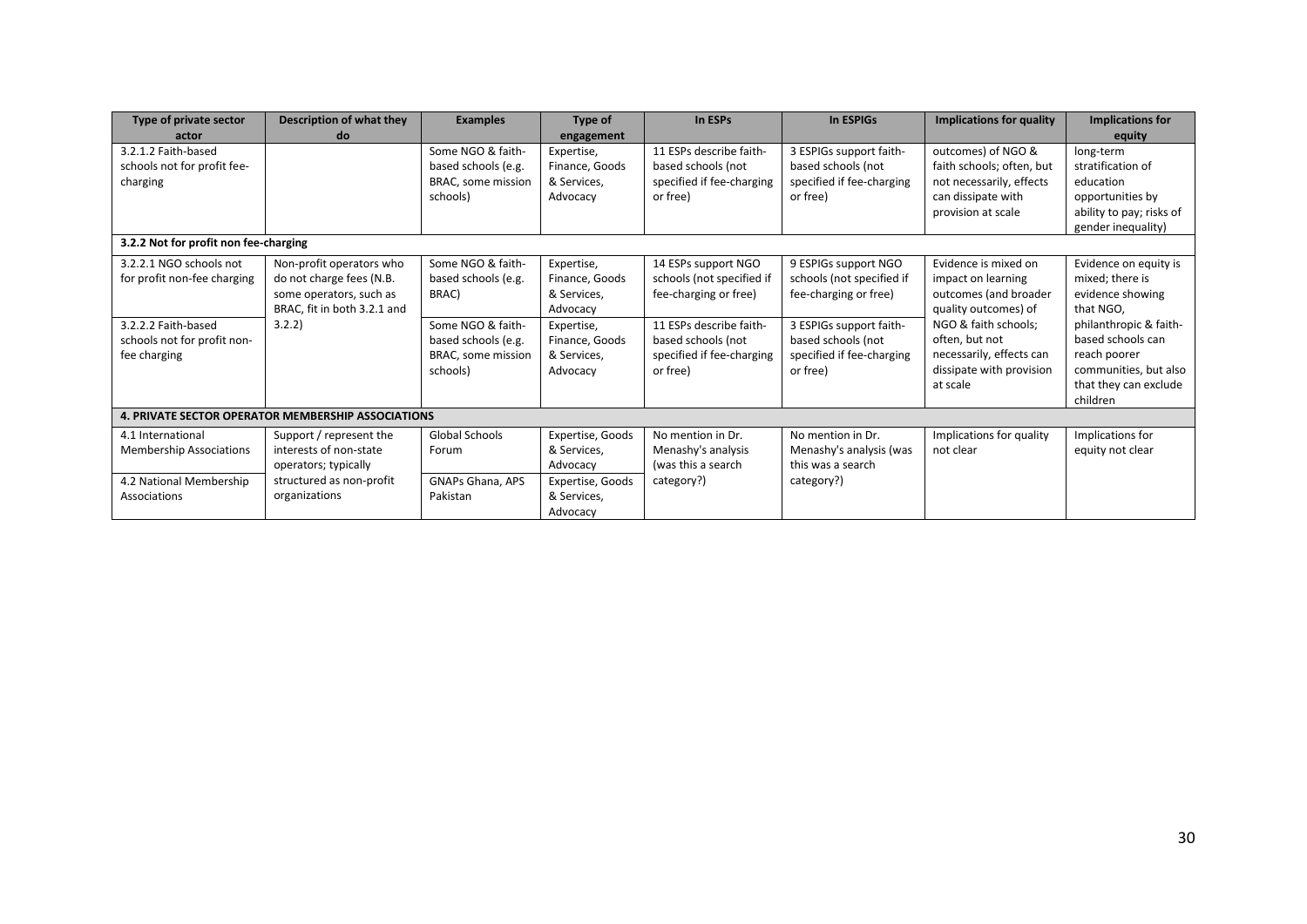#### **ANNEX 2. Article 13 of the International Covenant on Economic, Social and Cultural Rights (ICESCR)**

1. The States Parties to the present Covenant recognize the right of everyone to education. They agree that education shall be directed to the full development of the human personality and the sense of its dignity and shall strengthen the respect for human rights and fundamental freedoms. They further agree that education shall enable all persons to participate effectively in a free society, promote understanding, tolerance and friendship among all nations and all racial, ethnic or religious groups, and further the activities of the United Nations for the maintenance of peace.

2. The States Parties to the present Covenant recognize that, with a view to achieving the full realization of this right:

(a) Primary education shall be compulsory and available free to all;

(b) Secondary education in its different forms, including technical and vocational secondary education, shall be made generally available and accessible to all by every appropriate means, and in particular by the progressive introduction of free education;

(c) Higher education shall be made equally accessible to all, on the basis of capacity, by every appropriate means, and in particular by the progressive introduction of free education;

(d) Fundamental education shall be encouraged or intensified as far as possible for those persons who have not received or completed the whole period of their primary education;

(e) The development of a system of schools at all levels shall be actively pursued, an adequate fellowship system shall be established, and the material conditions of teaching staff shall be continuously improved.

3. The States Parties to the present Covenant undertake to have respect for the liberty of parents and, when applicable, legal guardians to choose for their children schools, other than those established by the public authorities, which conform to such minimum educational standards as may be laid down or approved by the State and to ensure the religious and moral education of their children in conformity with their own convictions.

4. No part of this article shall be construed so as to interfere with the liberty of individuals and bodies to establish and direct educational institutions, subject always to the observance of the principles set forth in paragraph I of this article and to the requirement that the education given in such institutions shall conform to such minimum standards as may be laid down by the State.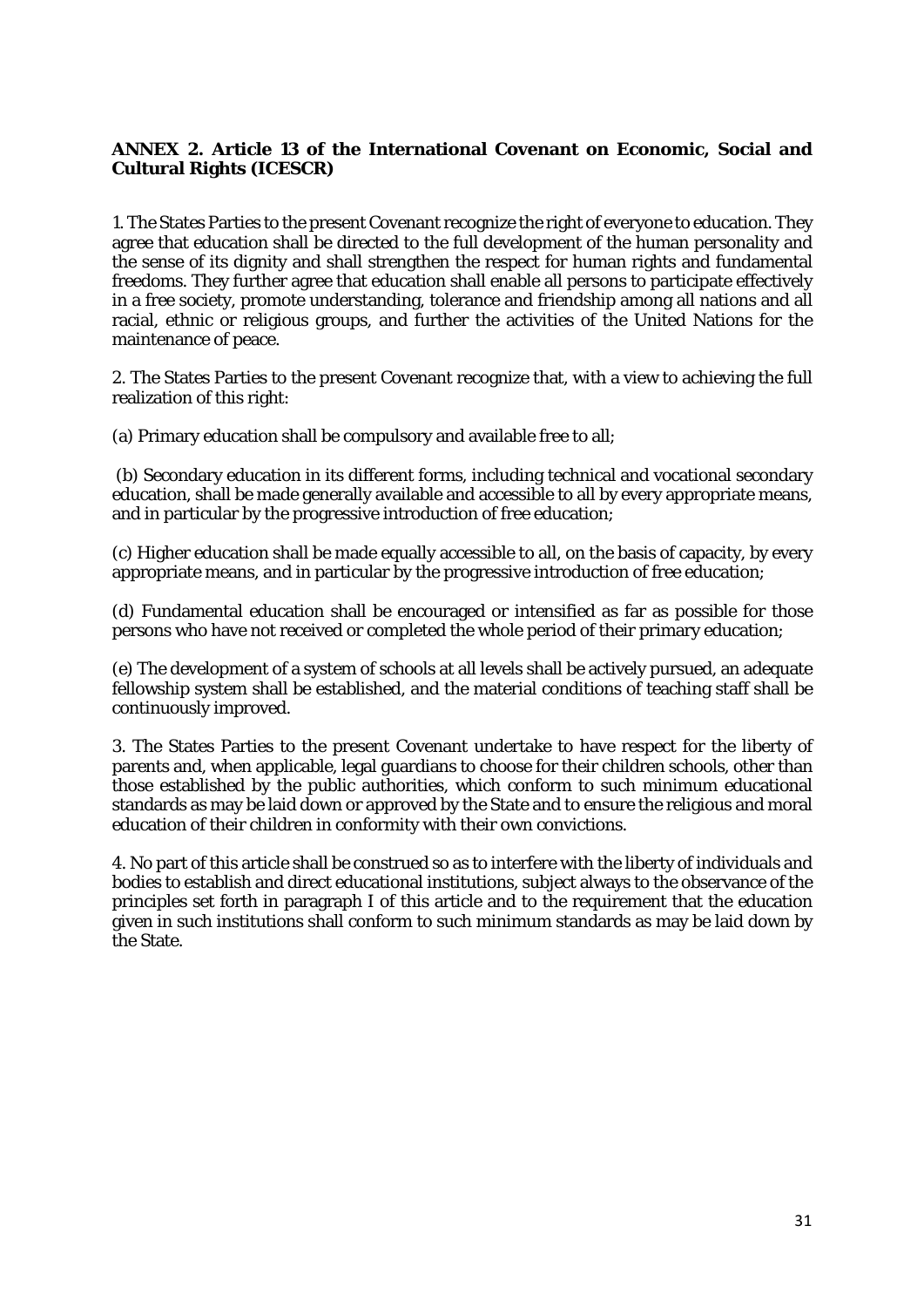## **ANNEX 3. International and regional legislation and agreements, as they relate to the private provision of education**

| <b>International frameworks</b>                                                                   |
|---------------------------------------------------------------------------------------------------|
| <b>Universal Declaration of Human Rights (1948, Article 26)</b>                                   |
| <b>International Covenant on Economic, Social and Cultural Rights (1966, Articles 2 &amp; 13;</b> |
| General Comment 13, 1999)                                                                         |
| International Covenant on Civil and Political Rights (1966, Articles 3 & 26; General              |
| <b>Comment 28, 2000)</b>                                                                          |
| Convention on the Rights of the Child (1989, Articles 2, 28 & 19; General Comments 5,             |
| 2003 & 16, 2013)                                                                                  |
| Convention on the Elimination of All Forms of Discrimination against Women (1979,                 |
| Article 2; General Recommendation 28, 2010)                                                       |
| <b>UNESCO Convention against Discrimination in Education (1960, Article 10)</b>                   |
| <b>ILO Convention 169: Indigenous &amp; Tribal Peoples Convention (1989, Article 27)</b>          |
|                                                                                                   |
| <b>Regional frameworks</b>                                                                        |

[African Charter on the Rights and Welfare of the Child](http://www.achpr.org/instruments/child/) (1990, Article 11) [Additional Protocol to the American Convention on Human Rights, Protocol of San](http://www.refworld.org/docid/3ae6b3b90.html)  [Salvador](http://www.refworld.org/docid/3ae6b3b90.html) (1988, Article 13) [Charter of Fundamental Freedoms of the European Union](http://www.right-to-education.org/resource/charter-fundamental-rights-european-union) (2000, Article 14) [European Convention for the Protection of Human Rights and Fundamental](http://www.coe.int/fr/web/conventions/full-list/-/conventions/rms/0900001680063765)  [Freedoms](http://www.coe.int/fr/web/conventions/full-list/-/conventions/rms/0900001680063765) (1948) and [its first Protocol](http://www.echr.coe.int/Documents/Convention_ENG.pdf) (1952, Article 2) [European Social Charter](https://rm.coe.int/CoERMPublicCommonSearchServices/DisplayDCTMContent?documentId=090000168007cde2) (1997, Articles 15 & 17) Council of Europe – Framework Convention [for the Protection of National](http://www.coe.int/web/conventions/full-list/-/conventions/treaty/157)  [Minorities](http://www.coe.int/web/conventions/full-list/-/conventions/treaty/157) (1995, Article 13) Council of Europe - [Recommendation on Ensuring Quality Education](https://wcd.coe.int/ViewDoc.jsp?id=2014671&Site=CM) (2012)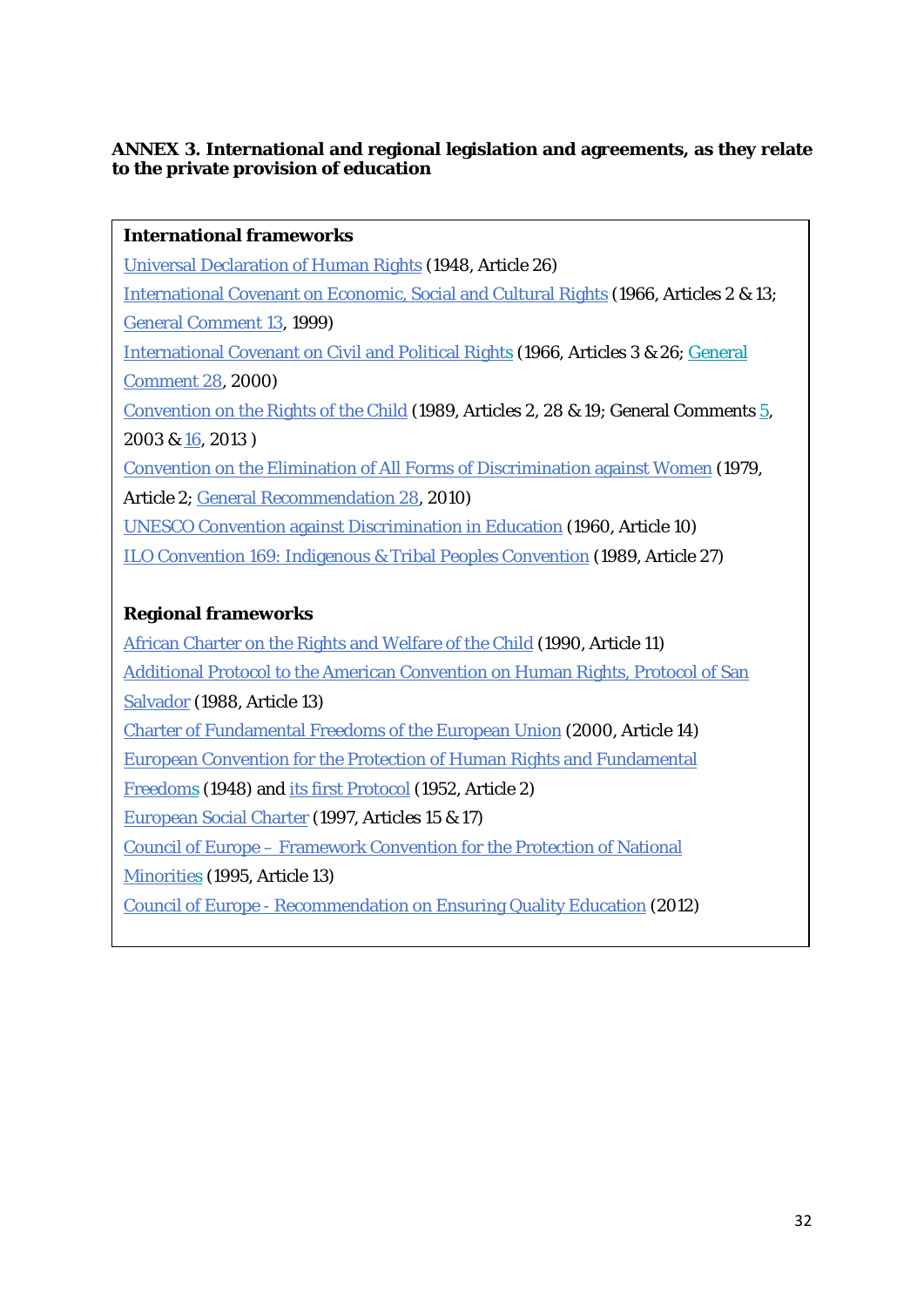#### **ANNEX 4. GPE analysis of whether and how the private sector features in 40 ESPs and 39 ESPIGs (with specific country examples in italics) (2018)**

| <b>ESPs</b>                                                                                                                                                                                                                                                                                                                                                                                                                                                                                      | <b>ESPIGs</b>                                                                                                                                                                                                                                                                                                                                                                                                                                                                                                                |
|--------------------------------------------------------------------------------------------------------------------------------------------------------------------------------------------------------------------------------------------------------------------------------------------------------------------------------------------------------------------------------------------------------------------------------------------------------------------------------------------------|------------------------------------------------------------------------------------------------------------------------------------------------------------------------------------------------------------------------------------------------------------------------------------------------------------------------------------------------------------------------------------------------------------------------------------------------------------------------------------------------------------------------------|
| <b>EXPERTISE:</b> the private sector is seen by<br>many countries as a partner in policy-<br>making, regulation and capacity-building,<br>including in the areas of ICTs, curriculum<br>development and M&E                                                                                                                                                                                                                                                                                      | <b>EXPERTISE:</b> ESPIGs in 13 countries support private<br>sector participation in policy-making (including LEGs &<br>joint annual reviews); advising / capacity-building is the<br>most common form of private engagement (15<br>countries), including for teacher training, leadership<br>training, M&E.                                                                                                                                                                                                                  |
| In Lesotho "the Government counts on<br>development partnerships with religious<br>organizations, the private sector, NGOs,<br>communities, and development partners"<br>(2005, p.12).                                                                                                                                                                                                                                                                                                           | Private actors are members of the Joint Annual Review<br>forum in Zambia and are to participate in the design<br>of a private sector policy framework in Pakistan.                                                                                                                                                                                                                                                                                                                                                           |
| <b>FINANCE:</b> more than half of countries (22)<br>of 40) encourage increased private funding<br>to the education sector; only 2 countries<br>specify CSR; several countries seek to<br>provide tax incentives                                                                                                                                                                                                                                                                                  | <b>FINANCE:</b> only 3 projects include components<br>describing private funding to education; none of the<br>projects describe any private sector participation in the<br>forms of corporate social responsibility, charitable<br>giving, bonds, or tax incentives.                                                                                                                                                                                                                                                         |
| The ESP for the Organisation of Eastern<br>Caribbean States (OECS) explains that<br>adequate resource mobilization for public<br>education<br>will<br>"need<br>significant<br>through<br>other<br>enhancement<br>sources,<br>principally through donor agency funding<br>and public-private partnerships" (2012,<br>$p.53$ ).                                                                                                                                                                    | The Nigeria ESPIG project document explains the<br>need to address "weak procurement capacity in the<br>public sector and to build appropriate partnership<br>with the private sector" (2015, p.68).                                                                                                                                                                                                                                                                                                                         |
| <b>ADVOCACY &amp; VOICE:</b> few ESPs mention<br>the private sector with respect to advocacy                                                                                                                                                                                                                                                                                                                                                                                                     | <b>ADVOCACY &amp; VOICE:</b> only 1 ESPIG includes the<br>private sector in advocacy.                                                                                                                                                                                                                                                                                                                                                                                                                                        |
| In <b>Haiti</b> , the government seeks to develop<br>"specific<br>activities"<br>spread<br>that<br>can<br>awareness of the importance of education,<br>such as "meetings, seminars, open days in<br>the schools with the participation of the<br>private sector and partners" (2013, p.111).                                                                                                                                                                                                     | In Haiti, an information campaign about education<br>includes: "External firms would be hired to conduct<br>focus groups and provide technical assistance in the<br>development and implementation of the campaign"<br>(2014, p.15)                                                                                                                                                                                                                                                                                          |
| <b>PROVISION OF GOODS &amp; SERVICES:</b><br>in over two-thirds of the countries (28 of<br>40), there is support for fee-based private<br>schooling, often through PPPs including<br>subsidies, stipends, scholarships, tax/fiscal<br>incentives; 27 countries support PPPs in<br>ECE; 18 countries discuss the need for<br>increased regulation; the private sector is<br>mentioned<br>partner<br>data<br>as<br>in<br>a<br>management, teacher training, textbooks,<br>infrastructure and ICTs. | <b>PROVISION OF GOODS &amp; SERVICES: 10 ESPIGS</b><br>provide finance to for-profit private schooling,<br>including via PPPs (4 through subsidies to private<br>schools); 6 ESPIGs include regulation of private<br>schooling; 7 ESPIGs support PPPs in ECE; some ESPIGs<br>include private involvement in teacher training (4) and<br>accreditation (1); data management is not supported by<br>any ESPIGs. Most ESPIGs fund ancillary goods and<br>services, including textbooks (12), infrastructure (12),<br>ICTs $(4)$ |
| <b>Benin</b> specifies a public subsidy of 15% of<br>the unit cost on average per pupil<br>enrolment in private schools (2013, p.60).<br>In <b>Kenya</b> , private school tuition will be<br>paid via bursaries for students "from poor<br>household and vulnerable areas" (2014,<br>p.156).                                                                                                                                                                                                     | Four ESPIGs include private school subsidies<br>(Bangladesh, Burundi, Haiti, Pakistan), and<br>targeted stipends are supported in one country<br>(Pakistan).                                                                                                                                                                                                                                                                                                                                                                 |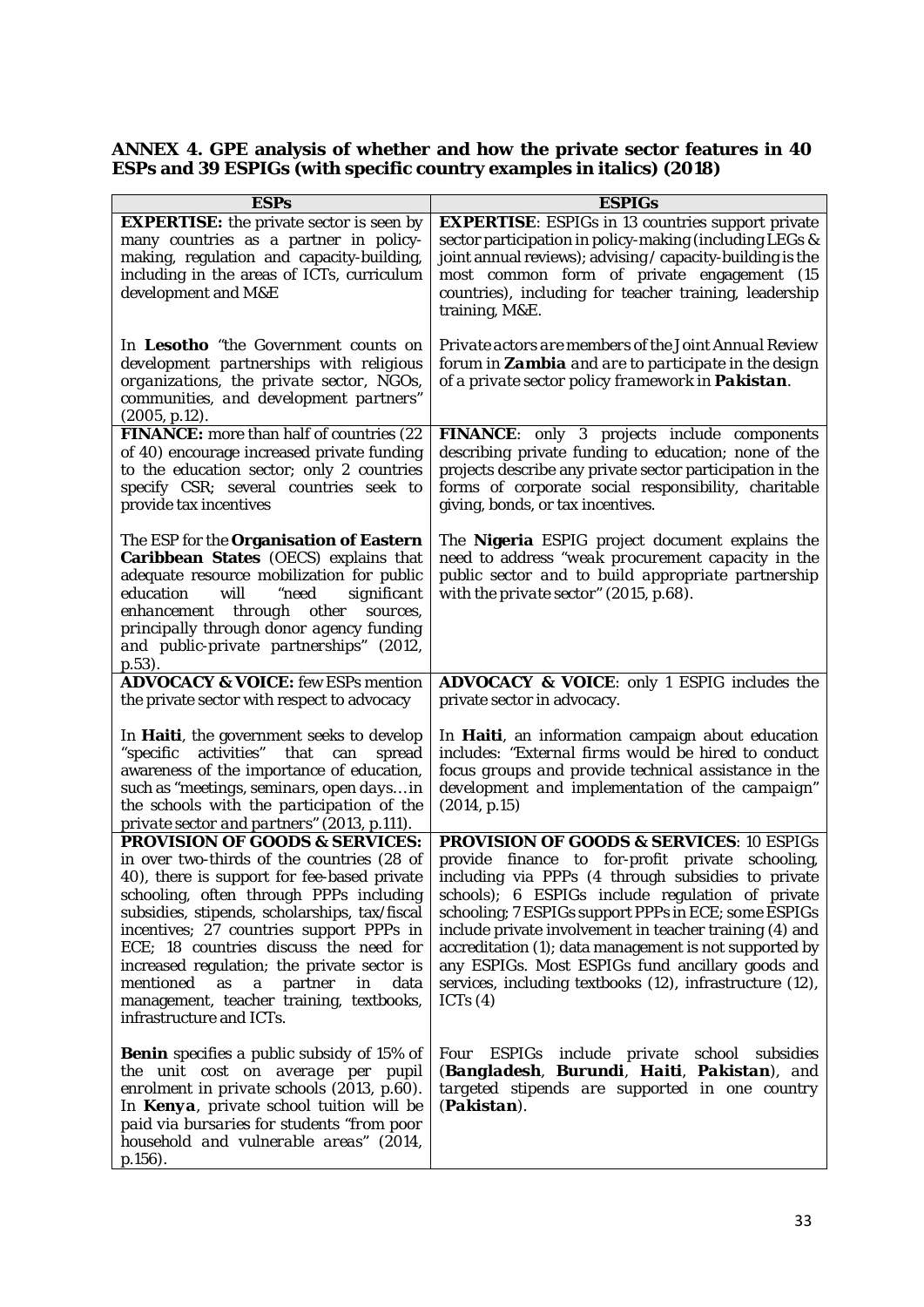# **ANNEX 5. Private Sector Strategy alignment with GPE's Results Report**

| <b>GPE 2020</b>                                                                                                                                                                                 | <b>Results Report 2018 main findings</b>                                                                                                                                                                                                                                                                                                                                                                                                                                                                                                                                                                                                                                                                                                                       | <b>Private Sector Strategy</b>                                                                                                                                                                                                                                                                                                                                                                                                                                                                                                                                                |
|-------------------------------------------------------------------------------------------------------------------------------------------------------------------------------------------------|----------------------------------------------------------------------------------------------------------------------------------------------------------------------------------------------------------------------------------------------------------------------------------------------------------------------------------------------------------------------------------------------------------------------------------------------------------------------------------------------------------------------------------------------------------------------------------------------------------------------------------------------------------------------------------------------------------------------------------------------------------------|-------------------------------------------------------------------------------------------------------------------------------------------------------------------------------------------------------------------------------------------------------------------------------------------------------------------------------------------------------------------------------------------------------------------------------------------------------------------------------------------------------------------------------------------------------------------------------|
|                                                                                                                                                                                                 |                                                                                                                                                                                                                                                                                                                                                                                                                                                                                                                                                                                                                                                                                                                                                                |                                                                                                                                                                                                                                                                                                                                                                                                                                                                                                                                                                               |
| Goals<br><b>Goal 1:</b><br><b>Improved and</b><br><b>More Equitable</b><br><b>Student</b><br><b>Learning</b><br><b>Outcomes</b><br>through<br>Quality<br><b>Teaching and</b><br><b>Learning</b> | First milestones will be in 2018 (to be<br>$\blacksquare$<br>reported on in the 2019 Results Report) for:<br>Proportion of DCPs showing<br>improvement of learning outcomes<br>(2020 targets are Overall 65%/50%)<br>Percentage of children under 5 years<br>$\bullet$<br>developmentally on track (2020 targets<br>Overall 74% / Gender disaggregated<br>75%).<br>Urgent need for more and better data<br>on learning outcomes: only 9 countries<br>are expected to have sufficient data to<br>assess learning improvement for the 2018<br>milestone.<br>No new data on early childhood<br>development. However, baseline (2011-<br>2014) data highlights the need for<br>greater investment in ECCE: one third<br>of children under the age of 5 in GPE DCPs | <b>Alignment</b><br>The proposed private sector<br>strategy recognizes the<br>critical importance of<br>improving the availability<br>and use of timely data,<br>including on learning<br>outcomes. The PS team is<br>already working with<br>technical partners and the<br>business community in the<br><b>Education Data Solutions</b><br>Roundtable, which is<br>seeking a systems level<br>impact on related data<br>challenges. The need for<br>more and better data on<br>learning outcomes and<br>ECCE will be highlighted in<br>upcoming Data Roundtable<br>meetings. |
|                                                                                                                                                                                                 | were not developmentally on-track in terms<br>of health, learning and psychosocial well-<br>being.                                                                                                                                                                                                                                                                                                                                                                                                                                                                                                                                                                                                                                                             |                                                                                                                                                                                                                                                                                                                                                                                                                                                                                                                                                                               |
| Goal 2:<br><b>Increased</b><br><b>Equity, Gender</b><br><b>Equality and</b><br><b>Inclusion</b><br><b>Goal 3:</b>                                                                               | 2017 milestones for basic education<br>completion met, except for primary<br>completion in countries affected by<br>fragility and conflict.<br>Gender parity in completion milestone met<br>for primary, but not for lower secondary:<br>suggests the need for a stronger focus on<br>access for adolescent girls.<br>Pre-primary enrolment targets met.<br>Milestone for out-of-school rates met for<br>both primary and lower-secondary age<br>children overall, but not in countries<br>affected by fragility and conflict: the<br>absolute number of out-of-school<br>children grew at both levels.<br>Milestone for gender parity in out-of-<br>school rates missed at the primary<br>level.                                                              | The private sector strategy<br>will be anchored on the KIX<br>thematic work, including<br>gender equity and ECCE.<br>We will look for<br>opportunities to engage the<br>private sector in GPE's<br>work in this area,<br>particularly regarding<br>adolescent girls and<br>transition into and<br>completion of lower<br>secondary school.<br>We will also explore the<br>private sector's interest in<br>working with GPE on the<br>challenges of<br>fragile/conflict affected<br>countries.                                                                                 |
| <b>Efficient and</b><br><b>Effective</b>                                                                                                                                                        | 2017 milestones not met for:<br>Pupil Teacher Ratio <40 (Overall 24% /<br>FCAC 15% - 2020 targets are Overall<br>35% / FCAC 21%)                                                                                                                                                                                                                                                                                                                                                                                                                                                                                                                                                                                                                               | We will explore<br><b>Pupil:Teacher ratio</b><br>challenges with the<br>business community, and                                                                                                                                                                                                                                                                                                                                                                                                                                                                               |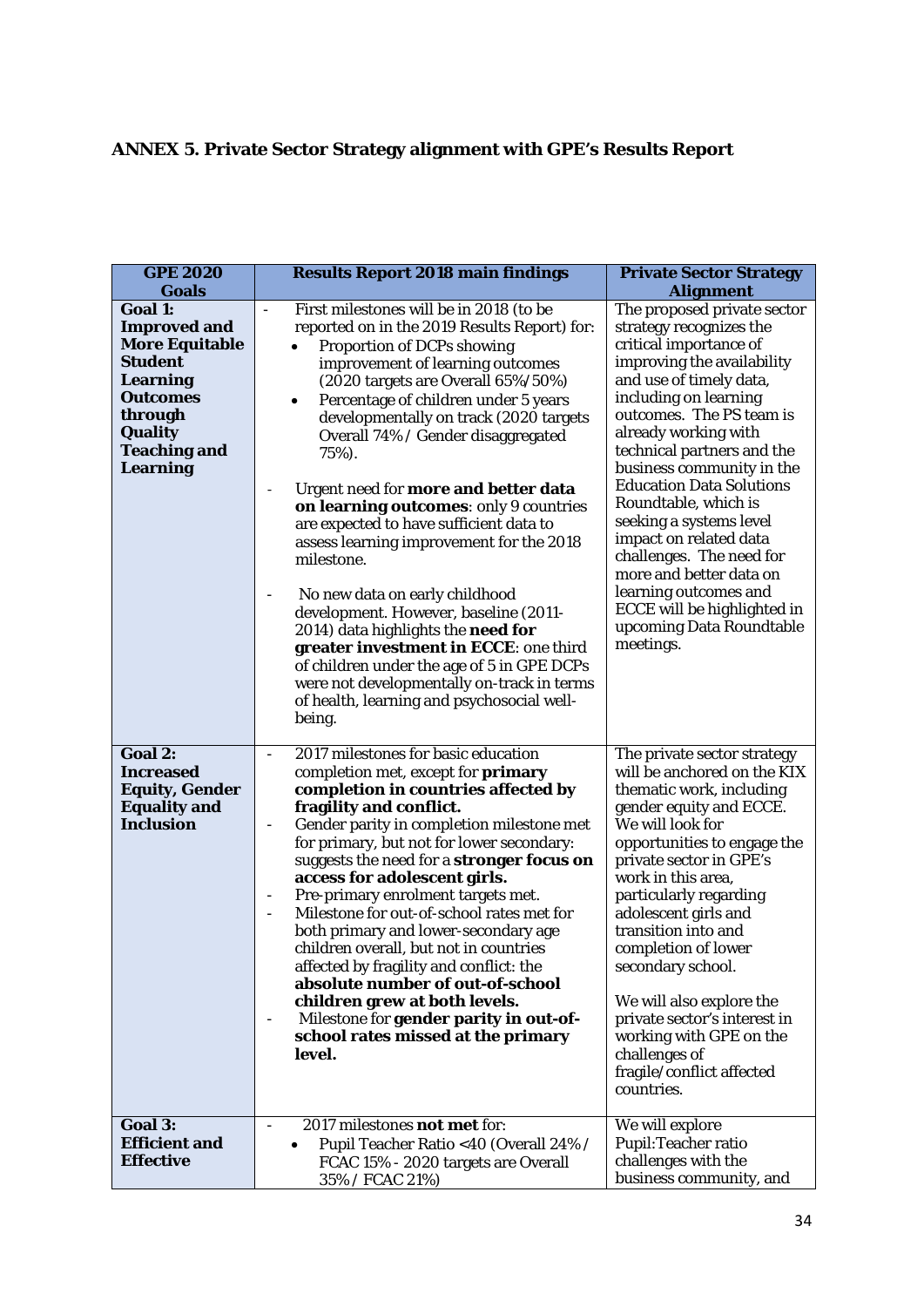| <b>Education</b><br><b>Systems</b> | DCP reporting of 10 of 12 international<br>$\bullet$<br>education indicators (Overall 30% /<br>FCAC 21% - 2020 targets are Overall<br>66% / FCAC 54%)<br>2016 public expenditure milestone met<br>overall but not in countries affected<br>by fragility and conflict (Overall<br>79%/FCAC 63% - 2020 targets are Overall<br>90% / FCAC 86%)<br>- First milestones will be in 2018 for:<br><b>Equitable Allocation of Teachers (2020)</b><br>$\bullet$<br>targets are Overall 48%)<br>Repetition and completion rates (2020<br>$\bullet$<br>targets are Overall 42% / FCAC 25%) | the potential application of<br>new technologies.<br>On DCP reporting, we refer<br>to the priority given to data<br>in the strategy.<br>We do not believe the<br>business community will<br>likely work with GPE<br>specifically on FCACs'<br>public financing challenges<br>as there are other areas,<br>thematic and geographic, of<br>stronger interest. |
|------------------------------------|--------------------------------------------------------------------------------------------------------------------------------------------------------------------------------------------------------------------------------------------------------------------------------------------------------------------------------------------------------------------------------------------------------------------------------------------------------------------------------------------------------------------------------------------------------------------------------|-------------------------------------------------------------------------------------------------------------------------------------------------------------------------------------------------------------------------------------------------------------------------------------------------------------------------------------------------------------|
|                                    | Use of learning assessment systems<br>$\bullet$<br>(2020 targets are Overall 47% / FCAC<br>36%)                                                                                                                                                                                                                                                                                                                                                                                                                                                                                |                                                                                                                                                                                                                                                                                                                                                             |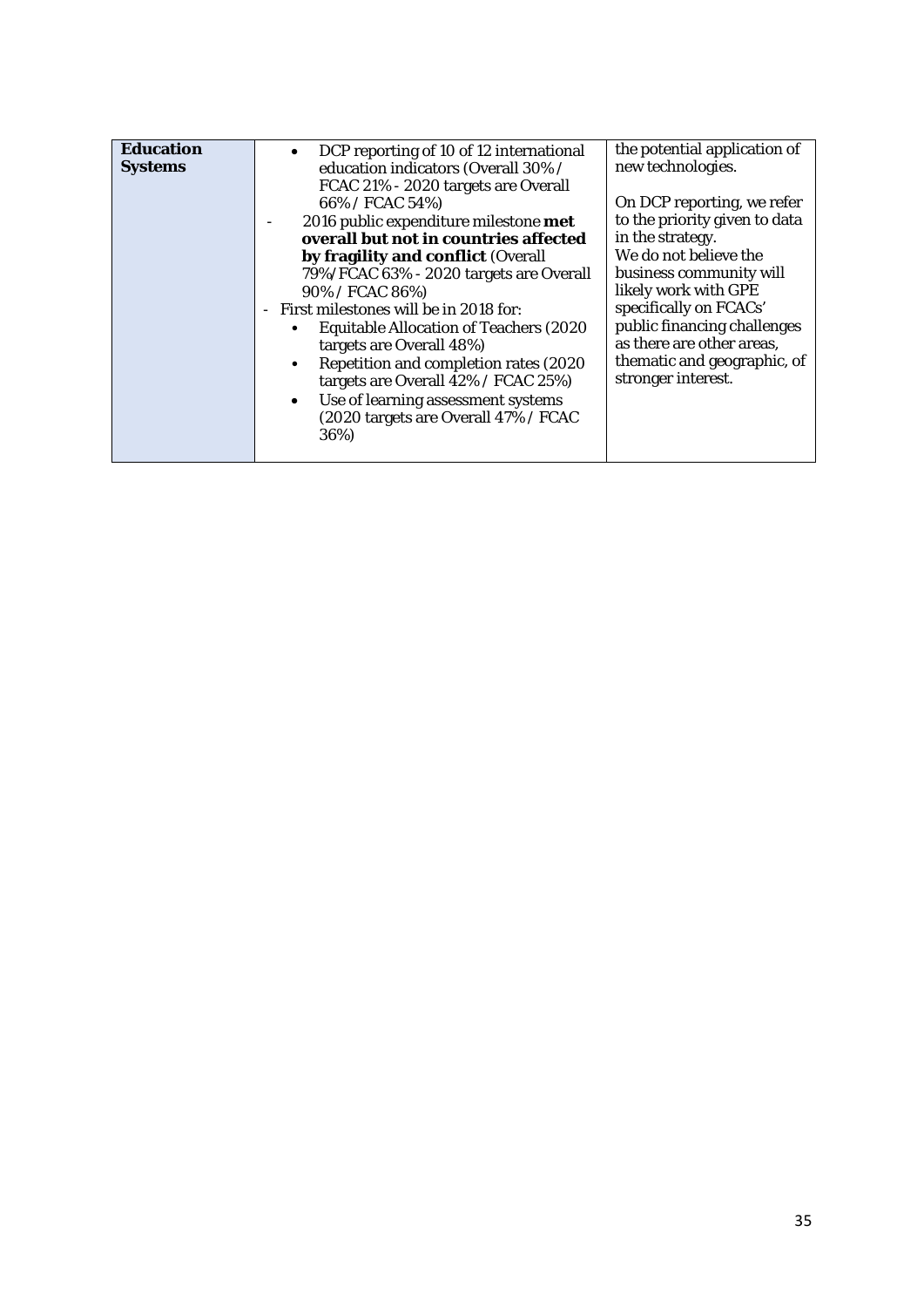#### **ANNEX 6: Examples of system-level impacts of Business Partnerships in Education, Health and Agriculture**

| <b>Sector &amp;</b><br><b>Function</b>                                                                                     | Examples, including impact (focus on scale and ideally 'system-level'<br>impact)                                                                                                                                                                                                                                                                                                                                                                                                                                                                                                                                                                                                                                                                                                                                                                                                                                                                                                                                                                                                                                                       |  |
|----------------------------------------------------------------------------------------------------------------------------|----------------------------------------------------------------------------------------------------------------------------------------------------------------------------------------------------------------------------------------------------------------------------------------------------------------------------------------------------------------------------------------------------------------------------------------------------------------------------------------------------------------------------------------------------------------------------------------------------------------------------------------------------------------------------------------------------------------------------------------------------------------------------------------------------------------------------------------------------------------------------------------------------------------------------------------------------------------------------------------------------------------------------------------------------------------------------------------------------------------------------------------|--|
| <b>Education</b><br><b>Expertise &amp;</b><br><b>Financing</b><br><b>Ancillary</b><br><b>Services</b><br>( <i>Jordan</i> ) | The Jordan Education Initiative brings together multiple private sector<br>$\bullet$<br>actors, including Cisco, Dell, Microsoft, Intel, and Hewlett-Packard in<br>support of Jordan's ambitious program of education modernization and<br>reform.<br>Launched in 2003 under the umbrella of the World Economic Forum, it is a<br>$\bullet$<br>public private partnership, or multi-stakeholder partnership,<br>Integrates information and communication technologies into the education<br>$\bullet$<br>system in grades 1-12 to help Jordanian students develop critical skills crucial<br>for job competitiveness and economic growth.<br>The Initiative also seeks to build the capacity of the local information<br>$\bullet$<br>technology industry for the development of innovative learning solutions, and<br>to build a sustainable model of reform supported by the private sector that<br>could be scaled nationally and replicated in other developing countries.<br>Impact: As of 2012, the program had introduced ICT equipment and software<br>$\bullet$<br>into 100 schools and trained 3,000 teachers. <sup>24</sup> |  |
| <b>Education</b><br><b>Ancillary</b><br><b>Services</b><br>(Brazil)                                                        | Pearson's Sistemas (school learning systems) provides more than 2,000<br>$\bullet$<br>schools serving more than 500,000 students with a subscription-based<br>package of curricula, technology, analytics platforms, teacher professional<br>development, and school management.<br>The scope of the Sistemas solution creates significant efficiency by optimizing<br>$\bullet$<br>quality and lowering costs for schools relative to comparable services.<br>Impact: 90% of students in Sistemas public schools tested at least 20%<br>$\bullet$<br>above the national standard. <sup>25</sup>                                                                                                                                                                                                                                                                                                                                                                                                                                                                                                                                       |  |
| <b>Education</b><br><b>Ancillary</b><br><b>Services</b><br>(Global)                                                        | Microsoft's Partners in Learning is a 15-year, \$750 million initiative that<br>$\bullet$<br>uses government partnerships to support teacher and school leader<br>professional development and strengthen technology sales in 134 countries.<br>Address factors like teacher quality, 21st century skills development, and<br>$\bullet$<br>technology access at a national level, Microsoft and its partners seek to build<br>the conditions for student achievement and strengthen education systems.<br>Impact: More than 12 million teachers trained to use technology<br>$\bullet$<br>effectively in the classroom. <sup>26</sup>                                                                                                                                                                                                                                                                                                                                                                                                                                                                                                  |  |
| <b>Health</b><br><b>Financing</b><br><b>Expertise</b><br><b>Goods &amp;</b><br><b>Services</b>                             | Project Last Mile launched in 2010, is a collaboration among The Coca-<br>Cola Company, The Coca-Cola Africa Foundation, The Global Fund, USAID<br>and The Bill & Melinda Gates Foundation.<br>Applies the Coca-Cola system's logistic, supply chain and marketing expertise<br>$\bullet$<br>to help strengthen health systems across Africa. In 2014 the partners                                                                                                                                                                                                                                                                                                                                                                                                                                                                                                                                                                                                                                                                                                                                                                     |  |

<span id="page-39-0"></span><sup>&</sup>lt;u>.</u>  $^{24}$  "The Jordan Education Initiative: a multi-stakeholder partnership model to support education reform', Policy Research Working Paper, World Bank, 2012

<span id="page-39-1"></span><sup>&</sup>lt;sup>25</sup> 'The new role of business in global education: how companies can create shared value by improving education while driving shareholder returns', FSG Shared Value Initiative, undated

<span id="page-39-2"></span> $^{26}$  'The new role of business in global education: how companies can create shared value by improving education while driving shareholder returns', FSG Shared Value Initiative, undated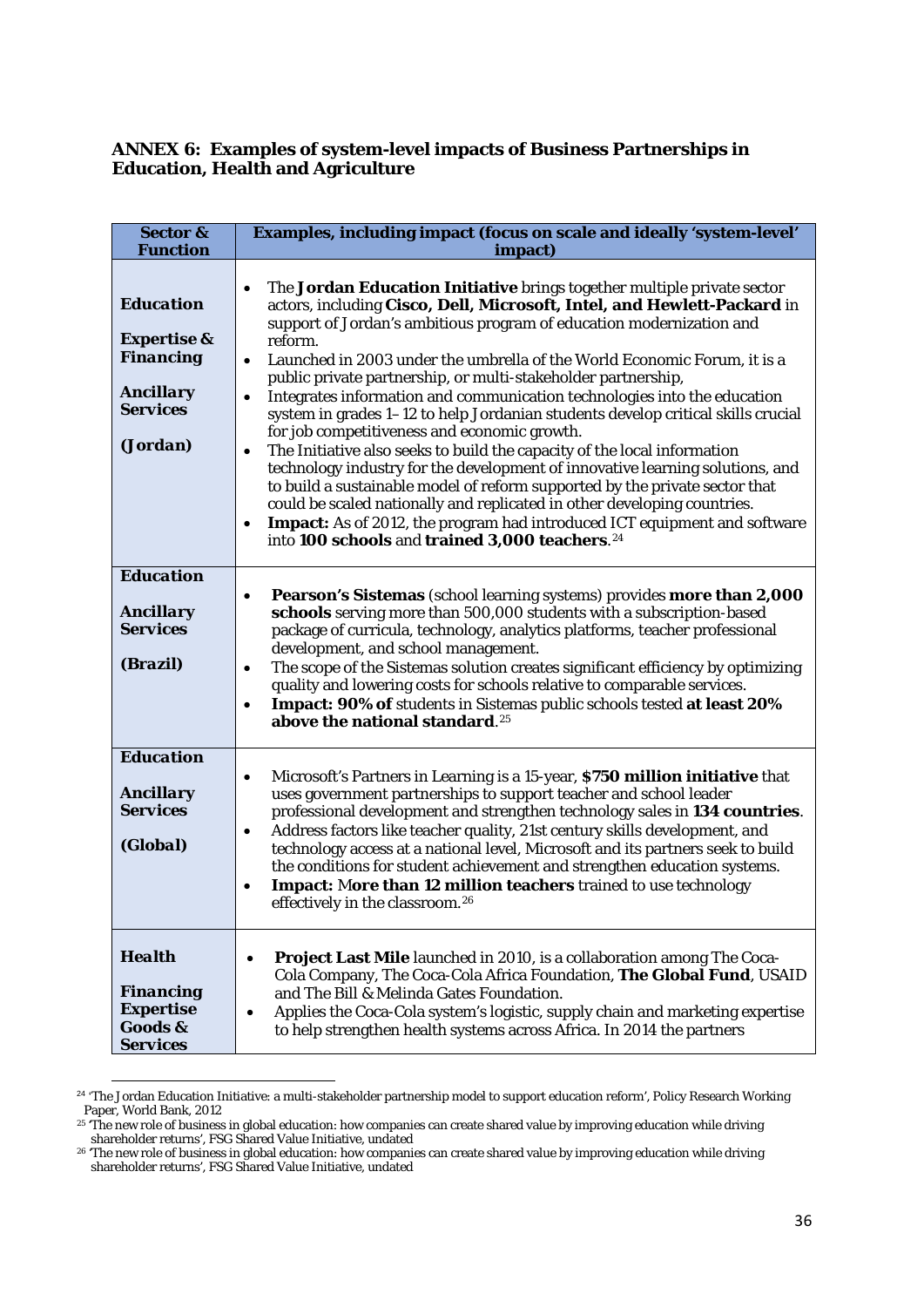| (Global)                                                                                                        | committed to investing more than \$21 million USD and significant in-<br>kind resources to reach a total of 10 African countries by 2020.<br>Impact: In Tanzania, for example, in some areas where the initiative has<br>been implemented, the availability of critical medicine has increased<br>by 30 percent. $27$<br>The Gavi Matching Fund is a funding mechanism that doubles financial and in-<br>kind contributions from private sector donors. I<br>Supported by the Bill & Melinda Gates Foundation and the Government of the<br>Netherlands, the Gavi Matching Fund has available funds totaling US\$ 87<br>million for the current strategic period.<br>Gavi's INFUSE (Innovation For Uptake, Scale and Equity) initiative<br>connects leaders in technology, business, investment, health and government<br>to build an innovation ecosystem that has already facilitated<br>breakthroughs in vaccine delivery.<br>• The platform is currently supported by the Governments of Canada and the<br>United Arab Emirates and has available funding of US\$ 21 million.<br>Impact: Since 2016, the Gavi Matching Fund and INFUSE have collectively<br>enabled new partnerships worth over US\$ 60 million that will help<br>to advance Gavi's strategic focus areas for data management,<br>demand promotion and supply chain, as well as vaccine<br>procurement. <sup>28</sup> |
|-----------------------------------------------------------------------------------------------------------------|------------------------------------------------------------------------------------------------------------------------------------------------------------------------------------------------------------------------------------------------------------------------------------------------------------------------------------------------------------------------------------------------------------------------------------------------------------------------------------------------------------------------------------------------------------------------------------------------------------------------------------------------------------------------------------------------------------------------------------------------------------------------------------------------------------------------------------------------------------------------------------------------------------------------------------------------------------------------------------------------------------------------------------------------------------------------------------------------------------------------------------------------------------------------------------------------------------------------------------------------------------------------------------------------------------------------------------------------------------------------------------------|
| <b>Environment</b><br><b>Financing</b><br><b>Expertise</b><br><b>Goods &amp;</b><br><b>Services</b><br>(Global) | The Global Agriculture & Food Security Program Private Sector Window<br>٠<br>offers blended finance through IFC on concessional terms to de-risk &<br>catalyze private sector investment.<br>To date, the Private Sector Window has supported 61 agribusiness investment<br>$\bullet$<br>projects in 27 countries, deploying approximately \$311 million of funds-<br>include 67 projects across 27 countries for over \$21 million.<br>Impact: GAFSP reach to over one million smallholder farmers across the<br>$\bullet$<br>world, over 152,00 of whom are women, extend its reach into the most fragile<br>markets in the world, demonstrating that blended finance can be a viable<br>model for mobilizing private capital for development priorities.                                                                                                                                                                                                                                                                                                                                                                                                                                                                                                                                                                                                                              |

<u>.</u>

<span id="page-40-1"></span><span id="page-40-0"></span><sup>27</sup> Coca-Cola Company website, http://www.coca-cola.com/global/

<sup>28</sup> 'GAVI Annual Progress Report 2017', GAVI, 2017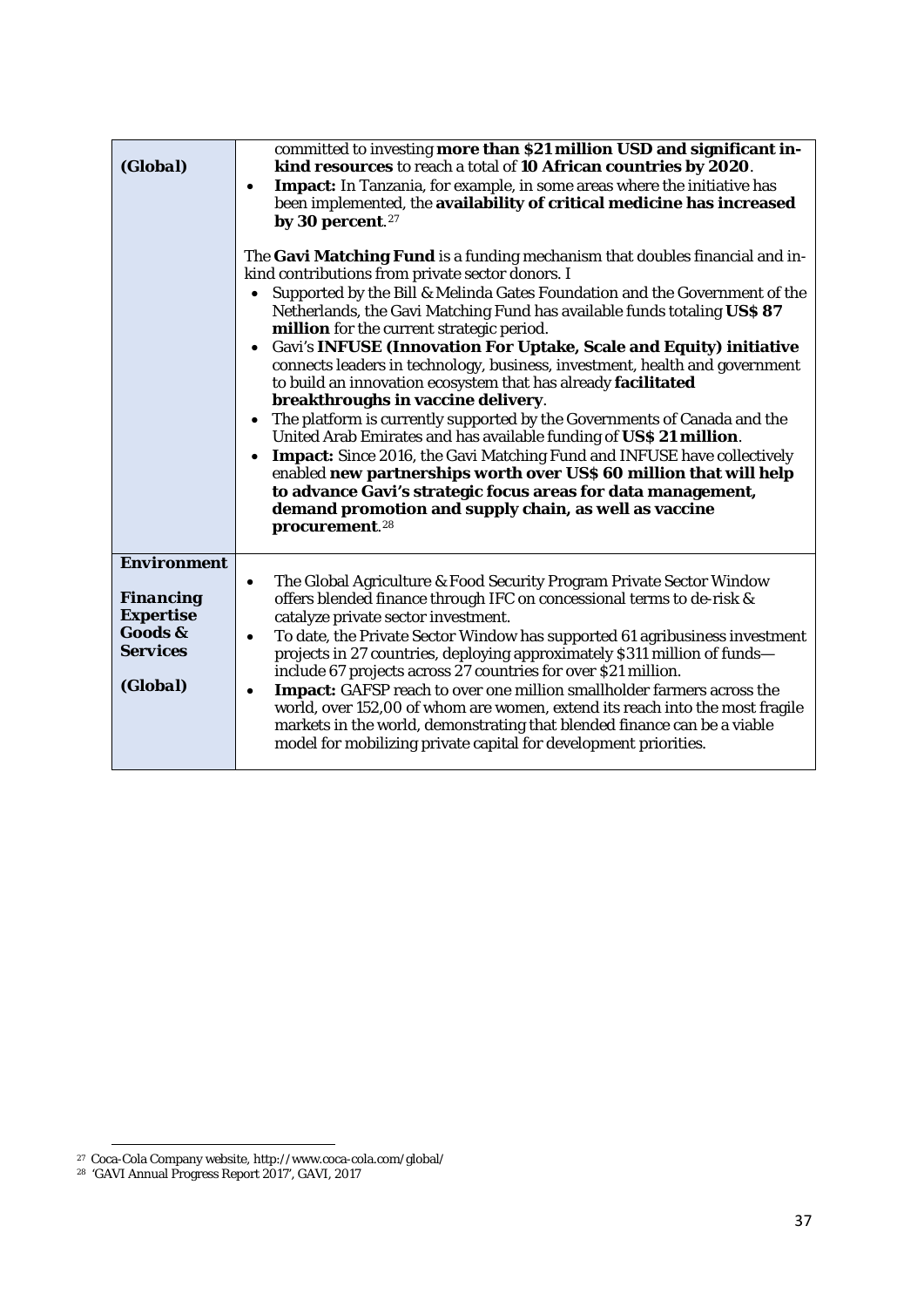#### **Annex 7: Proposed Operations & Management**

#### Core Processes and Oversight

During its first year of operation, the Private Sector Engagement Strategy will be coordinated by the Private Sector and Foundations Team (PS&F Team), which is in turn overseen by GPE's CEO. As efforts mature, arrangements may be revised as needed. In addition, from the outset every proposed business or corporate alliance will be reviewed by the Secretariat's Management Team to ensure contribution to the achievement of GPE2020 goals and compliance with all relevant Board approved policies. Consideration and approval of proposed alliances by the Management Team must precede any signals of intent or commitment to third parties.

#### Corporate Alliance Screening

To support consideration by the Management Team of a proposed alliance with any business entity or corporation, the PS&F Team may engage with a professional screening firm to review the profile of proposed corporate partners. Such review shall include membership in globally recognized corporate groups such as the UN Global Compact or Business Fights Poverty, compliance with international and national laws, including human rights, tax, child labor and environmental laws, involvement in the manufacture of arms, tobacco or alcohol, pornography and discrimination. Reports by the screening firm shall be reviewed by the Management Team as part of its consideration of proposed alliances.

#### Review of ongoing alliance(s) and Risk Assessment and Mitigation

The PS&F Team will update the Management Team on a quarterly basis regarding the progress of any proposed or ongoing corporate alliance. The Secretariat's Risk Framework will be updated to include corporate alliances as a new area for regular monitoring and evaluation. Additionally, the PS&F Team will regularly brief the External Relations Team, including donor relations, communications and advocacy staff, of ongoing engagements with or issues with the private sector and mitigation measures underway.

#### Knowledge Management

The PS&F Team will develop and maintain corporate alliance records that will capture all outreach to potential and current private sector parties and partners, and their responses. The Team will work with GPE's Operations Team to ensure that such data/information can be automatically captured by the Secretariat wide database. Additionally, the team will ensure that all alliances with the private sector include a 'built-in' knowledge capture mechanism to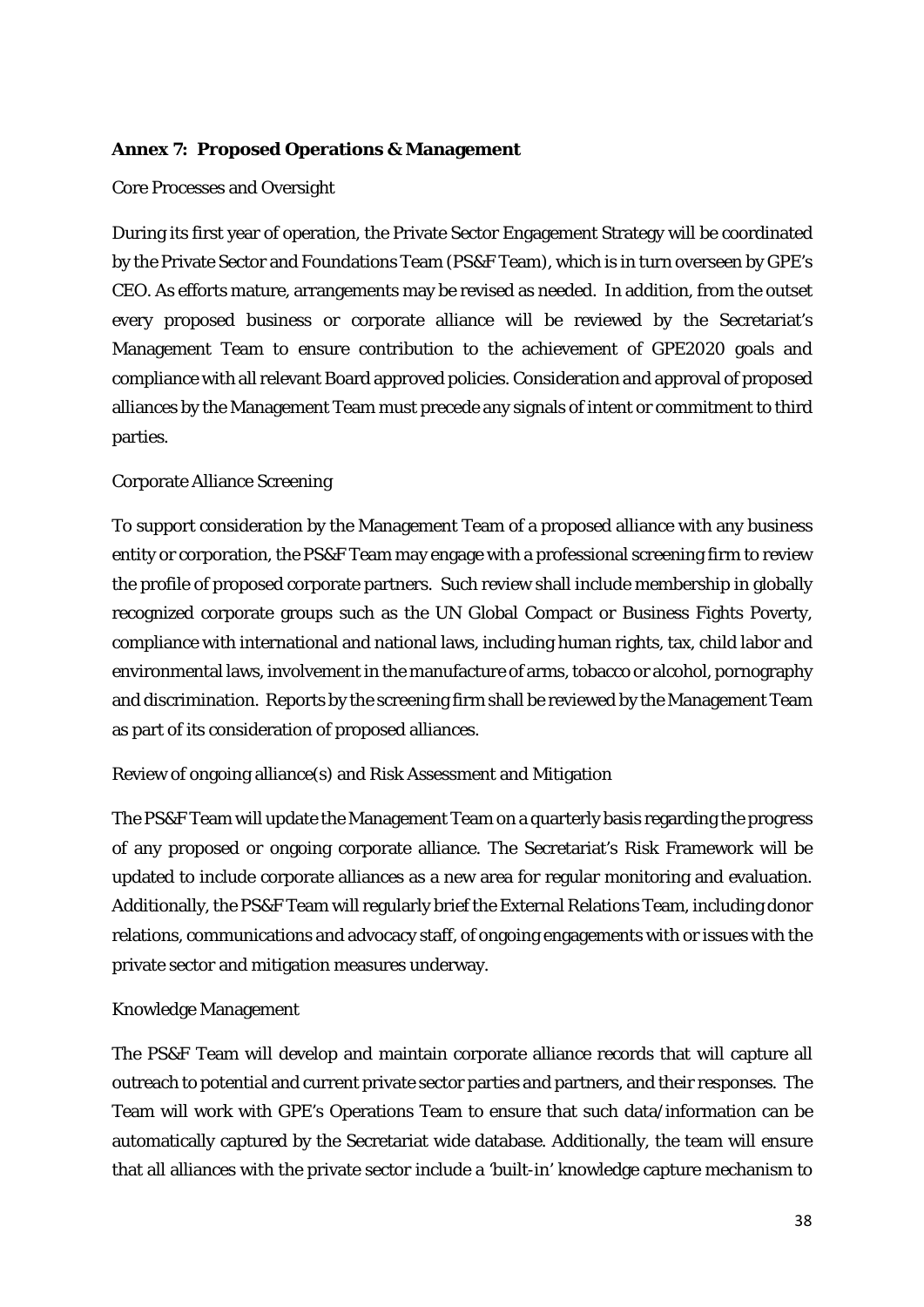ensure that the impact of such alliances and lessons learned are confirmed and available to the Management Team, the Private Sector and Foundations Constituency and the PS&F Team. The Secretariat will report annually via the relevant GPE Committee to the Board on the progress of its work in this area.

#### Private Sector and Foundations Constituency

The PS&F Team will serve as the Secretariat's focal point for this constituency, or constituencies if they are split. In collaboration with the private sector Board member, the Team will organize quarterly briefing calls to bring the private sector members of the constituency up to date regarding GPE's progress generally and on engagement with the private sector, and to seek guidance regarding such engagements. The PS&F Team will also reach out to other business coalitions, such as the UN Global Compact and Business Fights Poverty, to encourage their engagement and broaden the constituency, consistent with Objective 4.1 of the Strategy.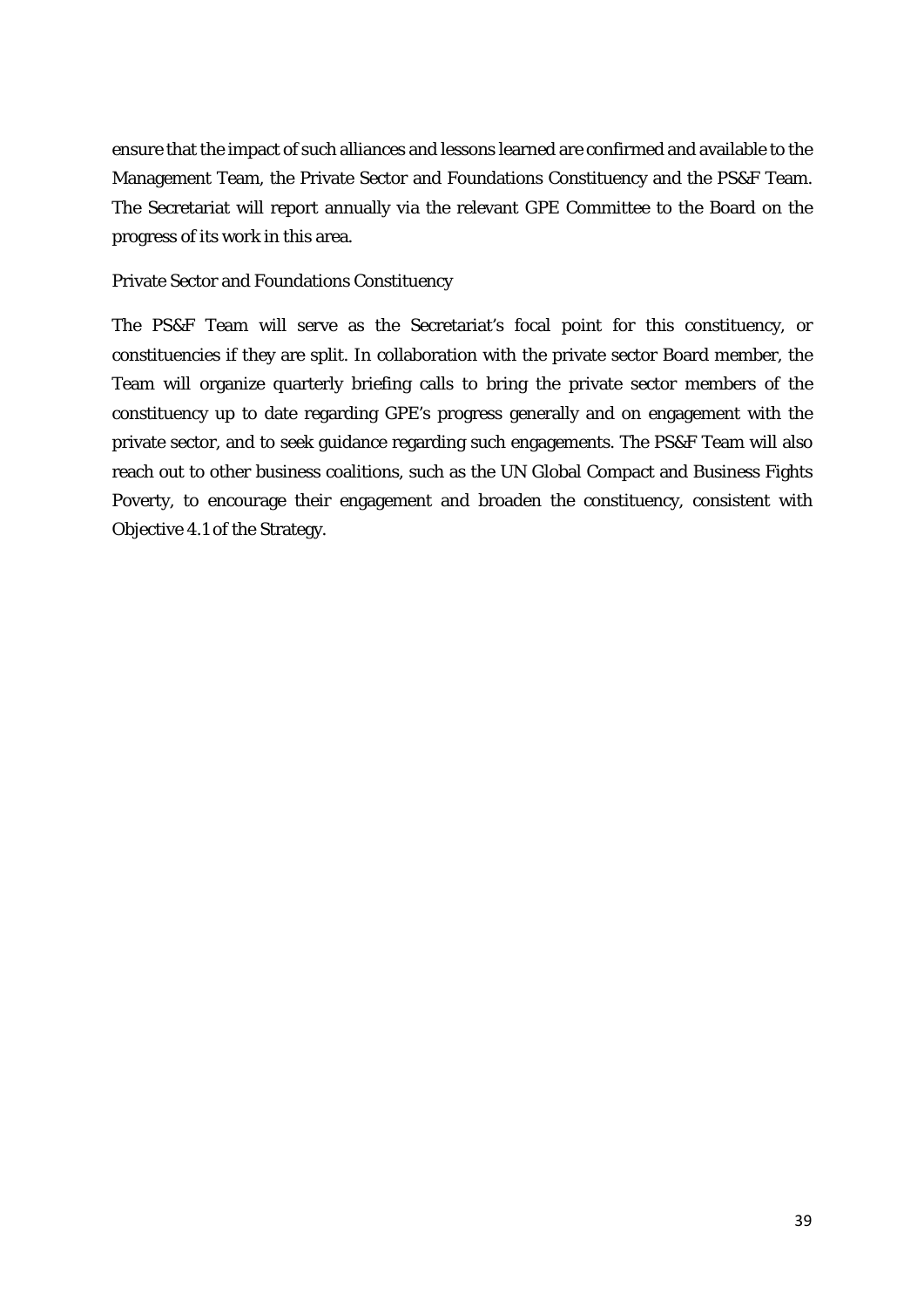